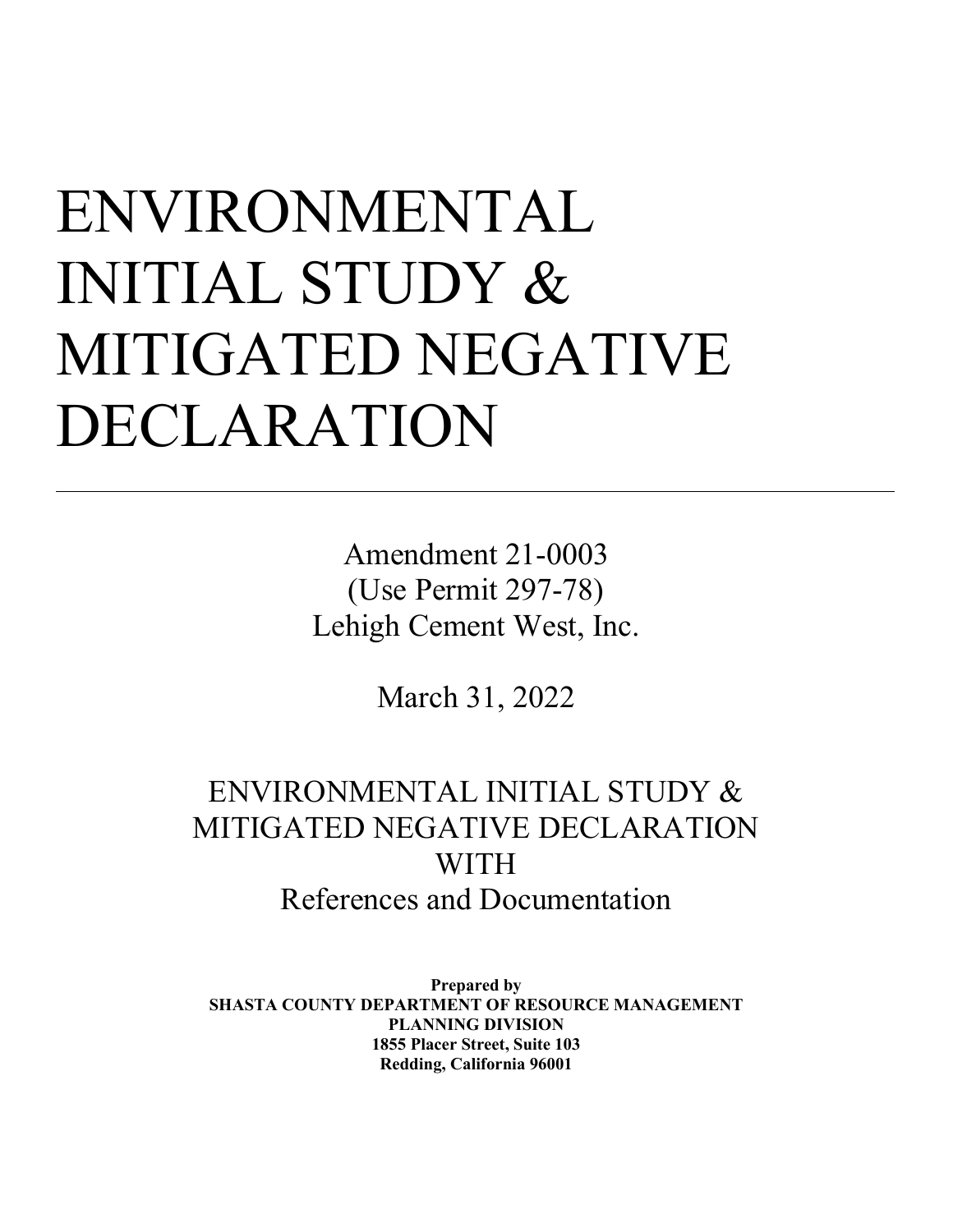## **TABLE OF CONTENTS**

| $\mathbf{I}$<br>II. |  |
|---------------------|--|
|                     |  |
|                     |  |
|                     |  |
|                     |  |
|                     |  |
| III.                |  |
| IV.                 |  |
| $V_{\cdot}$         |  |
| VI.                 |  |
| VII.                |  |
| VIII.               |  |
| IX.                 |  |
| X.                  |  |
| XI.                 |  |
| XII.                |  |
| XIII.               |  |
| XIV.                |  |
| XV.                 |  |
| XVI.                |  |
| XVII.               |  |
| XVIII.              |  |
| XIX.                |  |
| XX.                 |  |
| XIX.                |  |
|                     |  |
|                     |  |
|                     |  |

## **List of Tables**

## **List of Figures**

| Figure 1 Regional Location                     |
|------------------------------------------------|
| Figure 2 Site Location                         |
| Figure 3 Existing Conditions Aerial Photograph |

Figure 4 Existing and Proposed Facilities

Initial Study -  $AMND21-0003$  - Lehigh Cement West, Inc.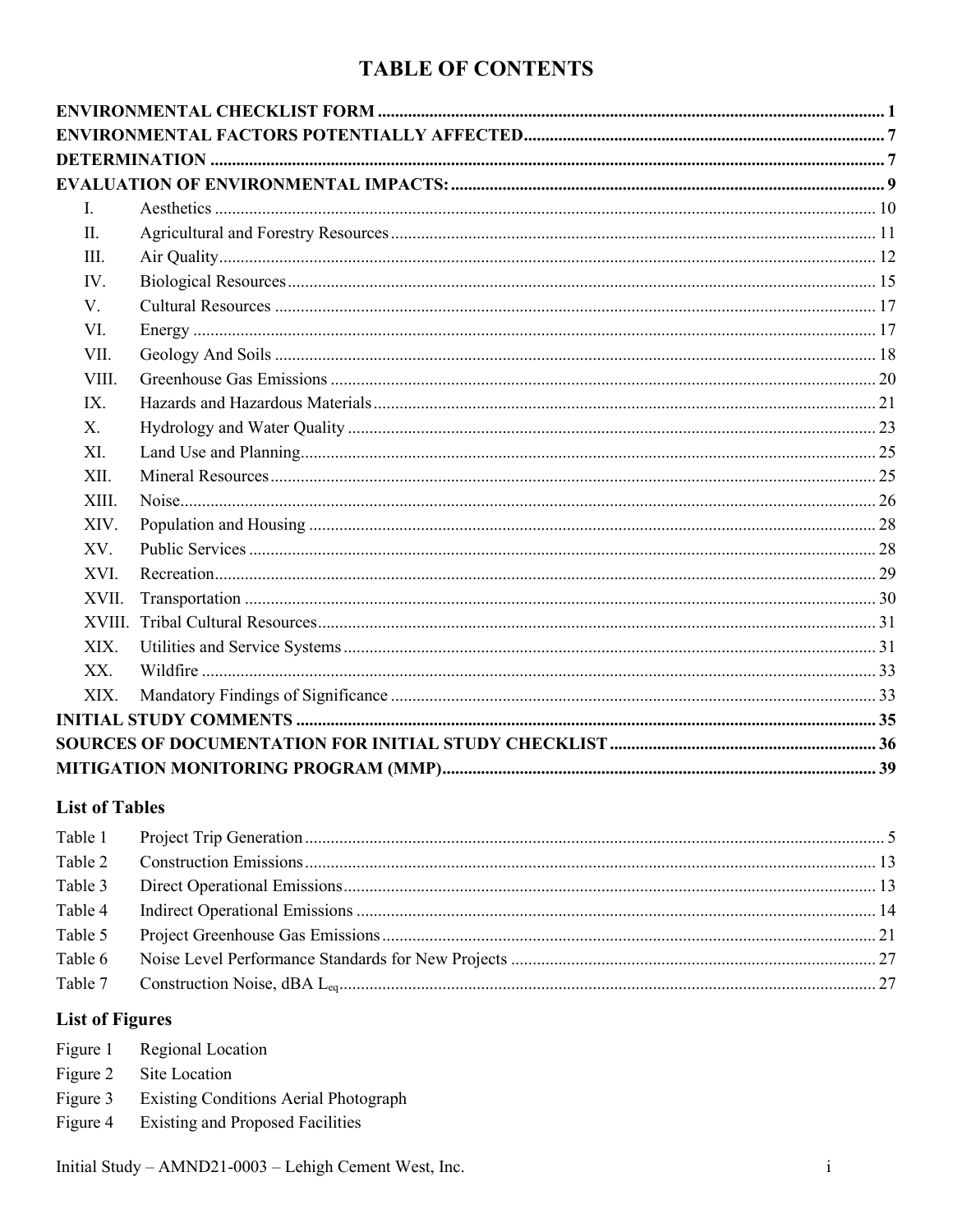- Figure 5 Proposed Fortera™ Plant Detail
- Figure 6a Project Site Photograph Locations
- Figure 6b Project Site Photographs (Viewpoints 1 and 2)
- Figure 6c Project Site Photographs (Viewpoints 3 and 4)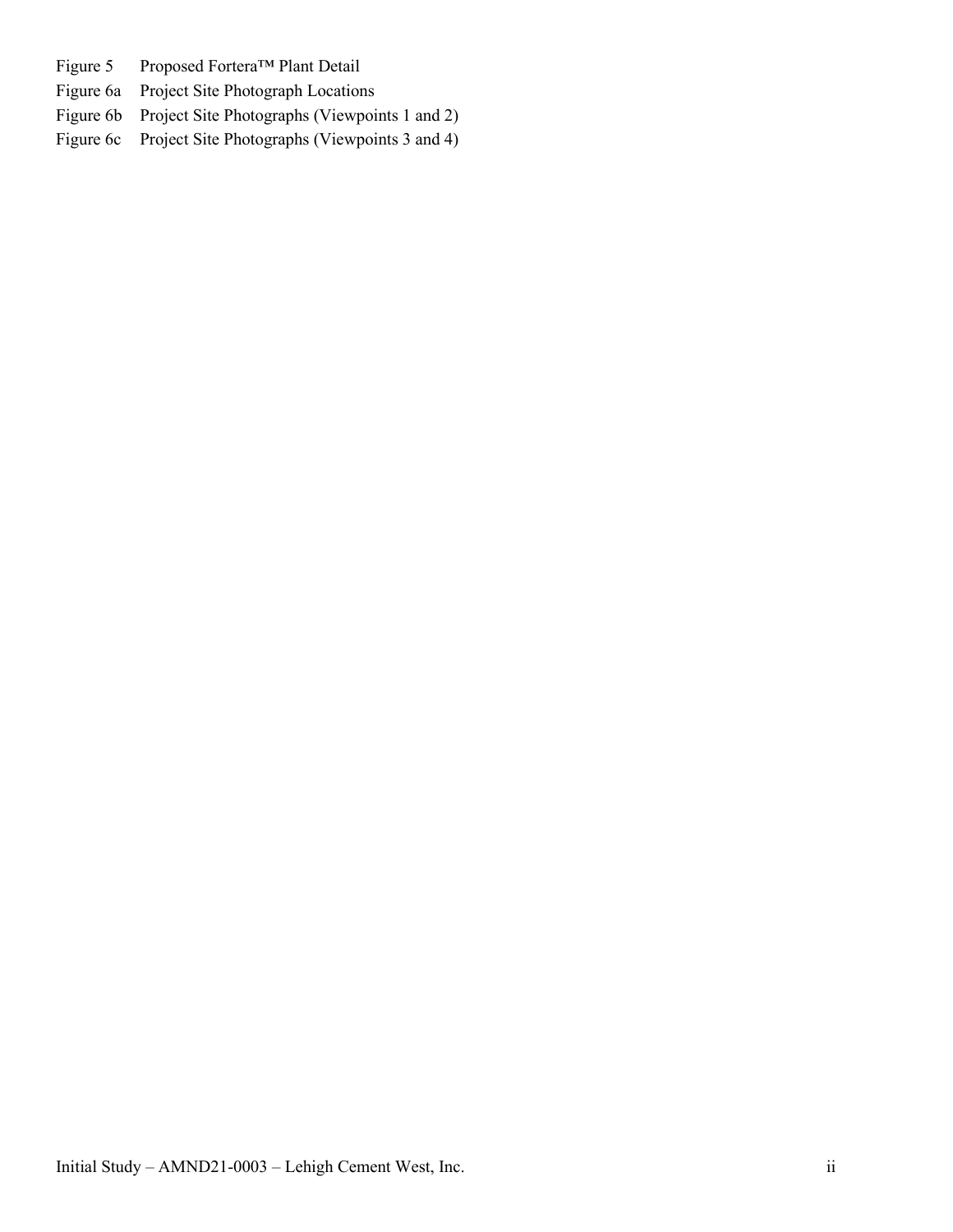## **SHASTA COUNTY ENVIRONMENTAL CHECKLIST FORM INITIAL STUDY & MITIGATED NEGATIVE DECLARATION**

## **1. Project Title:**

Amendment 21-0003 (Lehigh Cement West, Inc.)

## **2. Lead agency name and address**:

Shasta County Department of Resource Management, Planning Division 1855 Placer Street, Suite 103 Redding, CA 96001-1759

## **3. Contact Person and Phone Number:**

Luis Topete, Associate Planner, (530) 225-5532

## **4. Project Location:**

The Lehigh Cement West, Inc. cement manufacturing facility is located at 15390 Wonderland Boulevard, Redding, CA 96003, approximately 2 miles north of the intersection of Interstate 5 and Old Oregon Trail on the west side of Wonderland Boulevard (Assessor's Parcel Numbers (APNs) 307-020-002 and 307-030-002). The proposed Fortera™ ReCarb™ Plant would be located on APN 307-020-002.

## **5. Applicant/Owner Name and Address:**

Lehigh Cement West, Inc. 15390 Wonderland Boulevard Redding, CA 96003

## **6. Representative Name and Address:**

Benchmark Resources 2515 E. Bidwell Street Folsom, CA 95630

#### **7. General Plan Designation:**  Mineral Resource (MR)

## **8. Zoning:**

Mineral Resource (MR)

## **9. Description of Project:**

This request is for an amendment to Use Permit 297-78 for the construction of a Fortera™ ReCarb™ Plant. The Fortera<sup>TM</sup> ReCarb<sup>TM</sup> process is a proprietary process that will utilize a portion of the carbon dioxide (CO<sub>2</sub>) emissions from the existing Lehigh cement kiln stack as feedstock to produce a Fortera proprietary patented product called Reactive Calcium Carbonate (RCC). The facility would produce approximately 15,000 tons of supplemental cementitious material over a time span of approximately 1.5 years, and then would be decommissioned. This facility would not increase the production of the existing cement plant but would operate as a separate, temporary facility. The facility would be constructed within the existing facility boundary on APN 307-030-002 located along the southwest border of the parcel. Approximately 0.8 acres of disturbed land currently in use by Lehigh Cement West, Inc. for equipment storage would be graded for the installation of the facility. Approximately one half-acre (0.5+/ acres) of impervious surfaces would be added to the project site. Consistent with the existing site, the facility would operate 24 hours per day, 7 days per week. Work hours may be reduced by planned and unplanned outages. Access to the facility site would be through the existing main gate of the Lehigh site located along Wonderland Boulevard. A height exception from the maximum structural height of 45 feet is being requested for four structures. The tallest structure would be 75 feet in height, with additional structures at 60 feet, 54 feet and 50 feet in height, with the  $CO<sub>2</sub>$ gas connection proposed at a height of 50 feet.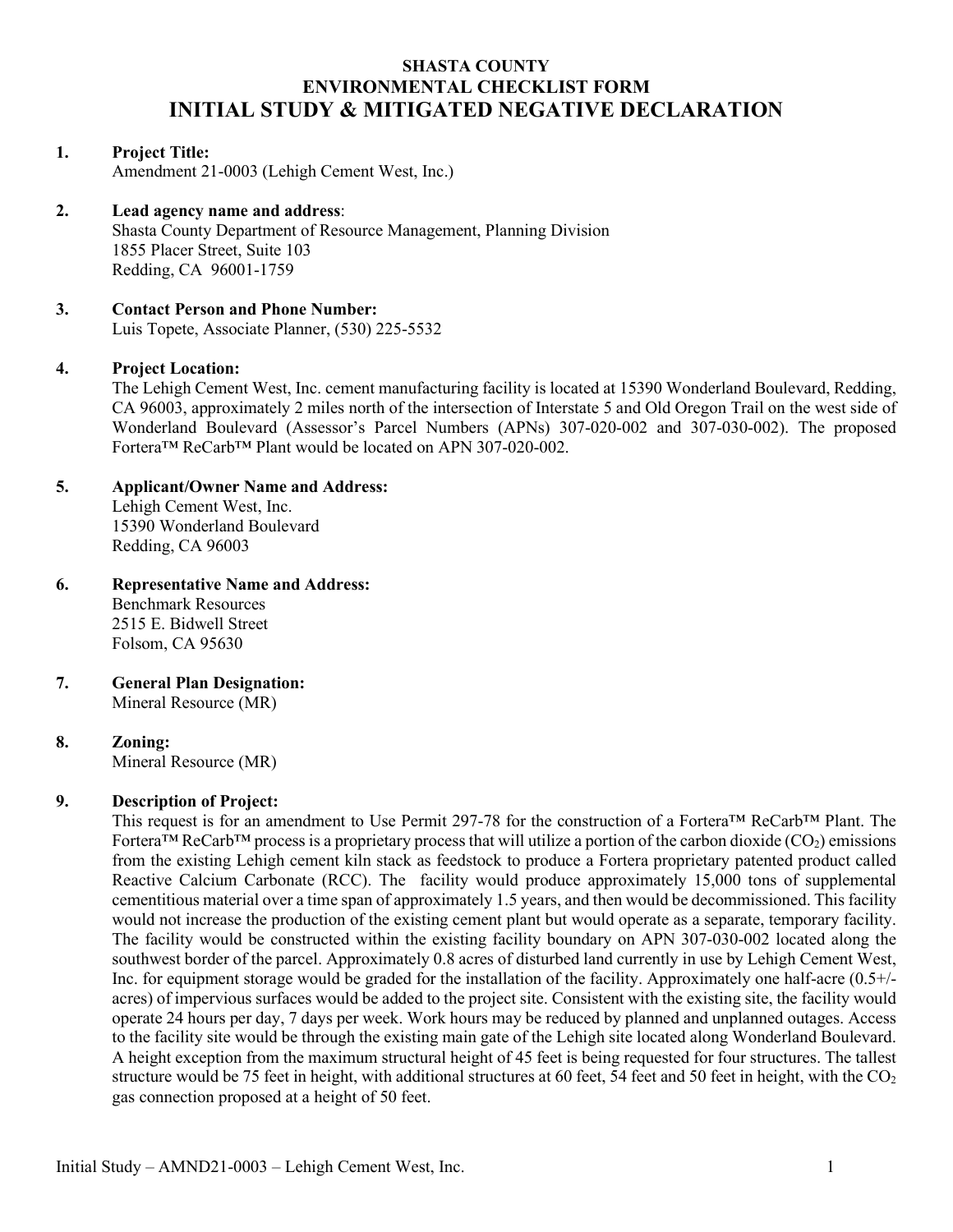## Purpose and Need

The Fortera™ ReCarb™ Plant process is estimated to reduce greenhouse gas carbon emissions by 60 percent for every ton of Fortera™ RCC cement produced compared to traditional cement production. RCC can be co-blended with Portland cement and used by ready-mix concrete producers as a supplementary cementitious material or used as a 100 percent cementitious binder for materials such as bricks, blocks, and precast structures. The Fortera™ ReCarb<sup>™</sup> manufacturing process will utilize  $CO_2$  emissions from the Lehigh kiln, otherwise the Fortera<sup>™</sup> ReCarb™ plant will operate independently from existing Lehigh Cement West manufacturing process. Thus, the Fortera™ ReCarb™ plant construction and operation would not interrupt or adversely impact operations of the existing Lehigh cement manufacturing operations.

## Project Objectives

The Fortera™ ReCarb™ technology has not yet been tested at a commercial scale. Therefore, the small commercial Fortera™ ReCarb™ Plant would serve as a qualitative and quantitative opportunity to meet the following objectives:

- Utilize a simpler and efficient method for manufacturing cementitious supplement, resulting in a product that requires less energy to produce with lower  $CO<sub>2</sub>$  emissions.
- Construct a plant that would capture  $CO<sub>2</sub>$  directly from an existing cement kiln and use the  $CO<sub>2</sub>$  to manufacture a useable product.
- Prove the commercial scalability, the quality of the final cementitious product, and the competitive economics of the  $ReCarb^{TM}$  technology by operating a small commercial pilot facility.

## Entitlements

The proposed Fortera™ ReCarb™ Plant requires an amendment to Use Permit No. 297-78 for the Lehigh plant. In addition, Lehigh Cement West would require the necessary building and air quality permits to construct this pilot plant. Since construction of the project would disturb less than one acre of disturbed and is already a regulated area under an existing Stormwater Pollution Prevent Plan and Industrial General Permit WDID No. 5R45I024887, a General Permit for Stormwater Discharges Associated with Construction and Land Disturbance Activities, Order No. 2009-0009 DWQ, NPDES No. CAS000002 (Construction General Permit) will not be required. The project would obtain an Authority to Construct and Permit to Operate from the Shasta County Department of Resource Management Air Quality Management District (AQMD).

The original use permit for the Lehigh plant (Use Permit No. 63) was approved in 1959 and authorized the construction and operation of a cement plant and the "commercial excavation of stone or earth materials." The Lehigh plant currently operates under Use Permit No. 297-78, which was approved in 1978 and authorized Lehigh to modernize the cement plant and to increase quarry production. With regards to air quality, the Lehigh plant operates under Permit No. 02-TV-07b issued by Shasta County AQMD on January 23, 2020. The current use permit approved the plant for an annual cement making capacity of 600,000 tons per year, which is the annual production goal of the plant. The proposed Fortera™ ReCarb™ Plant would produce approximately 15,000 tons of supplemental cementitious material per year.

The Statewide General Permit for Storm Water Discharges Associated with Industrial Activities, Order 2014-0057- DWQ, NPDES No. CAS000001 (Industrial General Permit), regulates industrial storm water discharges and authorized non-storm water discharges from industrial facilities in California. The Lehigh plant is subject to the Industrial General Permit through the Standard Industrial Classification (SIC) Code 3241 – Cement, Hydraulic. This SIC code applies to establishments primarily engaged in manufacturing hydraulic cement, including Portland, natural, masonry and pozzolana cements.

## Existing Plant Operations

Lehigh's operations in the Mountain Gate region consist of three main locations: the Lehigh plant where the proposed Fortera™ ReCarb™ Plant would be located, the Falkenbury Shale Quarry, and Gray Rocks Limestone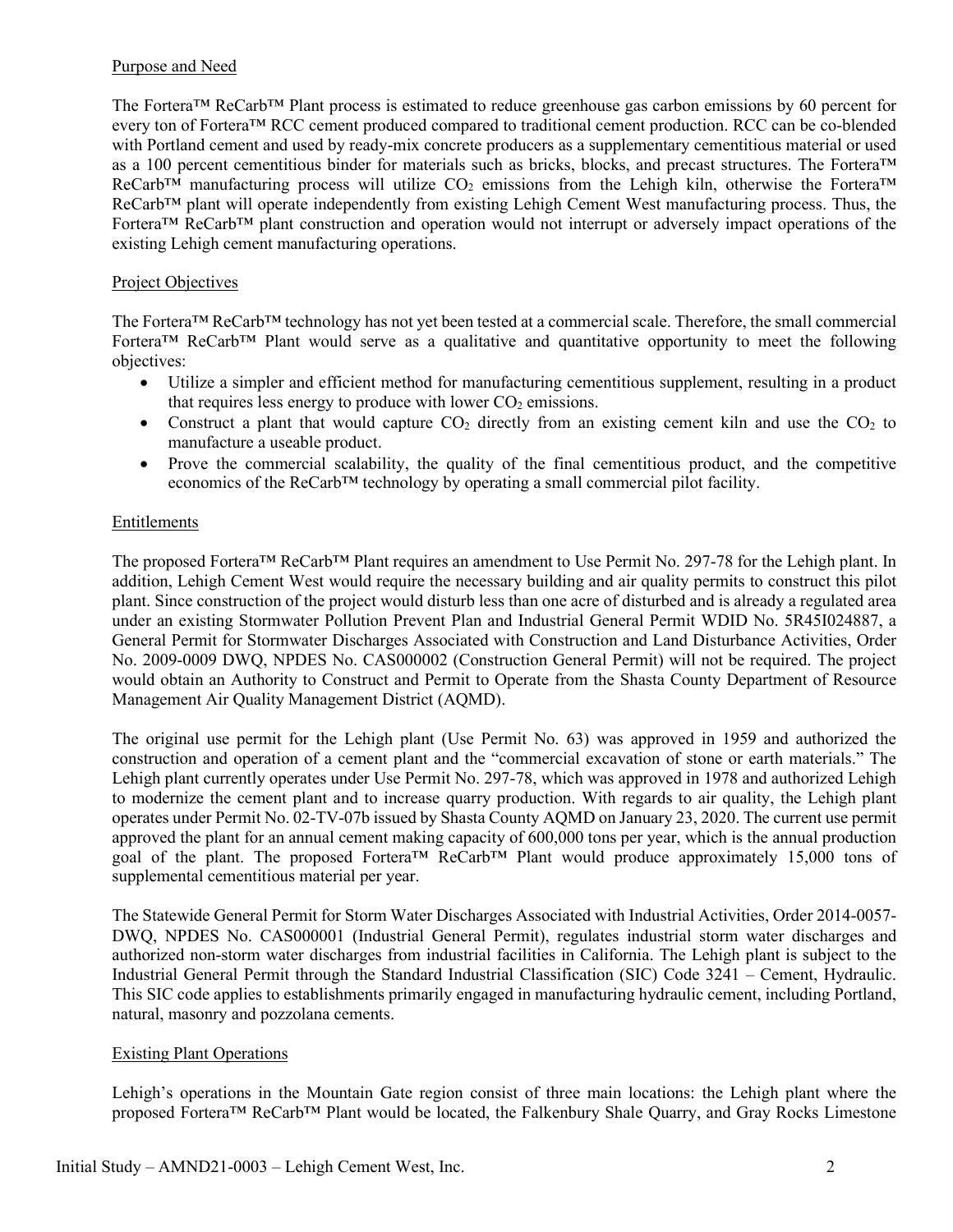Quarry. Limestone from the Gray Rocks Quarry is crushed and then delivered to the project site by a 1.4-mile-long conveyor. Crushed shale from the Falkenbury Shale Quarry is delivered to the cement plant by haul trucks. The plant manufactures cement using a dry process. Crushed raw materials coming from the quarries are dried and reduced from grain size to a fine powder by the secondary crusher and raw mill. The raw material is then blended by passing compressed air to obtain a uniform and intimate mixture known as kiln feed. The kiln feed is subjected to very high temperatures in a pre-heating tower by means of hot gases from the kiln. The heated and calcined feed then enters the rotating kiln and undergoes a series of chemical reactions where 20 to 30 percent of the material becomes liquid, and lime, silica, and alumina recombine. The fused mass forms small diameter balls of material known as clinker. The clinker enters satellite coolers attached to the discharged end of the kiln. The satellite coolers are externally sprayed with water to encourage temperature dissipation. Cooled clinker is combined with 3 to 5 percent gypsum and ground in finish mills to the required fineness. A small quantity of water is added in the finish mills to cool the final cement product. Final cement product is then conveyed to storage from where the cement is shipped. The finished Portland cement is shipped by rail, bulk truck, or trucked to offsite commercial markets.

The existing cement manufacturing facilities are shown in Figure 3.

## Proposed Project Operations

## *Fortera™ ReCarb™ Plant Elements*

The ReCarb™ RCC manufacturing equipment and process steps not already present at the Lehigh cement plant include:

- 1. Production feed stock raw materials received from outside vendors: Calcium Oxide (Quick Lime), Granular Ammonium Chloride, Hydrochloric Acid (35 percent), and Aqueous Ammonia (19 percent).  $CO<sub>2</sub>$  would be obtained from the on-site kiln before those emissions could be released into the atmosphere.
- 2. Milling (ACM-125) Calcium oxide is milled to achieve appropriate particle size for the process.
- 3. Dissolution Reactor (T-200) Process solution is made.
- 4.  $CO<sub>2</sub>$  Exhaust Tie-In (T-310)  $CO<sub>2</sub>$  from the kiln is brought in from Lehigh.
- 5. Absorption/CO2 Capture and Mineral Precipitation (T-310) Quick Lime, process solution, and CO2 are combined.
- 6. Dewatering slurry clarifier (CLR-400) Process solution is removed from the product via gravity and reused via a closed loop process.
- 7. Pressing (filter press) (F-410) RCC material is mechanically pressed to remove more process solution.
- 8. Product Drying (DR-500) RCC product is heated and dried to remove moisture.
- 9. Product Storage and Dispensing  $(T-530 \& T-531)$  Final product is moved to storage bins.
- 10. Emissions Abatement Scrubber System and return to stack (C-700) Ammonia emissions are controlled and scrubbed with an HCL abatement system.
- 11. Process Solution Recovery and Reuse (T-600) Process solution removed is reused.
- 12. Wastewater (T-800) Process rinse and descaling wastewater is sent to an approved hazardous waste treatment, storage and disposal facility (TSDF) for treatment.

Figure 4, "Existing and Proposed Facilities," provides a graphic depiction of the proposed Fortera™ ReCarb™ Plant facilities in relation to the existing Lehigh plant facilities.

## *Fortera™ ReCarb™ Plant Process*

The Fortera<sup>™</sup> ReCarb<sup>™</sup> production process utilizes cement kiln  $CO<sub>2</sub>$  emissions to manufacture Reactive Calcium Carbonate (RCC) cementitious material. The material is a rare, metastable polymorph of calcium carbonate known as Vaterite, which exists in nature for only a short period of time. Fortera™ has developed a process that temporarily stabilizes Vaterite long enough to manufacture the product into a stable form. The cementitious properties are preserved during production, and then reactivated the next time the dry powder form is mixed with fresh water, similar to how Portland cement is activated.

Fortera™ cement can be used on its own or in a mixture with Portland cement, fly ash, and/or other additives and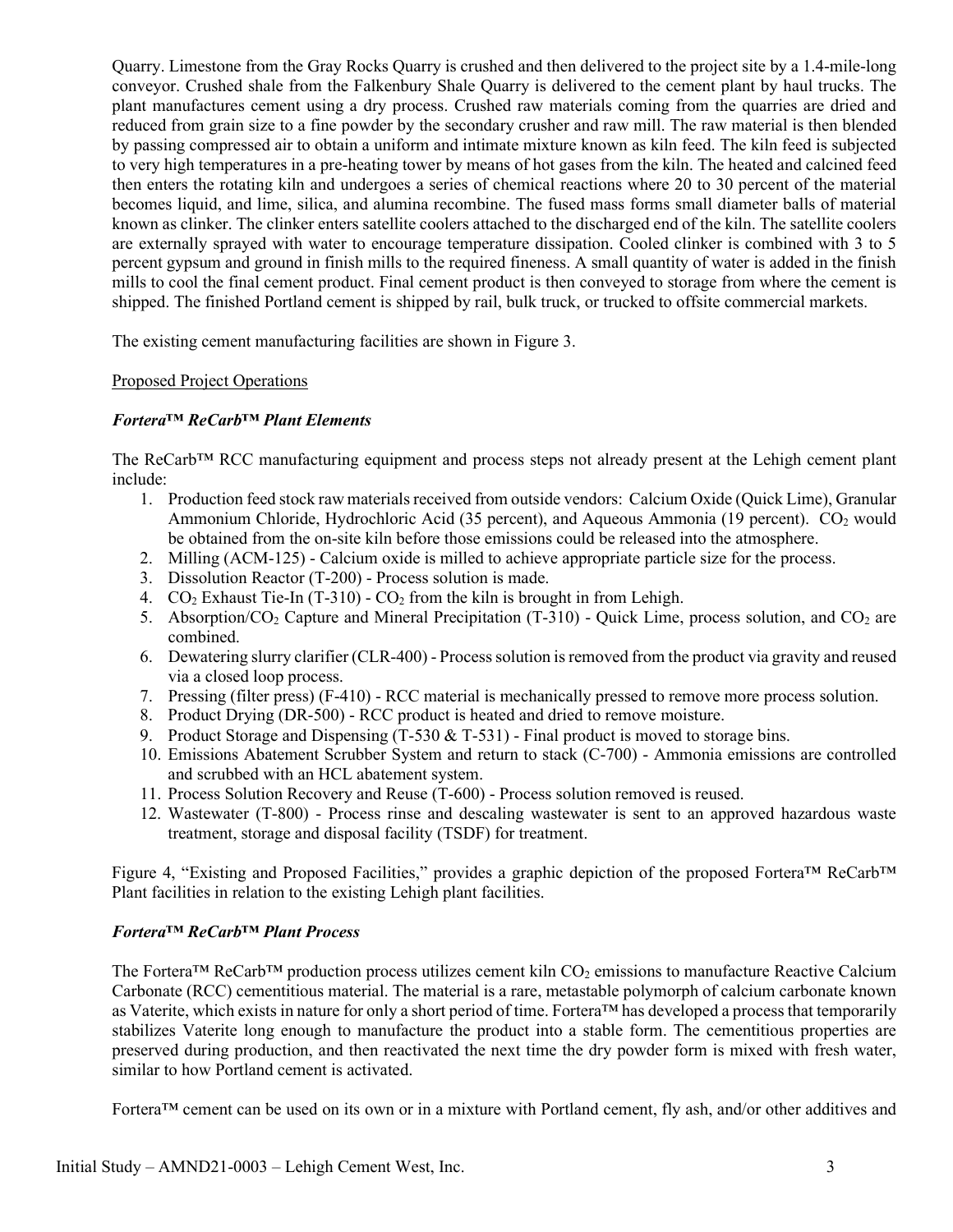fillers. Currently, Lehigh and Fortera<sup>™</sup> are investigating two scenarios for post-process handling. In Scenario 1, 100% of the Fortera™ cement produced would be trucked or transported by rail offsite with no onsite blending. In Scenario 2, 20% of the Fortera<sup>TM</sup> cement production would be trucked or transported by rail offsite with no onsite blending and 80% would be used to offset cement production from Lehigh's existing facility using existing infrastructure.

Necessary chemical feedstock would be brought onsite via truck for use in the Fortera™ production process. Aqueous ammonia would be stored in a 10,000-gallon tank onsite. All solid and liquid Resource Conservation and Recovery Act (RCRA) and non-RCRA hazardous waste would be shipped to a certified/qualified treatment, storage, and disposal facility (TSDF) for treatment and disposal via Univar Solutions, or other approved and certified waste transporter. No onsite treatment would take place.

## *Hours of Operation*

Construction would occur Monday through Friday between the hours of 7 a.m. and 10 p.m. Consistent with the existing Lehigh plant, the proposed Fortera™ ReCarb™ Plant would operate 24 hours per day, 7 days per week, except work hours may be reduced by planned and unplanned outages. It is anticipated that the Fortera™ ReCarb™ Plant would operate 8,000 hours per year.

## *Utility Providers and Usage*

#### *Fuels and Electricity*

The Lehigh plant obtains power and natural gas from the Pacific Gas & Electric Company (PG&E). Electrical power and natural gas would be provided to the proposed Fortera™ ReCarb™ Plant via connections to the existing Lehigh plant power and natural gas distribution infrastructure. No separate power connection to an independent utility company would be required.

Electricity usage would be approximately 1.3 megawatts per day. Anticipated daily natural gas usage would be approximately 4,030 pounds per day.

#### *Sanitary and Sewer Systems*

Sanitary facilities at the Fortera™ ReCarb™ Plant would consist of toilets and sinks in a portable unit. All office and restroom (non-industrial) generated wastewater shall be directed to a permitted onsite wastewater treatment system, unless a variance or determination of non-applicability is obtained from the Shasta County Environmental Health Division.

## *Solid Waste*

The project would generate approximately 600 pounds per year of lab waste and approximately one ton per year of trash, and approximately 1,179,360 gallons or 147,420 pounds of Non-RCRA aqueous wastewater per year. Solid waste would be sent to the appropriate certified disposal facilities and would be transported via third-party solid waste transport providers.

## *Access and Vehicle Trips*

<span id="page-6-0"></span>The Fortera™ ReCarb™ Plant would be accessed via existing Lehigh plant roadways. Access to the Fortera™ ReCarb™ Plant site would only be through entry into the main gate of the Lehigh plant located along Wonderland Boulevard. Estimated project-generated trips are provided in Table 1, "Project Trip Generation."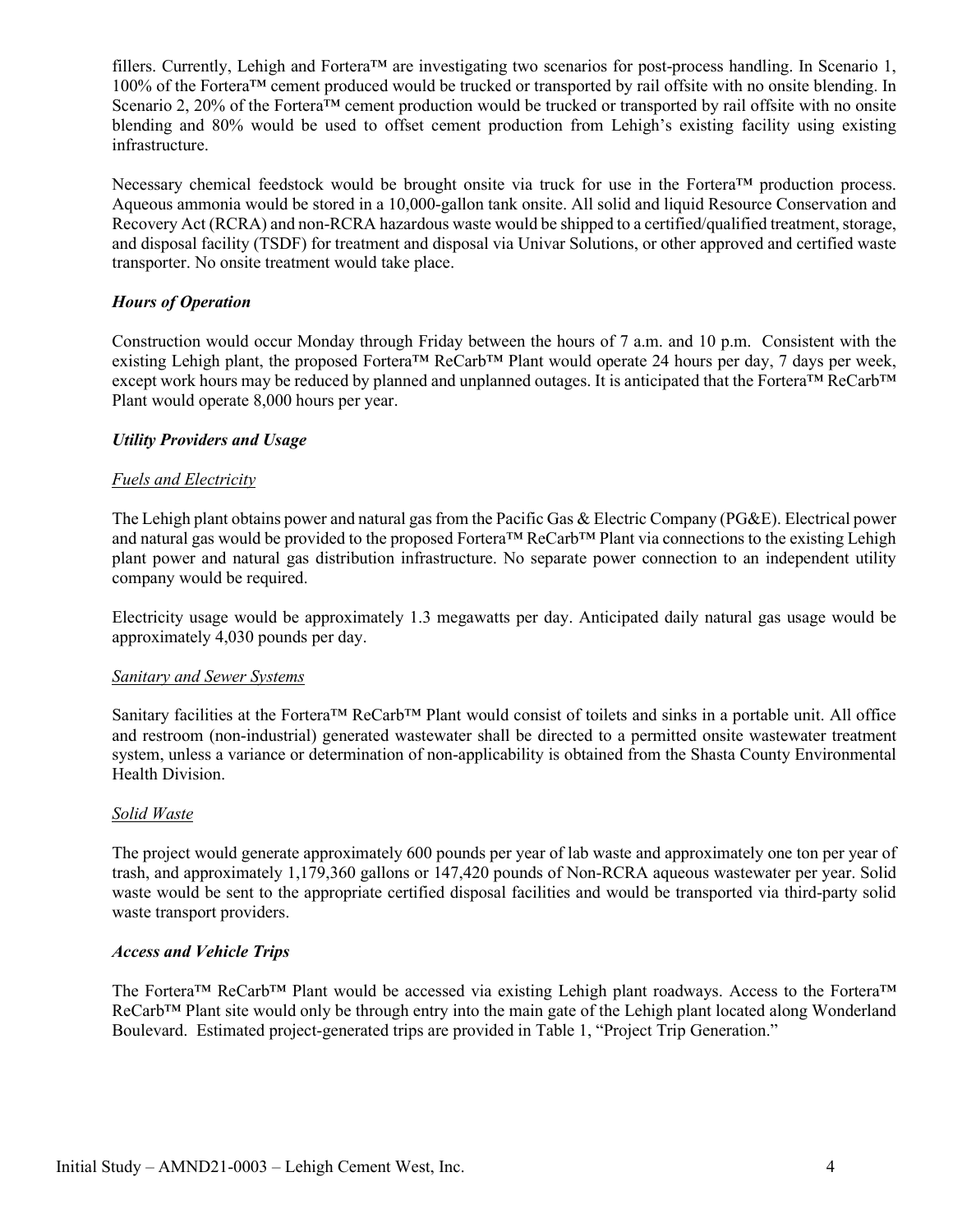| <b>TABLE 1</b>                 |  |  |  |  |  |
|--------------------------------|--|--|--|--|--|
| <b>PROJECT TRIP GENERATION</b> |  |  |  |  |  |

| Who<br>Purpose                           |                               | Ouantity                                     |
|------------------------------------------|-------------------------------|----------------------------------------------|
| Site Management                          | Fortera <sup>™</sup> Staff    | 12 employees per day                         |
| <b>Plant Operation</b>                   | Raw Material Delivery Vendors | 1 truck per day                              |
| Wastewater Disposal (if trucked offsite) | Wastewater Disposal Vendors   | 1 truck per day                              |
| Fortera™ Product Truck Trips             | Haul Truck Vendors            | Up to 2 trucks per day or fewer <sup>2</sup> |

Notes: <sup>1</sup>No additional truck trips would be generated between the project site and the Falkenbury Shale Quarry and Gray Rocks Limestone Quarry as a result of the proposed project.

## *Site Security, Fencing and Lighting*

The project site has a security guard at the main entrance at all times, fencing along areas of public access, and appropriate lighting at entrance and production areas. A fence would be constructed prior to project operation at the perimeter of the proposed Fortera™ ReCarb™ Plant. The fence would consist of an 8-foot-tall security chain link fencing with a barbed wire top designed and constructed in accordance with ASTM F 2611 "Standard Guide for the Design and Construction of Chain Link Security Fencing" with a gate located at the entrance to the Fortera™ ReCarb™ Plant.

Access to the Fortera™ ReCarb™ Plant would be solely granted to visitors and personnel who check in with the Lehigh Security Guards at the main gate. Area lighting would consist of elevated fixtures flooding all work areas. Fixtures would be mounted on proposed buildings and on poles, in compliance with Section 17.84.050 of the Shasta County Code. Refer to Section I Aesthetics for additional information about lighting.

A "Fortera™ Personnel and Visitors Entrance Only" sign would be located by the existing Lehigh entrance sign.

## *Project Construction*

Approximately 0.8 acres of previously-disturbed land would be graded for the installation of the proposed Fortera™ ReCarb™ Plant. The construction process would take place over a period of approximately 26 weeks and would include the use of welders, aerial lifts, cranes, earth moving equipment, generators, and light towers. Construction would occur Monday through Friday between the hours of 7 a.m. and 10 p.m. The project would not disturb more than 1.0 acres and therefore would not be subject to the requirements of the Construction General Permit. Approximately a half-acre (0.5+/- acres) of impervious surfaces would be added to the project site as a result of construction of the proposed project. This area would be located in an area that was previously disturbed.

The Fortera™ ReCarb™ Plant site would be graded to allow for the placement of foundations, access roadways, trailers, process equipment, piping, pipe supports, equipment shelters, and material storage tanks/silos. The grading of land for construction would take place throughout the footprint of the proposed Fortera™ ReCarb™ Plant. The area to be graded is approximately 0.8 acres. The amount of cut and fill required for project construction would be determined by Lehigh and included in the grading permit for the project. Diverted stormwater drainage would be managed via the updated Stormwater Pollution Prevention Plan, as applicable. No permanent structures would be removed as part of the grading process. Lehigh would apply dust control measures as required by Shasta County AQMD District Rule 3:16, Fugitive, InDirect, or Non-Traditional Sources, and implement stormwater and nonstormwater discharge best management practices that would be defined in the existing Industrial General Permit WDID No. 5R45I024887 and Lehigh West Cement Stormwater Pollution Prevention Plan (SWPPP).

## **10. Surrounding Land Uses and Setting:**

North: Primarily undeveloped forest land in the Mineral Resource (MR) district and undeveloped forest land that is in the National Recreation Area, Shasta unit (NRA-S) is located immediately north, with Lake Shasta located approximately 0.5 miles to the north.

East: Wonderland Boulevard is located immediately east of the project site, along with some smaller residential lots adjacent to the northeastern corner of APN 307-030-002. A water treatment plant is located immediately east of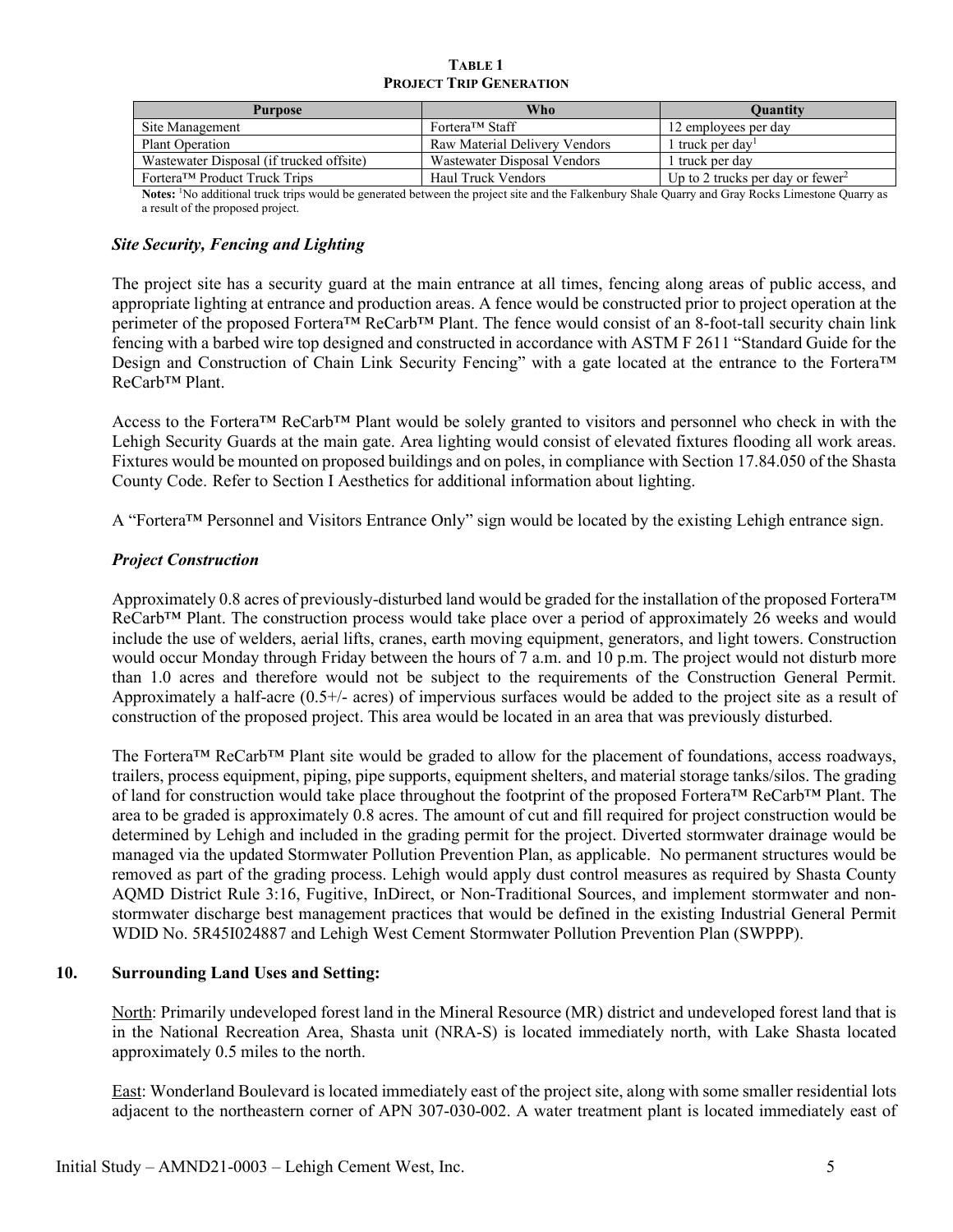APN 307-020-002 in the MR district. Interstate 5 (I-5) is located east of Wonderland Boulevard. Between Wonderland Blvd and I-5 there is mostly General Industrial (M) property that is generally undeveloped with a church and a boat storage and repair facility located in the northeast portion. East of I-5 is primarily undeveloped forest land with some rural residential lots and roads leading to quarries further east.

West: The Union Pacific railroad is located adjacent and west of the project site. West of the railroad is undeveloped forest land in the MR and NRA-S district.

South: Single-family residences are located adjacent to the south side of APN 307-030-002, with a mobile home park located to the southwest.

The project site is located in the foothills of the Klamath Mountains in a relatively small valley carved by the headwaters of the west fork of Stillwater Creek, which drains south to the Sacramento River. The hills surrounding the project site range in height from approximately 1,500 to just over 2,000 feet above mean sea level (msl). The existing cement manufacturing plant slopes gently from north to south, with elevations ranging from approximately 1,000 to 1,100 feet msl. The lower half of APN 307-030-002 and a majority of the northern portion of APN 307- 020-002 are primarily undeveloped with an existing tree canopy. An existing rail spur enters the project site from the south of APN 307-030-002. The remainder of the site is the existing Lehigh cement manufacturing plant with a canopy of trees between the existing plant and the residences located at the northeast corner of APN 307-030-002.

## **11. Other public agencies whose approval is required (e.g., permits, financing approval, or participation agreement.):**

Central Valley Regional Water Quality Control Board Shasta County Air Quality Management District

**12. Have California Native American tribes traditionally and culturally affiliated with the project area requested consultation pursuant to Public Resources Code section 21080.3.1? If so, is there a plan for consultation that includes, for example, the determination of significance of impacts to tribal cultural resources, procedures regarding confidentiality, etc.?**

In accordance with Public Resources Code (PRC) Section 21080.3.1, the Wintu Tribe of Northern California & Toyon-Wintu Center (Tribe) filed and Shasta County received a request for formal notification of proposed projects within an area of Shasta County that is traditionally and culturally affiliated with the Tribe. Pursuant to PRC §21080.3.1 the Department of Resource Management sent a certified letter to notify the Tribe that the project was under review and to provide the Tribe 30 days from the receipt of the letter to request formal consultation on the project in writing. To date, no response has been received.

**NOTE: Conducting consultation early in the CEQA process allows tribal governments, lead agencies, and project proponents to discuss the level of environmental review, identify and address potential adverse impacts to tribal cultural resources, and reduce the potential for delay and conflict in the environmental review process. (See Public Resources Code section 21080.3.2.) Information may also be available from the California Native American Heritage Commission's Sacred Lands File per Public Resources Code section 5097.96 and the California Historical Resources Information System administered by the California Office of Historic Preservation. Please also note that Public Resources Code section 21082.3(c) contains provisions specific to confidentiality.**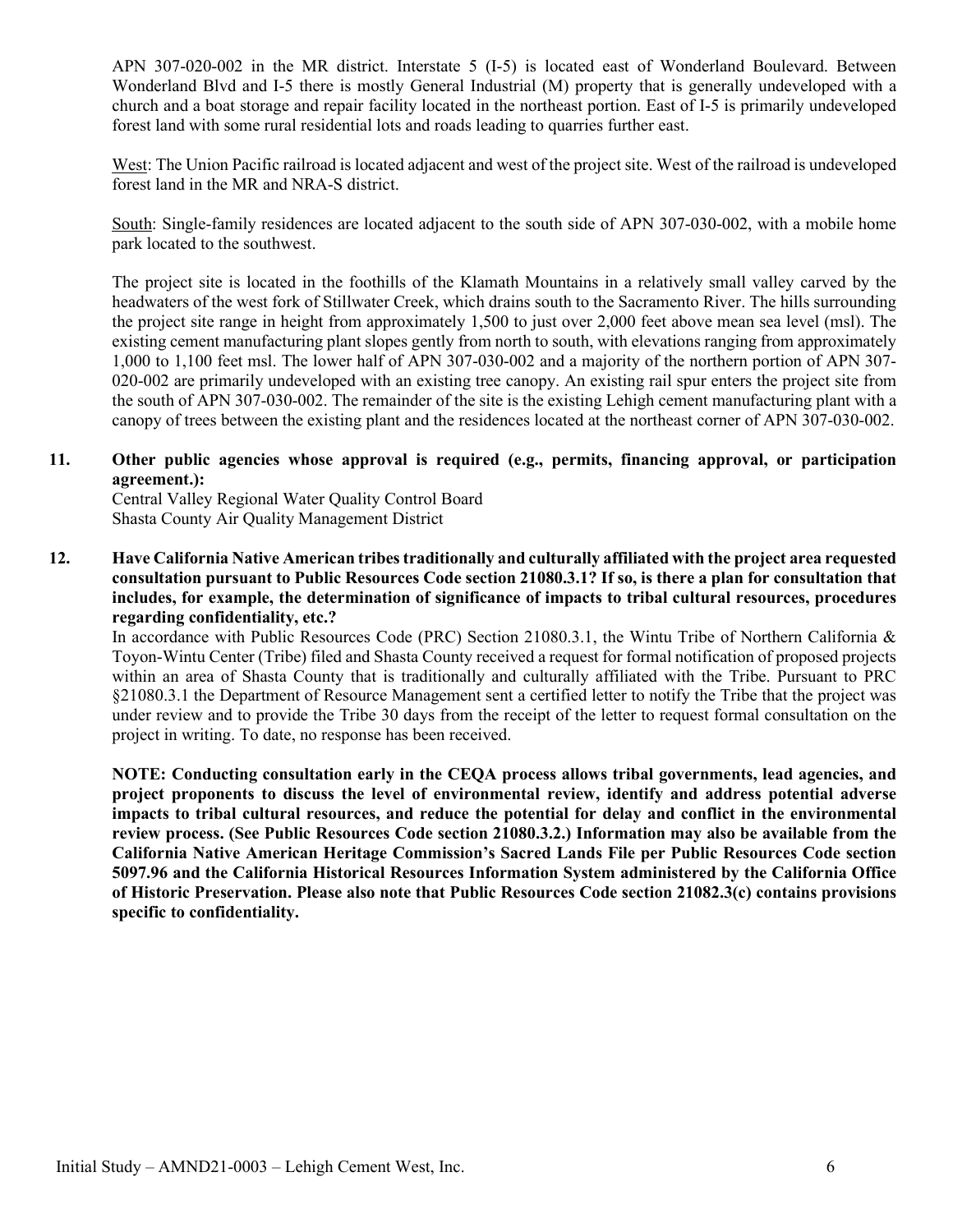## **ENVIRONMENTAL FACTORS POTENTIALLY AFFECTED:**

The environmental factors checked below would be potentially affected by this project, involving at least one impact that is a "Potentially Significant Impact" as indicated by the checklist on the following pages.

| Aesthetics                                               | <b>Agricultural Resources</b> | Air Quality                           |
|----------------------------------------------------------|-------------------------------|---------------------------------------|
| <b>Biological Resources</b><br><b>Cultural Resources</b> |                               | Energy                                |
| Geology / Soils                                          | Greenhouse Gas Emissions      | Hazards & Hazardous                   |
| Hydrology / Water Quality                                | Land Use / Planning           | <b>Mineral Resources</b>              |
| Noise                                                    | Population / Housing          | <b>Public Services</b>                |
| Recreation                                               | Transportation                | <b>Tribal Cultural Resources</b>      |
| Utilities / Service Systems                              | Wildfire                      | Mandatory Findings of<br>Significance |

## **DETERMINATION: (To be completed by the Lead Agency)**

On the basis of the initial evaluation:

 $\Box$  I find that the proposed project COULD NOT have a significant effect on the environment, and a NEGATIVE DECLARATION will be prepared.

 $\boxtimes$  I find that although the proposed project could have a significant effect on the environment, there will not be a significant effect in this case because revisions in the project have been made by or agreed to by the project proponent. A MITIGATED NEGATIVE DECLARATION will be prepared.

 $\Box$  I find that the proposed project MAY have a significant effect on the environment, and an ENVIRONMENTAL IMPACT REPORT is required.

 $\Box$  I find that the proposed project MAY have a "potentially significant impact" or "potentially significant unless mitigated" impact on the environment, but at least one effect 1) has been adequately analyzed in an earlier document pursuant to applicable legal standards, and 2) has been addressed by mitigation measures based on the earlier analysis as described on attached sheets. An ENVIRONMENTAL IMPACT REPORT is required, but it must analyze only the effects that remain to be addressed.

 $\Box$  I find that although the proposed project could have a significant effect on the environment because all potentially significant effects (a) have been analyzed adequately in an earlier EIR or NEGATIVE DECLARATION pursuant to applicable standards, and (b) have been avoided or mitigated pursuant to that earlier EIR of NEGATIVE DECLARATION, including revisions or mitigation measures that are imposed upon the proposed project, nothing further is required.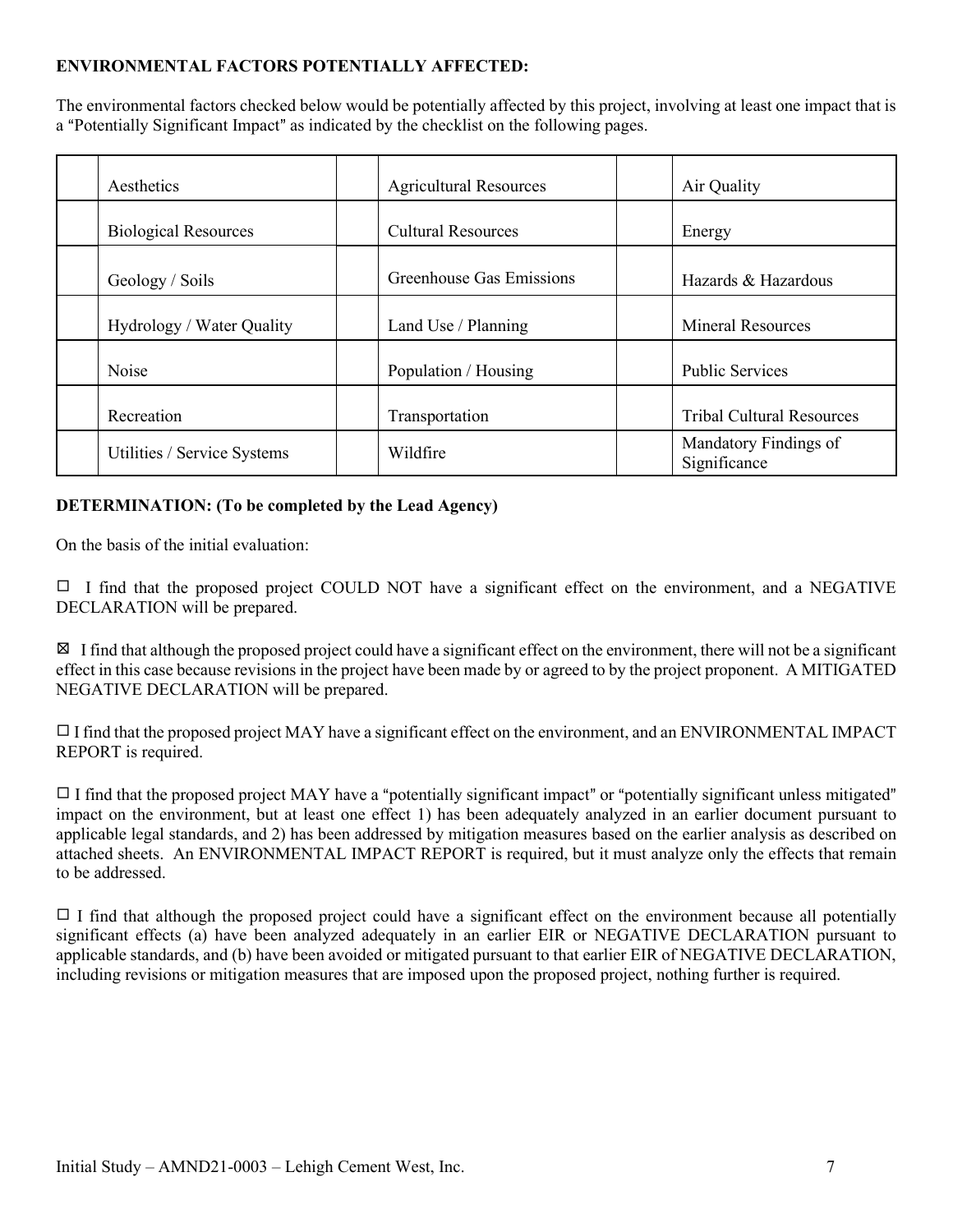Copies of the Initial Study and related materials and documentation may be obtained at the Planning Division of the Department of Resource Management, 1855 Placer Street, Suite I 03, Redding, CA 9600 I. Contact Luis A. Topete, Associate Planner at (530) 225-5532.

Luis A. Topete Pet *~\**

Associate Planner

*/4..ta;uL.-*

 $03/31/2022$ Date ' 7

<sup>7</sup>*/31/z,z.* 

Date

Paul A. Hellman Director of Resource Management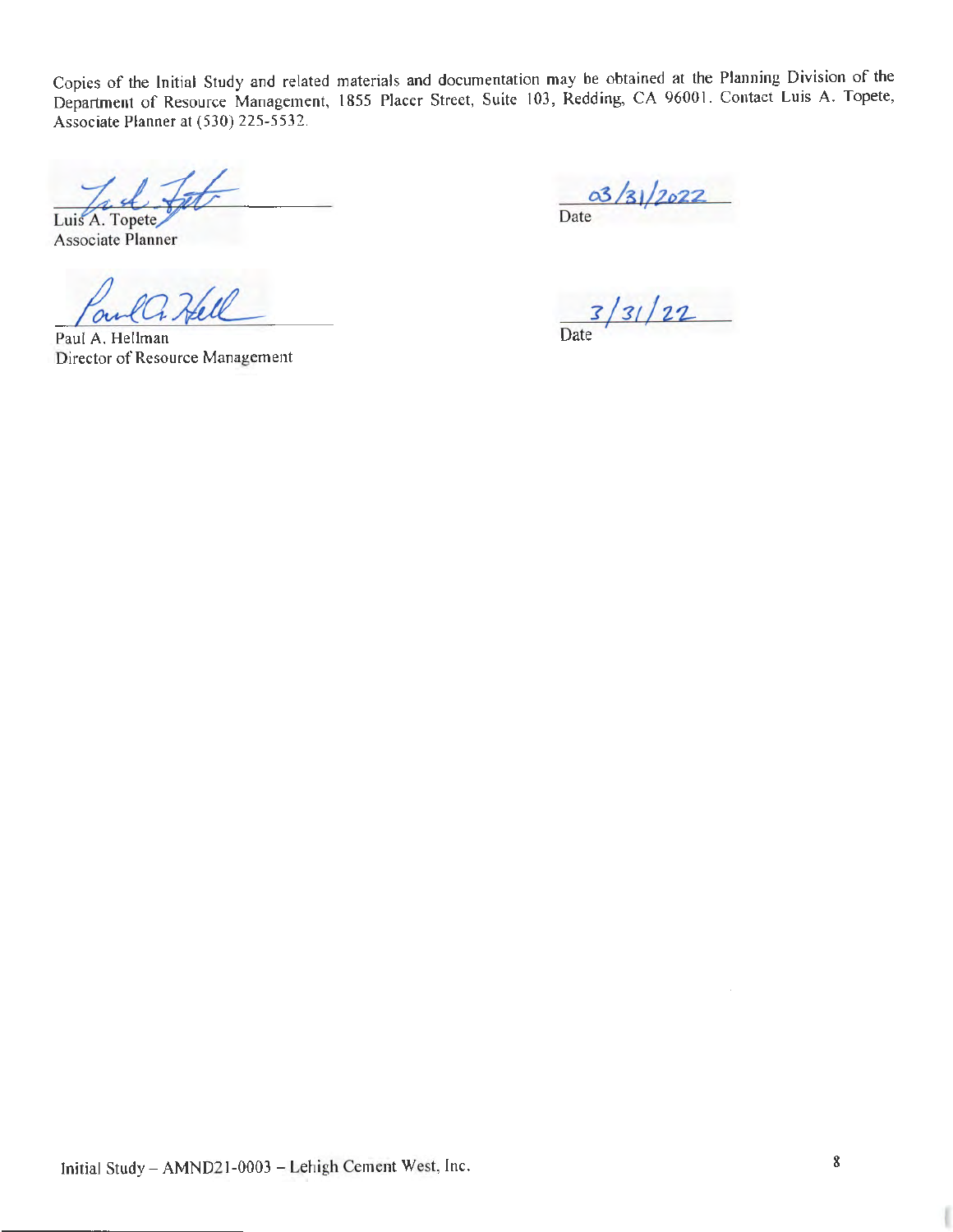## **EVALUATION OF ENVIRONMENTAL IMPACTS:**

- 1) A brief explanation is required for all answers except "No Impact" answers that are adequately supported by the information sources a lead agency cites in the parenthesis following each question. A "No Impact" answer is adequately supported if all the referenced information sources show that the impact simply does not apply to projects like the one involved (e.g., the project falls outside a fault rupture zone). A "No Impact" answer should be explained where it is based on project-specific factors as well as general standards (e.g., the project will not expose sensitive receptors to pollutants, based on a project-specific screening analysis).
- 2) All answers must take account of the whole action involved, including off-site as well as on-site, cumulative as well as project-level, indirect as well as direct, and construction as well as operational impacts.
- 3) Once the lead agency has determined that a particular physical impact may occur, then the checklist answers must indicate whether the impact is potentially significant, less-than-significant with mitigation, or less-than-significant. "Potentially Significant Impact" is appropriate if there is substantial evidence that an effect may be significant. If there are one or more, "Potentially Significant Impact" entries when the determination is made, an EIR is required.
- 4) "Negative Declaration: Less-than-significant With Mitigation Incorporated" applies where the incorporation of mitigation measures has reduced an effect from "Potentially Significant Impact" to a "Less-than-significant Impact." The lead agency must describe the mitigation measures, and briefly explain how they reduce the effect to a less-thansignificant level (mitigation measures from Section XVIII, "Earlier Analyses," may be cross-referenced).
- 5) Earlier analyses may be used where, pursuant to the tiering, program EIR, or other CEQA process, an effect has been adequately analyzed in an earlier EIR or Negative Declaration. Section  $15063(c)(3)(D)$ . In this case, a brief discussion should identify the following:
	- a) Earlier Analysis Used. Identify and state where they are available for review.
	- b) Impacts Adequately Addressed. Identify which effects from the above checklist were within the scope of and adequately analyzed in an earlier document pursuant to applicable legal standards, and state whether such effects were addressed by mitigation measures based on the earlier analysis.
	- c) Mitigation Measures: For effects that are "Less-than-significant with Mitigation Measures Incorporated," describe the mitigation measures which were incorporated or refined from the earlier document and the extent to which they address site-specific conditions for the project.
- 6) Lead agencies are encouraged to incorporate into the checklist references to information sources for potential impacts (e.g. General Plans, zoning ordinances). Reference to a previously prepared or outside document should, where appropriate, include a reference to the page or pages where the statement is substantiated.
- 7) Supporting Information Sources: A source list should be attached, and other sources used or individuals contacted should be cited in the discussion.
- 8) This is only a suggested form, and lead agencies are free to use different formats; however, lead agencies should normally address the questions from this checklist that are relevant to a project's environmental effects in whatever format is selected.
- 9) The explanation of each issue should identify the following:
	- a) The significance criteria or threshold, if any, used to evaluate each question; and
	- b) The mitigation measure identified, if any, to reduce the impact to less-than-significant.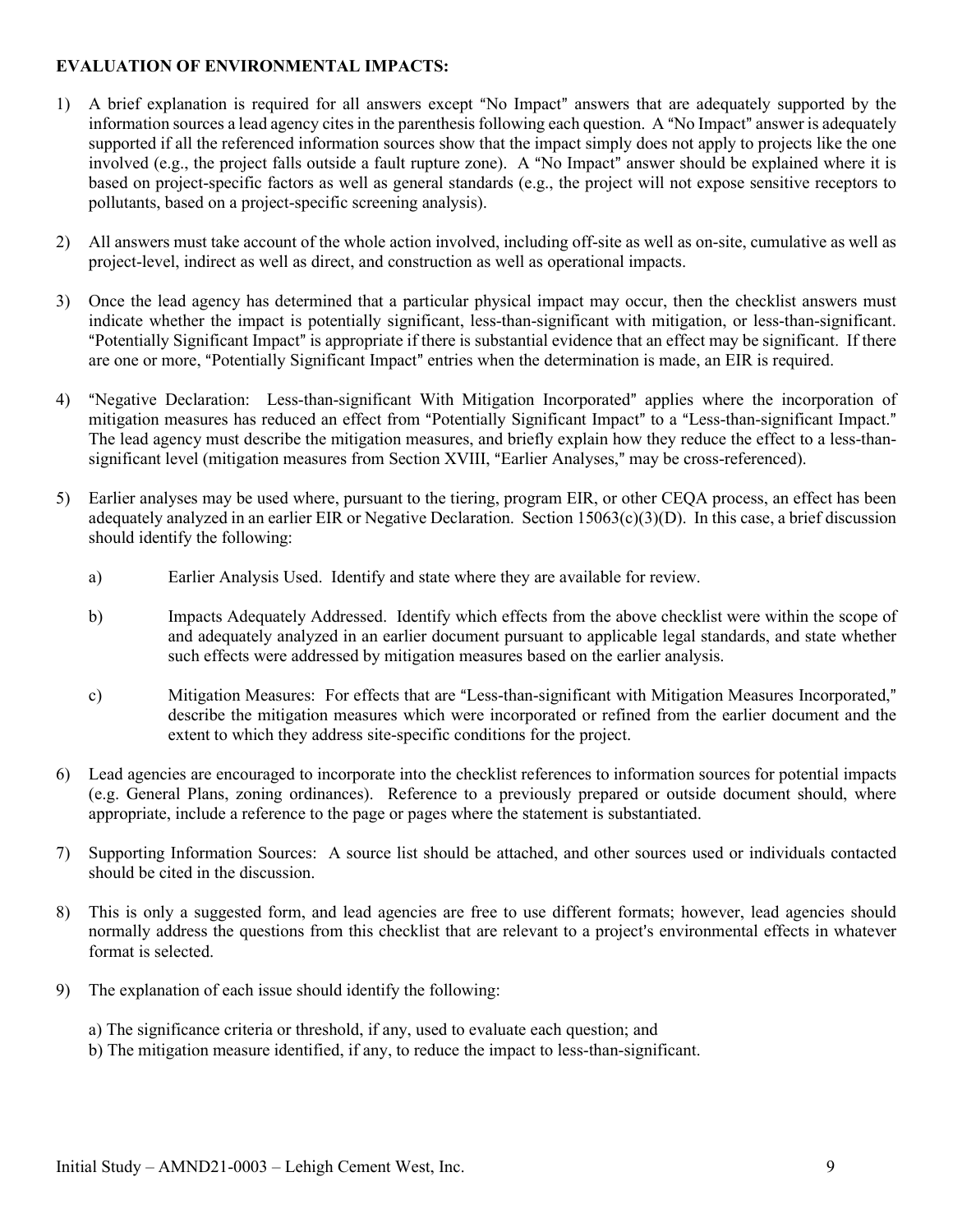|              | I. <b>AESTHETICS:</b> Except as provided in Public Resources Code<br>Section 21099, would the project:                                                                                                                                                                                                                                                                                    | Potentially<br>Significant<br>Impact | Less-Than-<br>Significant<br>With<br>Mitigation<br>Incorporated | Less-Than-<br>Significant<br>Impact | No.<br>Impact |
|--------------|-------------------------------------------------------------------------------------------------------------------------------------------------------------------------------------------------------------------------------------------------------------------------------------------------------------------------------------------------------------------------------------------|--------------------------------------|-----------------------------------------------------------------|-------------------------------------|---------------|
| a)           | Have a substantial adverse effect on a scenic vista?                                                                                                                                                                                                                                                                                                                                      |                                      |                                                                 |                                     |               |
| b)           | Substantially damage scenic resources, including, but not<br>limited to, trees, rock outcroppings, and historic buildings<br>within a State scenic highway?                                                                                                                                                                                                                               |                                      |                                                                 |                                     |               |
| $\mathbf{c}$ | In non-urbanized areas, substantially degrade the existing<br>visual character or quality of public views of the site and its<br>surroundings? (Public views are those that are experienced<br>from a publicly accessible vantage point). If the project is in an<br>urbanized area, would the project conflict with applicable<br>zoning and other regulations governing scenic quality? |                                      |                                                                 | v                                   |               |
| d)           | Create a new source of substantial light or glare which would<br>adversely affect day or nighttime views in the area?                                                                                                                                                                                                                                                                     |                                      |                                                                 |                                     |               |

**Discussion:** Figure 6a, "Project Site Photograph Locations," and Figure 6b, "Project Site Photographs (Viewpoints 1 and 2)" provide photographs of the project site from four key viewpoints as well as a map illustrating the locations of these viewpoints. Based on the related documents listed in the Sources of Documentation for Initial Study Checklist, staff review of the project, observations of the project site and in the vicinity, the following findings can be made:

- a) The project would not result in any adverse effect on a scenic vista. A scenic vista is generally defined as a publicly accessible viewpoint that provides expansive views of a highly valued landscape. The Fortera™ ReCarb™ Plant site is relatively flat and views from surrounding areas are largely obscured by trees and the varied topography of the area. The only publicly accessible viewpoints of the Fortera™ ReCarb™ Plant site are from the east along Wonderland Boulevard. These views are limited to small breaks in the tree line near the main gate and are dominated by industrial facilities. There is no view of the project site which includes a scenic vista, and the project would not visually obstruct a scenic vista.
- b) The project would not substantially damage scenic resources within a scenic highway corridor. The section of I-5 near the project site is eligible for official designation by the State of California as a scenic highway. The Shasta County General Plan also identifies this segment of I-5 as an area of interest for obtaining official scenic highway designation. However, the corridor is forested, and the project site has limited visibility through the trees. The Fortera™ ReCarb™ Plant would be located behind and next to existing Lehigh Cement West buildings and structures, which would block most of the proposed plant. The remainder of the Lehigh plant and the entire Fortera™ ReCarb™ Plant site would not be visible to travelers along the highway.
- c) The project would not substantially degrade the existing visual character or quality of the site and its surroundings. The project site is in a rural area dominated by forested land with varied topography and scattered development. As discussed previously, the proposed project would not be visible from the I-5 corridor. There are no public trails in the vicinity with views of the project site. Land to the north and west of the site is forested and does not contain any public roads from which the proposed project would be visible. Land immediately south of the project site including parcel 307-030-002 owned by Lehigh Cement West is similarly covered with dense trees which block views from residential development further to the south. The site is visible from Wonderland Boulevard to the east. As shown in Figures 6a and 6b, views of the Lehigh Plant from this public roadway are dominated by industrial buildings and structures, worker vehicles and trucks, fencing, stored equipment and materials. With project implementation, foreground views from this direction would remain unchanged. The proposed improvements would be similar in character and would not represent a substantial change from existing conditions.
- d) Proposed lighting would consist of elevated fixtures flooding all work areas. Fixtures would be mounted on proposed buildings and on poles, in compliance with Section 17.84.050 of the Shasta County Code. The Fortera™ ReCarb™ Plant would be operated 24 hours per day, seven days per week. Thus, the proposed lighting would be expected to be in use throughout the nighttime hours. The project would be an extension of the existing Lehigh plant with similar lighting levels and would not be a significant new source of lighting in the area. Due to the forested land surrounding much of the site, and the existing Lehigh plant structures, light spillage from the site would be partially blocked and have minimal effect on the nearest sensitive receptors.

The County Zoning Plan requires that all lighting, exterior and interior, shall be designed and located so as to confine direct lighting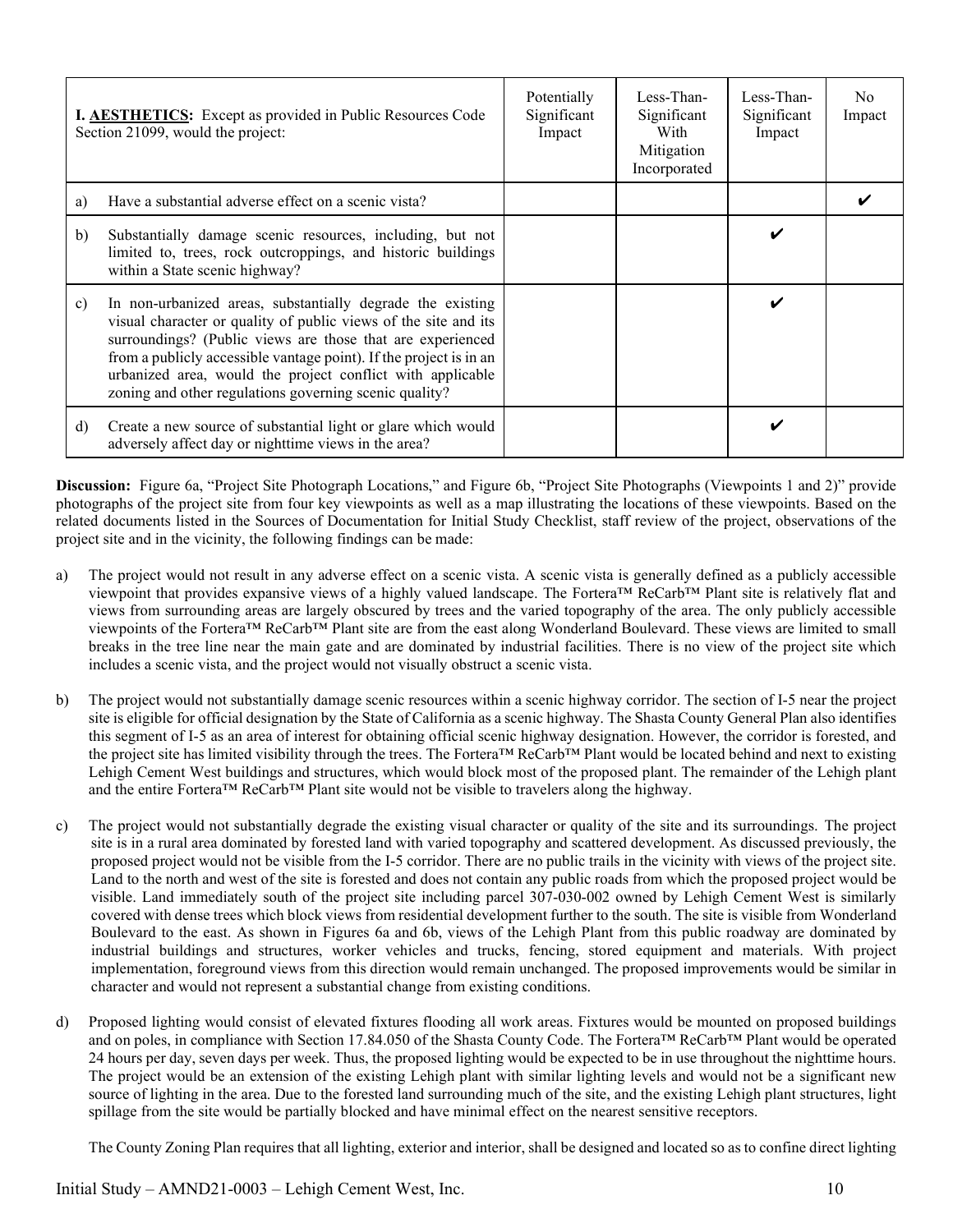to the premises. A light source shall not shine upon or illuminate directly on any surface other than the area required to be lighted. No lighting shall be of the type or in a location such that constitutes a hazard to vehicular traffic, either on private property or on abutting streets. The project will be conditioned to comply with this lighting requirement of Section 17.84.050 of the County Code.

#### **Mitigation/Monitoring:** None proposed.

|              | II. AGRICULTURE AND FORESTRY RESOURCES: In<br>determining whether impacts to agricultural resources are significant<br>environmental effects, lead agencies may refer to the California<br>Agricultural Land Evaluation and Site Assessment Model (1997)<br>prepared by the California Dept. of Conservation as an optional model<br>to use in assessing impacts on agriculture and farmland. In determining<br>whether impacts to forest resources, including timberland, are<br>significant environmental effects, lead agencies may refer to<br>information compiled by the California Department of Forestry and<br>Fire Protection regarding the state's inventory of forest land, including<br>the Forest and Range Assessment Project and the Forest Legacy<br>Assessment project; and forest carbon measurement methodology<br>provided in Forest Protocols adopted by the California Air Resources<br>Board. Would the project: | Potentially<br>Significant<br>Impact | Less-Than-<br>Significant<br>With<br>Mitigation<br>Incorporated | Less-Than-<br>Significant<br>Impact | N <sub>o</sub><br>Impact |
|--------------|------------------------------------------------------------------------------------------------------------------------------------------------------------------------------------------------------------------------------------------------------------------------------------------------------------------------------------------------------------------------------------------------------------------------------------------------------------------------------------------------------------------------------------------------------------------------------------------------------------------------------------------------------------------------------------------------------------------------------------------------------------------------------------------------------------------------------------------------------------------------------------------------------------------------------------------|--------------------------------------|-----------------------------------------------------------------|-------------------------------------|--------------------------|
| a)           | Convert Prime Farmland, Unique Farmland, or Statewide<br>Importance (Farmland), as shown on the maps prepared pursuant<br>to the Farmland Mapping and Monitoring Program of the<br>California Resources Agency, to non-agricultural use?                                                                                                                                                                                                                                                                                                                                                                                                                                                                                                                                                                                                                                                                                                 |                                      |                                                                 |                                     |                          |
| b)           | Conflict with existing zoning for agricultural use, or a Williamson<br>Act Contract?                                                                                                                                                                                                                                                                                                                                                                                                                                                                                                                                                                                                                                                                                                                                                                                                                                                     |                                      |                                                                 |                                     |                          |
| c)           | Conflict with existing zoning for, or cause rezoning of, forest land<br>(as defined in Public Resources Code section $12220(g)$ ),<br>timberland (as defined by Public Resources Code section 4526),<br>or timberland zoned Timberland Production (as defined by<br>Government Code section 51104(g))?                                                                                                                                                                                                                                                                                                                                                                                                                                                                                                                                                                                                                                   |                                      |                                                                 |                                     |                          |
| $\mathbf{d}$ | Result in the loss of forest land or conversion of forest land to<br>non-forest use?                                                                                                                                                                                                                                                                                                                                                                                                                                                                                                                                                                                                                                                                                                                                                                                                                                                     |                                      |                                                                 |                                     |                          |
| e)           | Involve other changes in the existing environment which, due to<br>their location or nature, could result in conversion of Farmland,<br>to non-agricultural use or conversion of forest land to non-forest<br>use?                                                                                                                                                                                                                                                                                                                                                                                                                                                                                                                                                                                                                                                                                                                       |                                      |                                                                 |                                     |                          |

**Discussion:** Based on the related documents listed in the Sources of Documentation for Initial Study Checklist, staff review of the project, observations of the project site and in the vicinity, the following findings can be made:

- a) The project would not convert any Farmland, Unique Farmland, or Farmland of Statewide Importance (Farmland). The project site is outside the Natural Resource Conservation Service (NRCS) Soil Survey and has not been mapped by the California Department of Conservation (DOC) as part of its Farmland Mapping and Monitoring Program (FMMP). However, the area surrounding the proposed Fortera™ ReCarb™ Plant site that has been mapped by the DOC is classified as "Other Land" and "Urban and Built-Up Land." The Fortera™ ReCarb™ Plant site would be located on previously disturbed land within the existing Lehigh cement manufacturing plant. Thus, the project would not convert any Farmland, Unique Farmland, or Farmland of Statewide Importance (Farmland) and there would be no impact.
- b) Neither this property nor the surrounding properties are zoned for agricultural use nor are they in a Williamson Act Contract. The project would not conflict with existing zoning for agricultural use, or a Williamson Act Contract.
- c) The project site is not forest land, timberland or zoned Timberland Production. Therefore, the project would not conflict with

Initial Study – AMND21-0003 – Lehigh Cement West, Inc. 11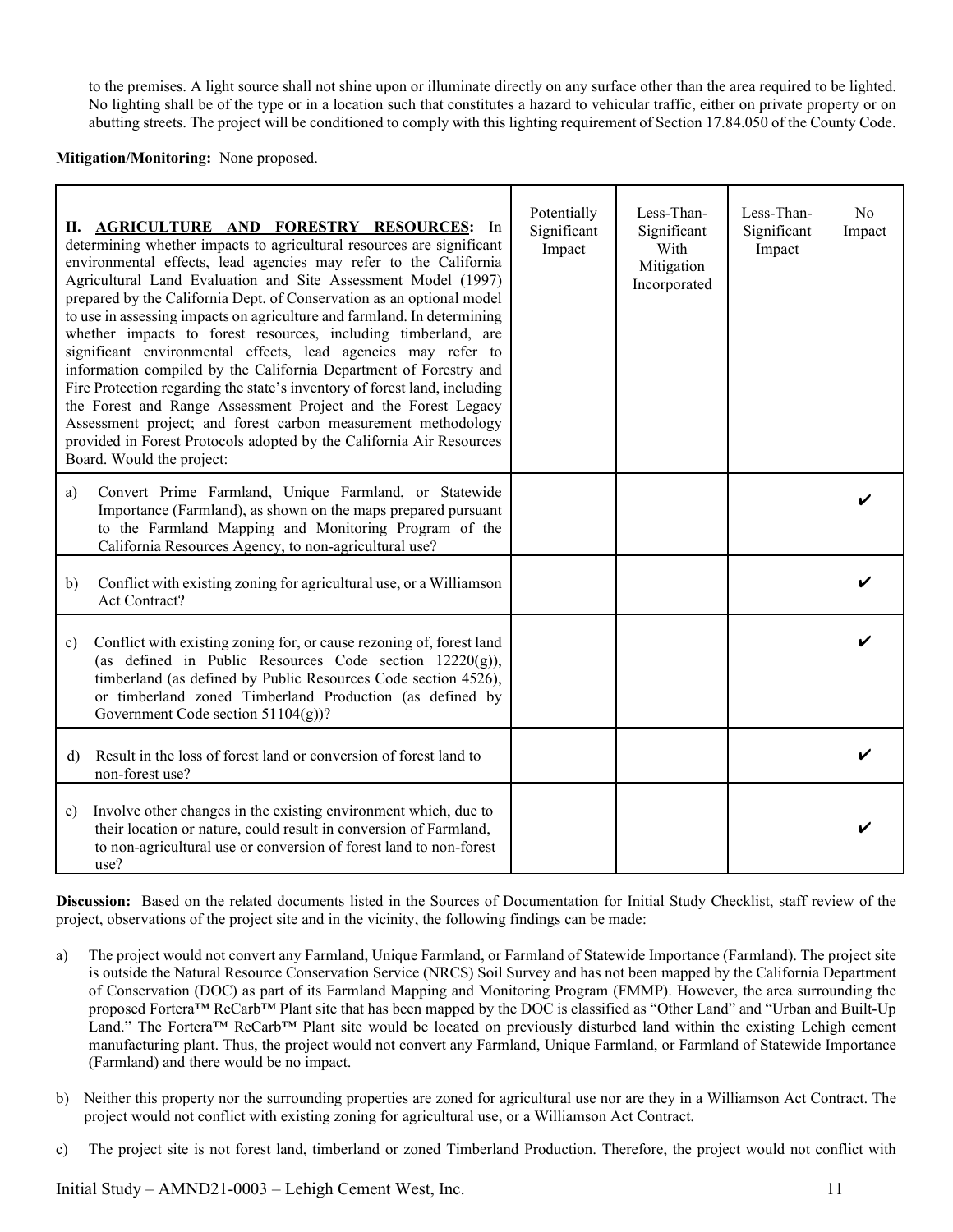existing zoning for, or cause rezoning of, forest land (as defined in Public Resources Code section 12220(g)), timberland (as defined by Public Resources Code section 4526), or timberland zoned Timberland Production (as defined by Government Code section 51104(g)).

- d) Section 12220(g) of the California Public Resources Code (PRC) defines forest land as land that can support 10 percent native tree cover of any species and that allows for management of one or more forest resources. The plant site would be located on an active industrial site and separated from the surrounding forest by an access road and railroad line. As the Fortera™ ReCarb™ Plant site does not meet the definition of forestland pursuant to Section 12220(g), the project would not result in the loss of forest land or conversion of forestland to non-forest use.
- e) Neither the project site nor the surrounding parcels are classified Farmland or used for agricultural production. The project would have no effect on Farmland in the region. Land immediately north and west of the project site is forested. However, the proposed improvements would not add any permanent roads or other infrastructure which could remove a barrier to development of these areas or otherwise cause their conversion from forestland. The project would not result in any other changes in the existing environment that could result in conversion of Farmland to non- agricultural use, or conversion of forest land to non-forest use.

**Mitigation/Monitoring:** None proposed.

|              | III. AIR QUALITY: Where available, the significance criteria<br>established by the applicable air quality management district or air<br>pollution control district may be relied upon to make the following<br>determinations. Would the project: | Potentially<br>Significant<br>Impact | Less-Than-<br>Significant<br>With<br>Mitigation<br>Incorporated | Less-Than-<br>Significant<br>Impact | No.<br>Impact |
|--------------|---------------------------------------------------------------------------------------------------------------------------------------------------------------------------------------------------------------------------------------------------|--------------------------------------|-----------------------------------------------------------------|-------------------------------------|---------------|
| a)           | Conflict with or obstruct implementation of the applicable air quality<br>plan?                                                                                                                                                                   |                                      |                                                                 |                                     |               |
| $\mathbf{b}$ | Result in a cumulatively considerable net increase of any criteria<br>pollutant for which the project region is non-attainment under an<br>applicable Federal or State ambient air quality standard?                                              |                                      |                                                                 |                                     |               |
| c)           | Expose sensitive receptors to substantial pollutant concentrations?                                                                                                                                                                               |                                      | ✓                                                               |                                     |               |
| d)           | Result in other emissions (such as those leading to odors) adversely<br>affecting a substantial number of people?                                                                                                                                 |                                      |                                                                 |                                     |               |

**Discussion:** Based on related documents listed in the Sources of Documentation for Initial Study Checklist, staff review of the project, observations on the project site and in the vicinity, and the Environmental Permitting Strategy prepared by Trinity Consultants (2022), the following findings can be made:

a-b) The project would not conflict with or obstruct implementation of the Northern Sacramento Valley Planning Area (NSVPA) 2018 Triennial Air Quality Attainment Plan for the Northern Sacramento Valley Air Basin as adopted by Shasta County, or any other applicable air quality plan. The NSVPA Air Quality Attainment Plan (2018) designates Shasta County as an attainment area for all federal standards, yet as a nonattainment area with respect to the ozone California ambient air quality standards.

The attainment plan projects future emissions based upon growth assumptions for the jurisdictions within the plan area and provides implementation measures to limit emissions of ozone precursors accordingly. In general, a project conflicts with or obstructs implementation of the applicable attainment plan if it would result in or induce growth in population, employment, land use, or regional vehicle miles traveled (VMT) that is inconsistent with the growth assumptions and emission projection in the attainment plan.

The proposed use is consistent with the project site's current general plan land use designation and zoning and would not result in unplanned growth. The project would result in negligible employment growth (up to 12 Fortera™ employees) that would not induce population growth or necessitate the development of new housing. Further, the project would result in a negligible increase in VMT in the region as discussed in Section XVII, "Transportation." Thus, the project would be consistent with the growth assumptions and emission projections in the attainment plan and would not interfere with its implementation.

As discussed above, the project site is located within an area that is designated nonattainment for the state air quality standard for ozone. Ozone is a secondary pollutant, meaning it is not directly emitted. It is formed when volatile organic compounds (VOCs)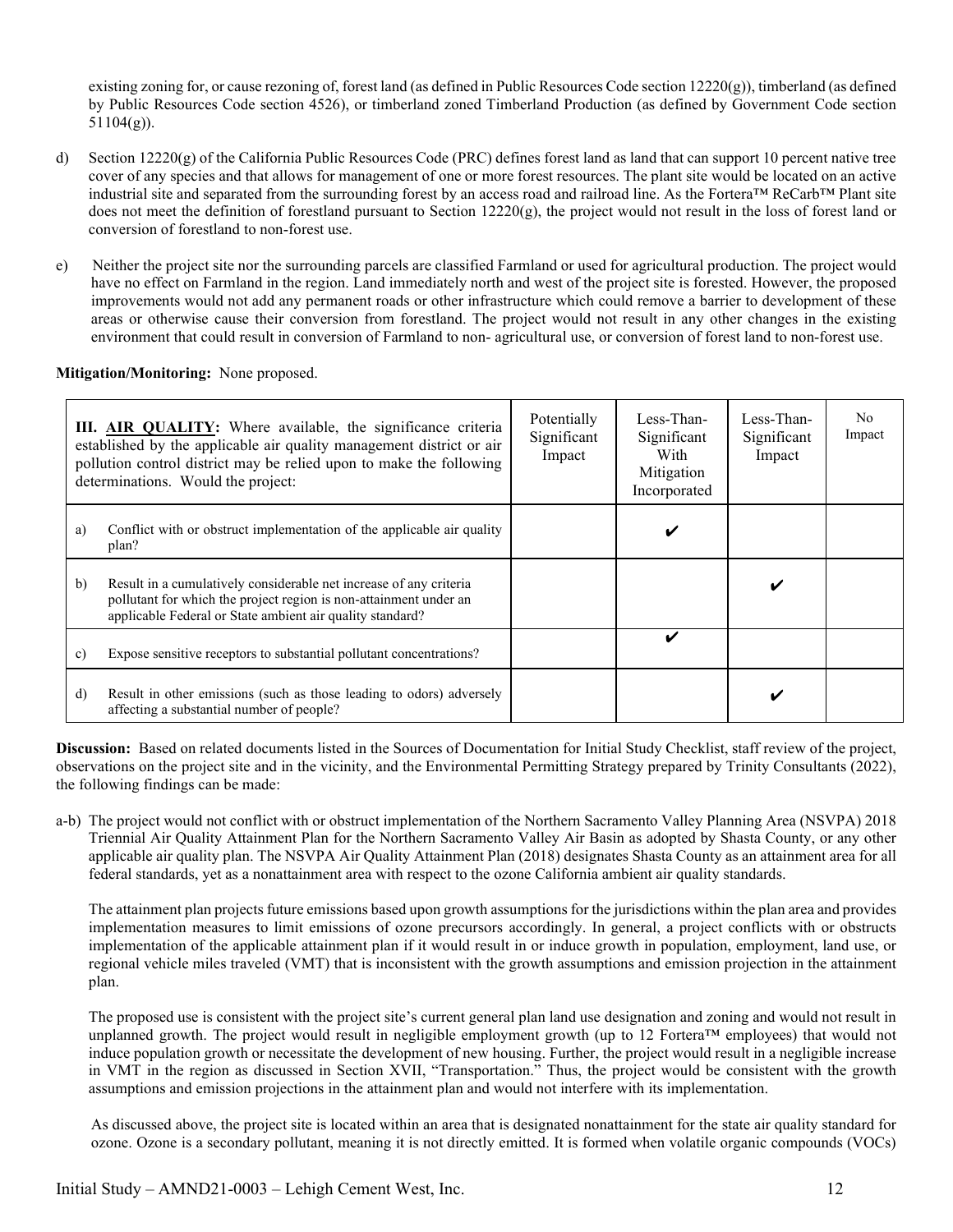or reactive organic gases (ROGs) and nitric oxides (NO) undergo photochemical reactions that occur only in the presence of sunlight.  $NO<sub>x</sub>$  is emitted from combustion sources such as cars, trucks and buses, power plants, and off-road equipment. Construction and operation of the proposed project would generate air contaminants, including nitrogen oxide  $(NO_x)$ , reactive organic gases (ROG),  $CO_2$  and particulate matter (PM<sub>10</sub> and PM<sub>2.5</sub>). However, as described in detail below, the project would not result in a cumulatively considerable net increase of any criteria air pollutant.

#### *Construction Emissions*

Construction of the proposed project would require clearing of approximately 0.8 acres of previously disturbed land. The construction phase would be approximately 26 weeks and would include the use of welders, aerial lifts, cranes, earth moving equipment, generators, and light towers.

<span id="page-15-0"></span>Construction emissions were estimated by Trinity Consultants (2022) using default emission factors from the California Emissions Estimator Model (CalEEMod) and hours of operation provided by the project applicant. Direct and indirect project emissions are presented and compared against the thresholds of significance for criteria pollutant emissions in Table 2, "Construction Emissions."

| CONSTRUCTION EMISSIONS                          |           |                   |                 |                 |          |          |  |  |
|-------------------------------------------------|-----------|-------------------|-----------------|-----------------|----------|----------|--|--|
|                                                 | $PM_{10}$ | PM <sub>2.5</sub> | NO <sub>x</sub> | SO <sub>2</sub> | CO       | ROG      |  |  |
| <b>Description</b>                              | (lb/day)  | (lb/day)          | (lb/day)        | (lb/day)        | (lb/day) | (lb/day) |  |  |
| <b>Construction Equipment</b>                   | 1.50      | 1.43              | 35.76           | 0.06            | 29.53    | 3.54     |  |  |
| Mobile Equipment                                | 0.004     | 0.003             | 0.066           | 0.001           | 0.273    | 0.014    |  |  |
| <b>Construction Fugitive Dust Emissions</b>     | 3.61      | 1.99              | $- -$           | --              | --       |          |  |  |
| <b>Fugitive Road Dust Emissions</b>             | 6.79      | 1.22              | $- -$           | --              | $- -$    | $- -$    |  |  |
| <b>Project Total</b>                            | 11.90     | 4.63              | 35.83           | 0.06            | 29.81    | 3.56     |  |  |
| Shasta County CEOA Mitigation Threshold Level A | 80        | $- -$             | 25              | $- -$           | $- -$    | 25       |  |  |
| Shasta County CEOA Mitigation Threshold Level B | 137       | $- -$             | 137             | $- -$           | $- -$    | 137      |  |  |
| <b>Above CEQA Mitigation Threshold?</b>         | No        | N/A               | Yes             | N/A             | No       | N/A      |  |  |

**TABLE 2 CONSTRUCTION EMISSIONS** 

**Source:** Trinity Consultants 2022.

As indicated in Table 2,  $NO<sub>x</sub>$  emissions from construction sources are projected to exceed the SCAQMD Mitigation Threshold Level A. As a result, SCAQMD would require application of both standard mitigation measures (SMM) and appropriate best available mitigation measures (BAMM) during the project's construction phase. Implementation of these measures, as required by Mitigation Measure III.a.c.1), would be considered by the SCAQMD to effectively reduce construction criteria pollutant emissions to a less than significant level.

#### *Operational Emissions*

Operational emissions include both direct emissions from stationary sources and indirect emissions from mobile vehicle emissions and fugitive road dust associated with vehicle trips. Mobile vehicle emissions were estimated by Trinity Consultants (2022) using emission factors and average trip distances from CARB's Emission Factor 2021 model (EMFAC 2021) along with estimated vehicle trips provided by the project applicant. Direct and indirect project emissions are presented and compared against the thresholds of significance for criteria pollutant emissions in Table 3, "Direct Operational Emissions," and Table 4, "Indirect Operational Emissions." As shown in these tables, neither the project's direct nor indirect operational emissions would exceed applicable SCAQMD thresholds. Thus, project operation would not result in a cumulatively considerable net increase of any ozone precursor and this impact would be less than significant.

| TABLE 3                             |
|-------------------------------------|
| <b>DIRECT OPERATIONAL EMISSIONS</b> |

<span id="page-15-1"></span>

| <b>Description</b>                        | $PM_{10}$<br>(tnv) | PM <sub>2.5</sub><br>(tpv | NO <sub>x</sub><br>(tnv) | SO <sub>2</sub><br>(tnv) | (tnv) | <b>ROG</b><br>(tpv |
|-------------------------------------------|--------------------|---------------------------|--------------------------|--------------------------|-------|--------------------|
| Project Total                             | 11.67              | 3.61                      |                          |                          | .96   | 0.13               |
| Shasta County CEOA Significance Threshold | 25                 | $- -$                     | 25                       | $- -$                    | $- -$ |                    |
| <b>Project Emissions &gt; Threshold?</b>  | No                 | N/A                       | N <sub>0</sub>           | N/A                      | N/A   | N <sub>0</sub>     |

**Source**: Trinity Consultants 2022.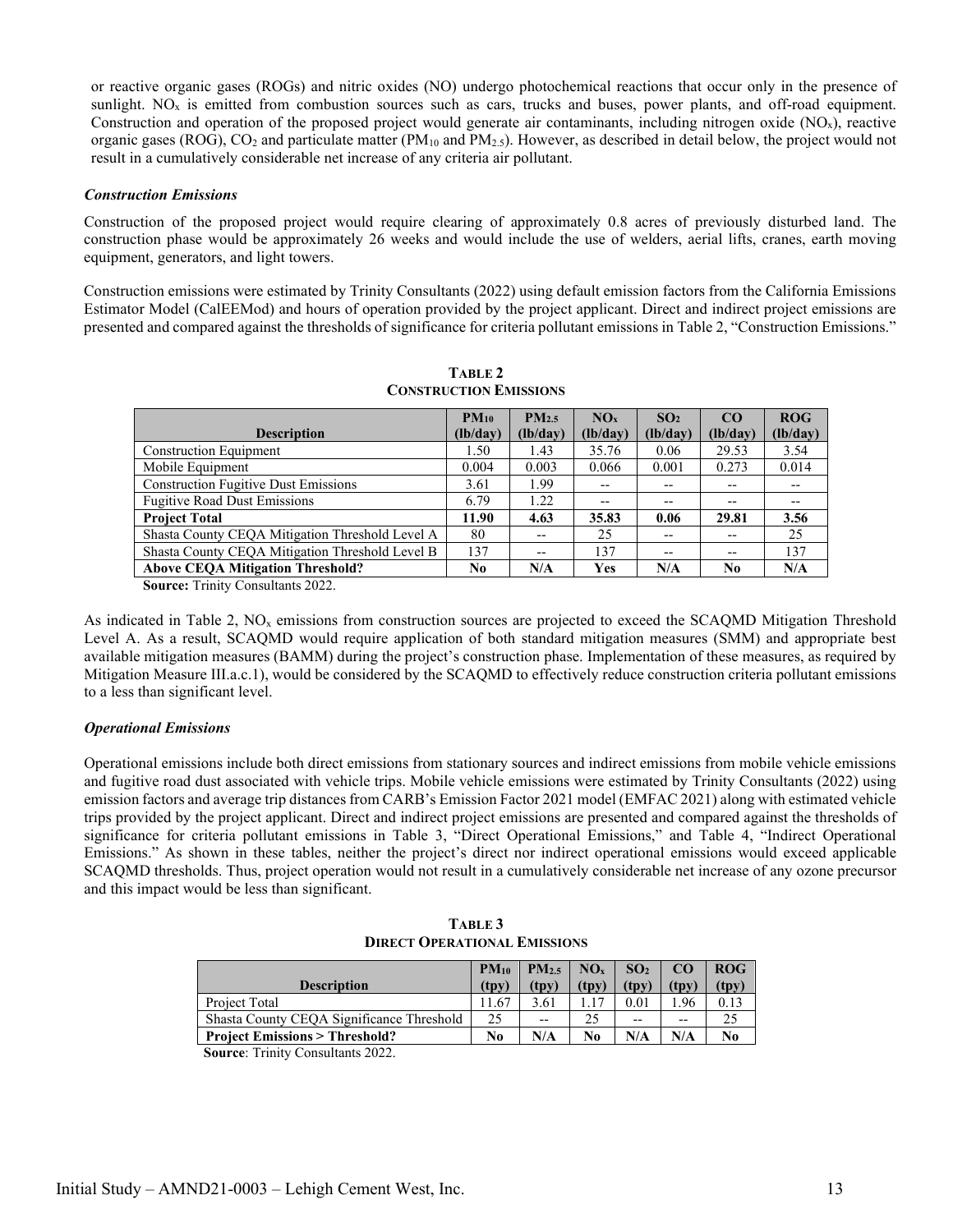<span id="page-16-0"></span>

|                                                 | $PM_{10}$      | PM <sub>2.5</sub> | NO <sub>x</sub> | SO <sub>2</sub> | CO    | ROG   |
|-------------------------------------------------|----------------|-------------------|-----------------|-----------------|-------|-------|
| <b>Description</b>                              | (tpy)          | (tpy)             | (tpy)           | (tpy)           | (tpy) | (tpy) |
| <b>Operational Mobile Emissions</b>             | 0.008          | 0.004             | 0.20            | 0.001           | 0.02  | 0.01  |
| <b>Operational Road Dust Emissions</b>          | 0.63           | 0.15              | $- -$           | $- -$           | --    |       |
| Project Total                                   | 0.64           | 0.16              | 0.20            | 0.001           | 0.02  | 0.01  |
| Shasta County CEOA Mitigation Threshold Level A | 80             |                   | 25              | $- -$           | 25    |       |
| Shasta County CEQA Mitigation Threshold Level B | 137            | $-$               | 137             | $- -$           | 137   |       |
| <b>Project Emissions &gt; Threshold?</b>        | N <sub>0</sub> | N/A               | No              | N/A             | No    | N/A   |

#### **TABLE 4 INDIRECT OPERATIONAL EMISSIONS**

**Source:** Trinity Consultants 2022.

- c) The nearest sensitive receptors are rural residences located to the south and east of the existing facility. Substantial pollutant concentrations are not anticipated due to the project. As discussed above, construction and operational emissions would be below applicable SCAQMD thresholds with implementation of Mitigation Measure III.a.c.1). The impact would be less than significant with mitigation incorporated.
- d) During construction, the proposed project presents the potential for generation of objectionable odors in the form of diesel exhaust in the immediate vicinity of the site. However, these emissions are short-term in nature and will rapidly dissipate and be diluted by the atmosphere downwind of the emission sources. Additionally, odors would be localized and generally confined to the construction area. Given that there are no natural topographic features (e.g., canyon walls) or manmade structures (e.g., tall buildings) that would potentially trap such emissions, construction-related odors would occur at magnitudes that would not affect substantial numbers of people.

Project operations would not emit any substances that would create objectionable odors. Ammonia emissions would be controlled and scrubbed with a hydrochloric acid (HCL) abatement system. Further, the project site is in a rural area not inhabited by a substantial number of people. The project would not cause air emissions which would create objectionable odors affecting a substantial number of people. This impact would be less than significant.

**Mitigation/Monitoring:** With the mitigation measures being proposed, the impacts would be less than significant.

III.a.c.1) The following measures shall be implemented throughout the construction phase of the project:

- i. Any person building, erecting, altering, or replacing any article, machine, equipment, or other contrivance which may cause the issuance of air contaminants, shall obtain written authority for such construction from the air pollution control officer of the Shasta County Air Quality Management District.
- ii. No person shall discharge from any source whatsoever such quantities of air contaminants or other material which cause injury, detriment, nuisance, or annoyance to any considerable number of persons or to the public, or which endanger the comfort, repose, health, or safety of any such person or the public, or which cause, or have the natural tendency to cause, injury, or damage to business or property.
- iii. All activities associated with a building site for residential, commercial, or industrial use shall be conducted in a manner to control fugitive dust emissions through the use of dust palliative agents or the use of water to mitigate off-site impacts.
- iv. Applicant shall apply for a permit from the Air Quality Management District and obtain any permits required by the District.
- v. Alternatives to open burning of vegetative material on the project site shall be used by the project applicant unless otherwise deemed infeasible by the AQMD. Among suitable alternatives are chipping, mulching, or conversion to biomass fuel.
- vi. The applicant shall be responsible for ensuring that all adequate dust control measures are implemented in a timely and effective manner during all phases of project development and construction.
- vii. All material excavated, stockpiled, or graded should be sufficiently watered to prevent fugitive dust from leaving property boundaries and causing a public nuisance or a violation of an ambient air standard. Watering should occur at least twice daily with complete site coverage, preferably in the mid-morning and after work is completed each day.
- viii. All areas (including unpaved roads) with vehicle traffic should be watered periodically or have dust palliatives applied for stabilization of dust emissions.
- ix. All on-site vehicles should be limited to a speed of 15 miles per hour on unpaved roads.
- x. All land clearing, grading, earth moving or excavation activities on a project shall be suspended when winds are expected to exceed 20 miles per hour.
- xi. All inactive portions of the development site should be seeded and watered until a suitable grass cover is established.
- xii. The applicant shall be responsible for applying non-toxic soil stabilizers (according to manufacturer's specifications) to all inactive construction areas (previously graded areas which remain inactive for 96 hours) in accordance with the Shasta County Grading Ordinance.
- xiii. All material transported off-site shall be either sufficiently watered or securely covered to prevent a public nuisance.
- xiv. Adjacent paved streets shall be swept (recommend water sweeper with reclaimed water) at the end of each day if substantial volumes of soil materials have been carried onto adjacent public paved roads from the project site.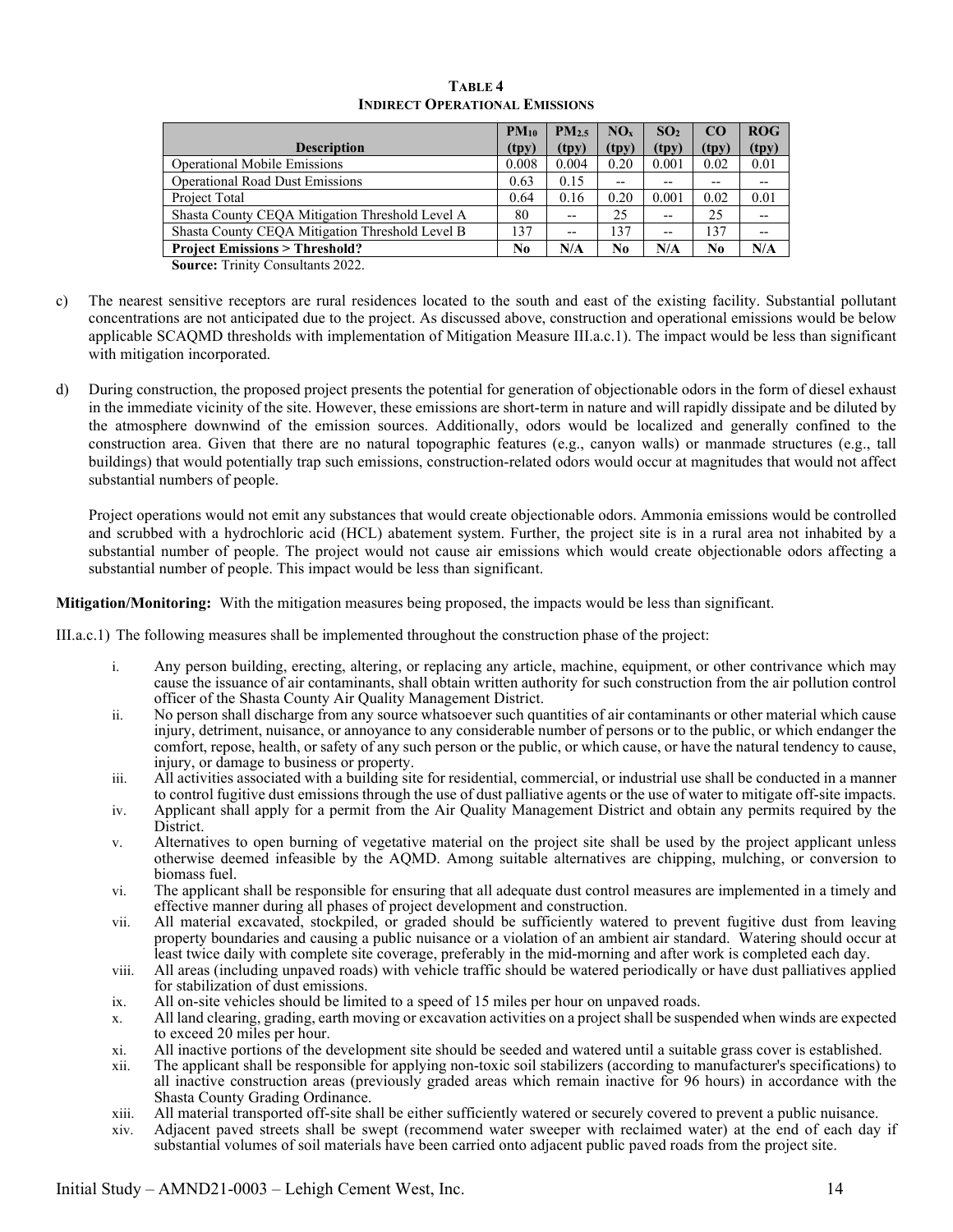- xv. Prior to final occupancy, the applicant shall reestablish ground cover on the construction-site through seeding and watering in accordance with the Shasta County Grading Ordinance.
- xvi. Minimize idling times either by shutting off equipment when not in use or reducing the maximum idling time to 5 minutes (as required by the California airborne toxics control measure Title 13, Section 2485 of the California Code of Regulations [CCR]). Clear signage shall be provided for construction workers at access points.
- xvii. Maintain all construction equipment in accordance with the manufacturer's specifications.
- xviii. Use construction equipment that meets the current off-road engine emission standard (as certified by ARB) or that is repowered with an engine that meets this standard. Tier I, Tier II, and Tier III engines produce significantly less NOx and PM emissions than uncontrolled engines.

|               | IV. BIOLOGICAL RESOURCES: Would the project:                                                                                                                                                                                                                                                                          | Potentially<br>Significant<br>Impact | Less-Than-<br>Significant<br>With<br>Mitigation<br>Incorporated | Less-Than-<br>Significant<br>Impact | No<br>Impact |
|---------------|-----------------------------------------------------------------------------------------------------------------------------------------------------------------------------------------------------------------------------------------------------------------------------------------------------------------------|--------------------------------------|-----------------------------------------------------------------|-------------------------------------|--------------|
| a)            | Have a substantial effect, either directly or through habitat<br>modifications, on any species identified as a candidate, sensitive,<br>or special-status species in local or regional plans, policies, or<br>regulations, or by the California Department of Fish and Wildlife<br>or U.S. Fish and Wildlife Service? |                                      |                                                                 |                                     |              |
| b)            | Have a substantial adverse effect on any riparian habitat or other<br>sensitive natural community identified in local or regional plans,<br>policies, and regulations or by the California Department of Fish<br>and Wildlife or U.S. Fish and Wildlife Service?                                                      |                                      |                                                                 |                                     |              |
| $\mathbf{c})$ | Have a substantial adverse effect on state or Federally protected<br>wetlands (including, but not limited to, marsh, vernal pool,<br>coastal, etc.) through direct removal, filling, hydrological<br>interruption, or other means?                                                                                    |                                      |                                                                 |                                     |              |
| $\mathbf{d}$  | Interfere substantially with the movement of any native resident<br>or migratory fish or wildlife species or with established native<br>resident or migratory wildlife corridors, or impede the use of<br>native wildlife nursery sites?                                                                              |                                      |                                                                 |                                     |              |
| e)            | Conflict with any local policies or ordinances protecting<br>biological resources, such as a tree preservation policy or<br>ordinance?                                                                                                                                                                                |                                      |                                                                 |                                     |              |
| f)            | Conflict with the provisions of an adopted Habitat Conservation<br>Plan, Natural Community, Conservation Plan, or other approved<br>local, regional, or State habitat conservation plan?                                                                                                                              |                                      |                                                                 |                                     |              |

#### *Site Characteristics*

The land that would be graded and used for the project site is disturbed hard packed soil currently in use by Lehigh Cement West for equipment storage, and it is not a habitat for sensitive wildlife and plant species.

- a) The location for the Fortera™ ReCarb™ Plant site is a disturbed area consisting of compacted soil that is currently utilized by Lehigh West for equipment storage. The project would not disrupt or remove habitat or other ecological requirements for special status animal species.
- b) Based on the dominant plant species observed during previous site surveys and desktop review of the CNDDB, the Lehigh Cement West plant is located in an area classified as Ponderosa Pine Forest and Woodland, which is ranked S4 and is not a rare or sensitive natural community. There is no riparian habitat or other sensitive natural community on the Fortera™ ReCarb™ Plant project site. There would be no impact.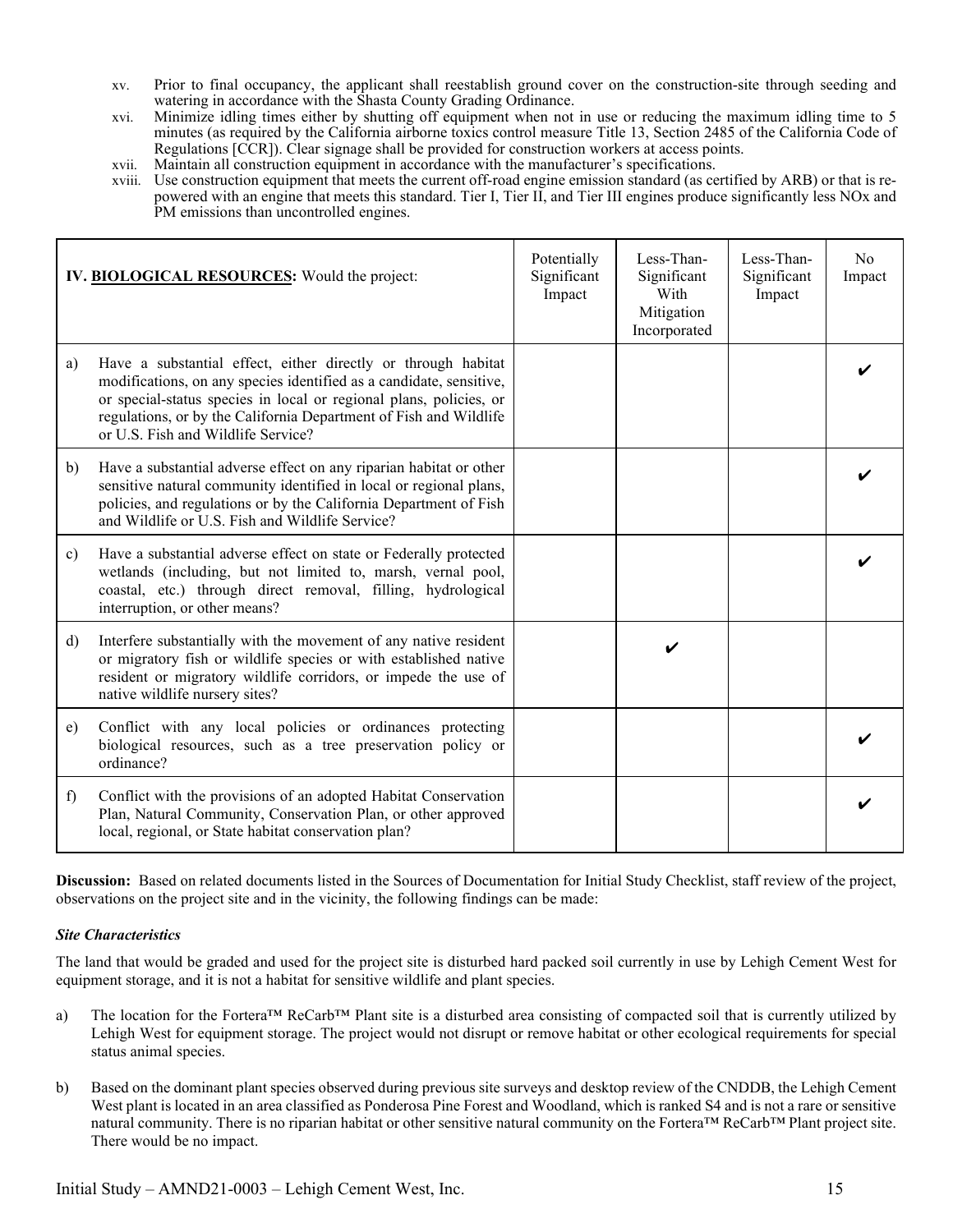- c) The location for the Fortera<sup>™</sup> ReCarb™ Plant site is a disturbed area consisting of compacted soil that is currently utilized by Lehigh West for equipment storage. The project would not result in the direct removal, filling, or hydrological interruption of state or federally protected wetlands. Drainage will follow the existing route as defined in the Lehigh Cement West SWPPP.
- d) The location for the Fortera™ ReCarb™ Plant site would be on a previously disturbed area consisting of compacted soil that is currently utilized by Lehigh Cement West for equipment storage. Approximately less than  $0.2$  acres  $(\sim 8,200 \text{ ft}^2)$  of brush and 10 trees may need to be removed to facilitate grading. Though unlikely based on the disturbed nature of the proposed plant location, trees located in this area could provide nesting habitat for migratory birds. Implementation of the proposed mitigation measures require preconstruction surveys for bird nests, bat roosting sites as well as avoidance measures to minimize impacts to any such wildlife, if present. With the proposed mitigation measures, impacts would be less-than-significant.
- e) Shasta County Board of Supervisors Resolution No. 95-157 provides voluntary Oak Woodland Management Guidelines for private landowners. The location for the Fortera™ ReCarb™ Plant site is a disturbed area consisting of compacted soil that is currently utilized by Lehigh West for equipment storage. There are approximately 10 trees within the delineated project area that might need to be removed. No trees that would be removed are oak trees. The project would not conflict with any local policies or ordinances protecting biological resources, such as a tree preservation policy or ordinance.
- f) The project would not conflict with the provisions of an adopted Habitat Conservation Plan, Natural Community, Conservation Plan, or other approved local, regional, or State habitat conservation plan. No such plans have been adopted that encompass or otherwise apply to the project site.

**Mitigation/Monitoring:** With the mitigation measures being proposed, the impacts from the project to biological resources would be less-than-significant.

- IV.d.1) In order to avoid impacts to nesting migratory birds and/or raptors protected under federal Migratory Bird Treaty Act and California Fish and Game Code Section 3503 and Section 3503.5, including their nests and eggs, one of the following shall be implemented:
	- a. Vegetation and tree removal activities associated with construction shall occur between September 1 and January 31 when birds are not nesting; or
	- b. If vegetation or tree removal activities occur during the nesting season (February 1 through August 31), a preconstruction nesting survey shall be conducted by a qualified biologist within 14 days of vegetation removal or construction activities. If an active nest is located during the preconstruction surveys, a non-disturbance buffer shall be established around the nest by a qualified biologist in consultation with the Department of Fish and Wildlife (CDFW). No vegetation removal, tree removal or construction activities shall occur within this non-disturbance buffer until the young have fledged, as determined through additional monitoring by the qualified biologist. The results of the pre-construction surveys shall be sent electronically to CDFW at  $R1CEQARedding@willife.ca.gov$ .
- IV.d.2) In order to avoid impacts to bats, the following shall be implemented:
	- a. Conduct removal and disturbance of trees outside of the bat maternity season and bat hibernacula (September 1 to October 31).
	- b. If removal or disturbance of trees will occur during the bat maternity season, when young are non-volant (March 1 August 31), or during the bat hibernacula (November 1 - March 1), large trees (those greater than 5 inches in diameter) shall be thoroughly surveyed for cavities, crevices, and/or exfoliated bark that may have high potential to be used by bats within 14 days of tree removal or disturbance. The survey shall be conducted by a qualified biologist or arborist familiar with these features to determine if tree features and habitat elements are present. Trees with features potentially suitable for bat roosting should be clearly marked prior to removal and humane evictions must be conducted by or under the supervision of a biologist with specific experience conducting exclusions. Humane exclusions could consist of a two-day tree removal process whereby the non-habitat trees and brush are removed along with certain tree limbs on the first day and the remainder of the tree on the second day.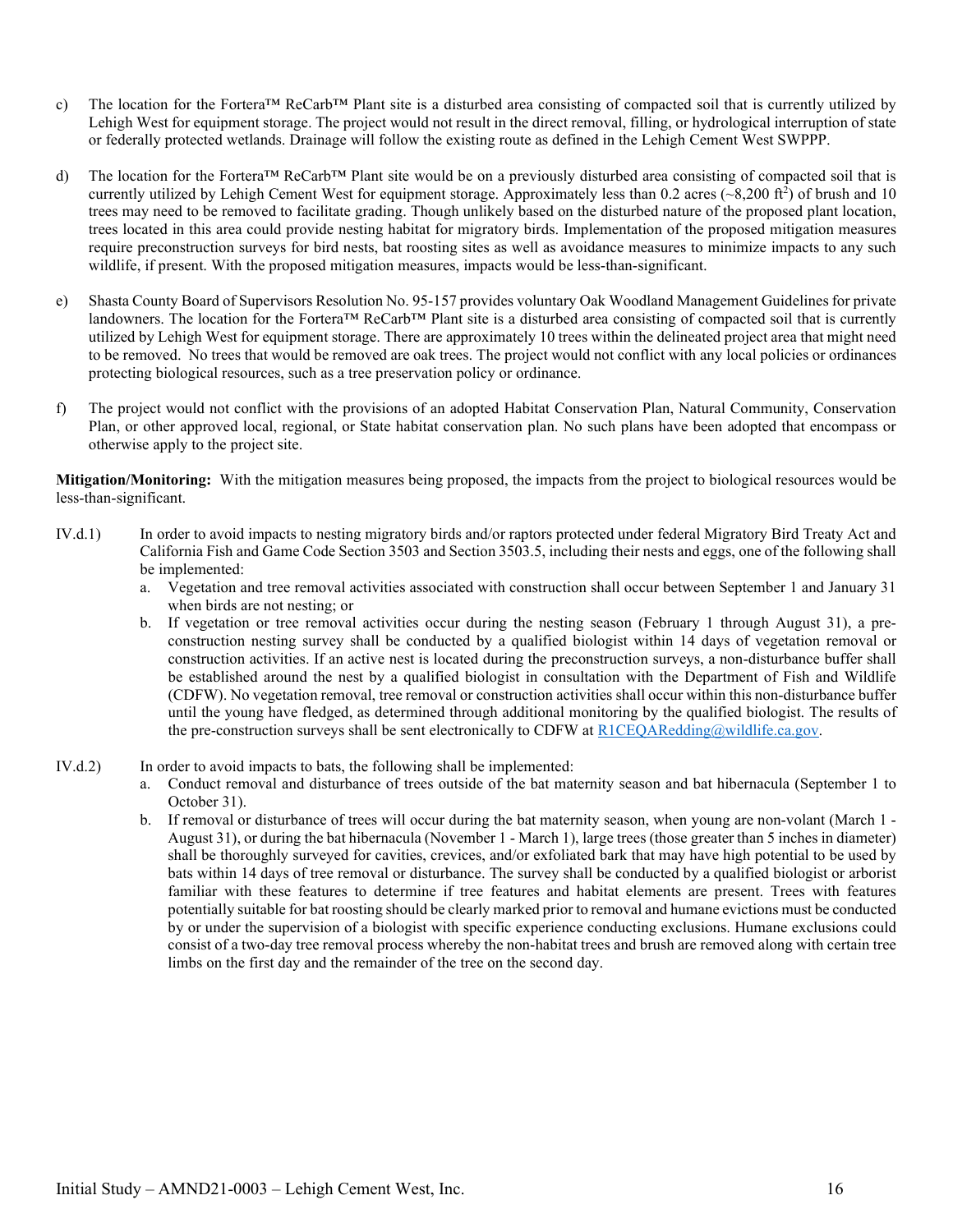| V. CULTURAL RESOURCES - Would the project:                                                                          | Potentially<br>Significant<br>Impact | Less-Than-<br>Significant<br>With<br>Mitigation<br>Incorporated | Less-Than-<br>Significant<br>Impact | No.<br>Impact |
|---------------------------------------------------------------------------------------------------------------------|--------------------------------------|-----------------------------------------------------------------|-------------------------------------|---------------|
| Cause a substantial adverse change in the significance of a<br>a)<br>historical resource pursuant to §15064.5?      |                                      |                                                                 |                                     |               |
| Cause a substantial adverse change in the significance of an<br>b)<br>archaeological resource pursuant to §15064.5? |                                      |                                                                 |                                     |               |
| Disturb any human remains, including those interred outside of<br>$\mathbf{c}$ )<br>formal cemeteries?              |                                      |                                                                 |                                     |               |

a-b) The location for the project is previously disturbed and cleared land approved for use by Lehigh Cement West. The project area is not considered sensitive for the presence of significant prehistoric and historic period resources. There are no evident above surface historical or cultural resources present within the proposed project area. The project would not cause a substantial adverse change in the significance of an historical resource or archeological resource.

In accordance with Public Resources Code (PRC) Section 21080.3.1, the Wintu Tribe of Northern California & Toyon-Wintu Center (Tribe) filed and Shasta County received a request for formal notification of proposed projects within an area of Shasta County that is traditionally and culturally affiliated with the Tribe. Pursuant to PRC §21080.3.1 the Department of Resource Management sent a certified letter to notify the Tribe that the project was under review and to provide the Tribe 30 days from the receipt of the letter to request formal consultation on the project in writing. To date, no response has been received.

Although there is no evidence to suggest that the project would result in any significant effect to historical, archeological, paleontological, unique geologic resource, or human remains, there is always the possibility that such resources or remains could be encountered. Therefore, a condition of approval will require that if, in the course of development, any archaeological, historical, or paleontological resources are uncovered, discovered or otherwise detected or observed, ground disturbance activities in the affected area shall cease and a qualified archaeologist shall be contacted to review the site and advise the County of the site's significance. If the findings are deemed significant by the Environmental Review Officer, appropriate mitigation shall be required.

c) The project site is not on or adjacent to any known cemetery or burial area. Therefore, there is no evidence to suggest that the project would disturb any human remains.

Pursuant to California Health and Safety Code Section 7050.5, in the event of discovery or recognition of any human remains in any location other than a dedicated cemetery, there shall be no further excavation or disturbance of the site until the coroner has determined if the remains are subject to his or her authority. If the coroner determines that human remains are not subject to his or her authority and recognizes or has reason to believe the remains to be those of a Native American, he or she shall contact the NAHC within 24 hours.

|    | VI. ENERGY - Would the project:                                                                                                                                                     | Potentially<br>Significant<br>Impact | Less-Than-<br>Significant With<br>Mitigation<br>Incorporated | Less-Than-<br>Significant<br>Impact | No<br>Impact |
|----|-------------------------------------------------------------------------------------------------------------------------------------------------------------------------------------|--------------------------------------|--------------------------------------------------------------|-------------------------------------|--------------|
| a) | Result in potentially significant environmental impact due to<br>wasteful, inefficient, or unnecessary consumption of energy<br>resources during project construction or operation? |                                      |                                                              |                                     |              |
| b) | Conflict with or obstruct a state or local plan for renewable<br>energy or energy efficiency?                                                                                       |                                      |                                                              |                                     |              |

## **Mitigation/Monitoring:** None proposed.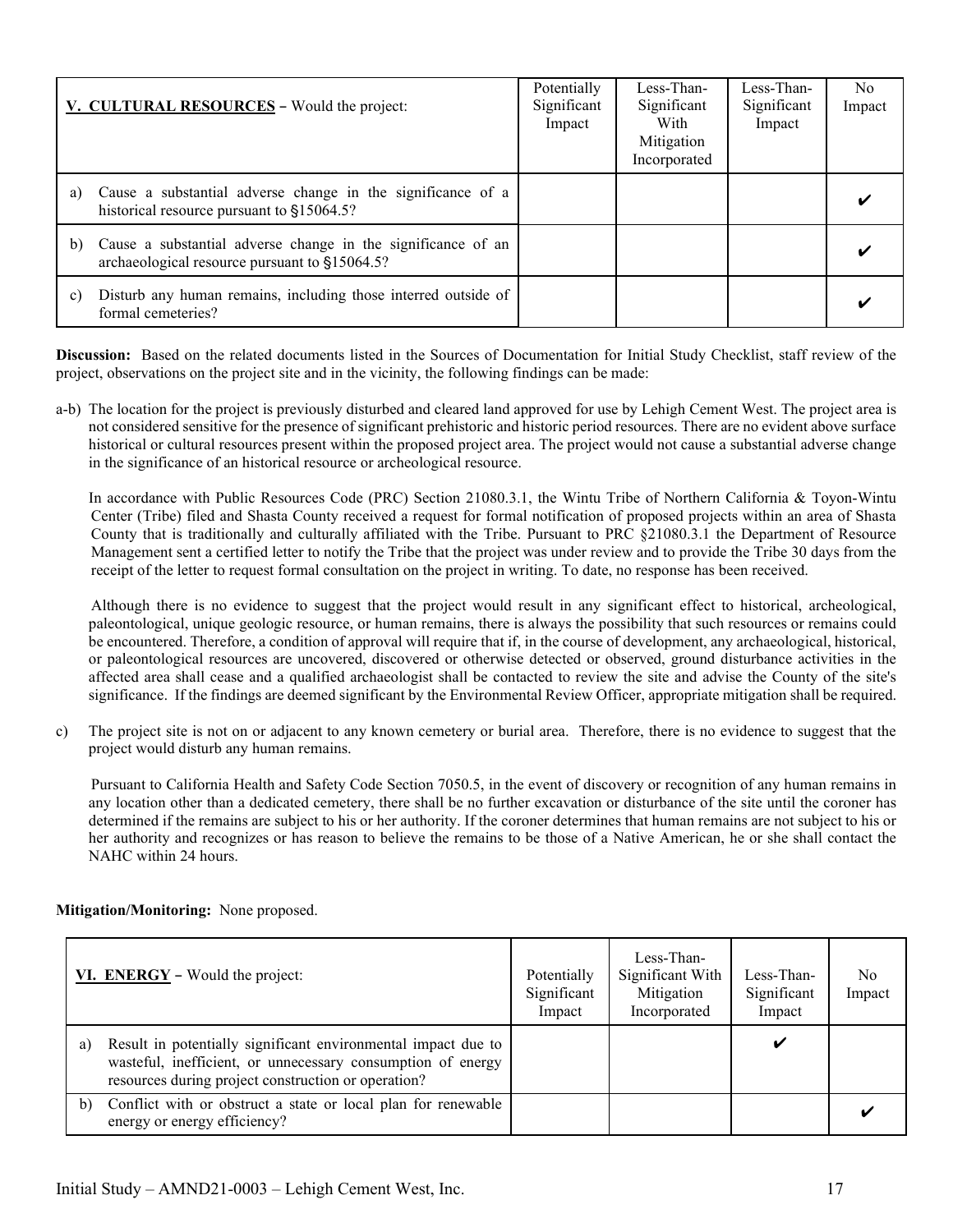- a) The project would not result in a potentially significant environmental impact due to wasteful, inefficient, or unnecessary consumption of energy resources during project construction or operation. Construction of the proposed improvements would require the use of construction equipment and generate construction-related vehicle trips that would combust fuel, primarily diesel and gasoline. Once constructed, the project would involve operation of new equipment and lighting powered by electricity and natural gas as well as worker vehicle trips that would combust gasoline. The use of this energy is necessary to improve the site and expand operations and is not wasteful or unnecessary consumption of energy resources. Construction contractors would comply with SCAQMD rules for excessive equipment idle time as well as the mandatory measures in the California Building Energy Efficiency Standards and the California Green Building Code. This impact would be less than significant.
- b) The project would not conflict with or obstruct a state or local plan for renewable energy or energy efficiency. State and local agencies regulate the use and consumption of energy through various methods and programs. As a result of the passage of Assembly Bill 32 (AB 32) (the California Global Warming Solutions Act of 2006) which seeks to reduce the effects of Greenhouse Gas (GHG) Emissions, a majority of the state regulations are intended to reduce energy use and GHG emissions. These include, among others, California Code of Regulations, Title 24, Part 6 – California Energy Code, and the California Code of Regulations, Title 24, Part 11– California Green Building Standards Code (CALGreen). At the local level, the County's Building Division enforces the applicable requirements of the Energy Efficiency Standards and Green Building Standards in Title 24. The project would have no effect on the County's efforts to develop renewable energy sources for County facilities. An objective of the project is to utilize a simpler and more efficient method for manufacturing cementitious supplement, resulting in a product that requires less energy to produce. There would be no impact.

|  | Mitigation/Monitoring: None proposed. |
|--|---------------------------------------|
|  |                                       |

|               | VII. GEOLOGY AND SOILS - Would the project:                                                                                                                                                                                                                                                                                                                                                                                                                                                                                                                                                            | Potentially<br>Significant<br>Impact | Less-Than-<br>Significant<br>With<br>Mitigation<br>Incorporated | Less-Than-<br>Significant<br>Impact | N <sub>o</sub><br>Impact |
|---------------|--------------------------------------------------------------------------------------------------------------------------------------------------------------------------------------------------------------------------------------------------------------------------------------------------------------------------------------------------------------------------------------------------------------------------------------------------------------------------------------------------------------------------------------------------------------------------------------------------------|--------------------------------------|-----------------------------------------------------------------|-------------------------------------|--------------------------|
| a)            | Directly or indirectly cause potential substantial adverse effects,<br>including the risk of loss, injury, or death involving:<br>Rupture of a known earthquake, fault, as delineated on<br>$\mathbf{i}$<br>the most recent Alquist-Priolo Earthquake Fault<br>Zoning Map issued by the State Geologist for the area<br>or based on other substantial evidence of a known<br>fault? Refer to Division of Mines and Geology Special<br>Publications 42.<br>$\overline{ii}$ )<br>Strong seismic ground shaking?<br>iii)<br>Seismic-related ground failure, including liquefaction?<br>Landslides?<br>iv) |                                      |                                                                 | V                                   |                          |
| b)            | Result in substantial soil erosion or the loss of topsoil?                                                                                                                                                                                                                                                                                                                                                                                                                                                                                                                                             |                                      |                                                                 | V                                   |                          |
| $\mathbf{c})$ | Be located on a geologic unit or soil that is unstable, or that<br>would become unstable as a result of the project, and potentially<br>result in on- or off-site landslide, lateral spreading, subsidence,<br>liquefaction, or collapse?                                                                                                                                                                                                                                                                                                                                                              |                                      |                                                                 | V                                   |                          |
| d)            | Be located on expansive soil, as defined in Table 18-1-B of the<br>Uniform Building Code (1994), creating substantial direct or<br>indirect risks to life or property?                                                                                                                                                                                                                                                                                                                                                                                                                                 |                                      |                                                                 | V                                   |                          |
| e)            | Have soils incapable of adequately supporting the use of septic                                                                                                                                                                                                                                                                                                                                                                                                                                                                                                                                        |                                      |                                                                 |                                     |                          |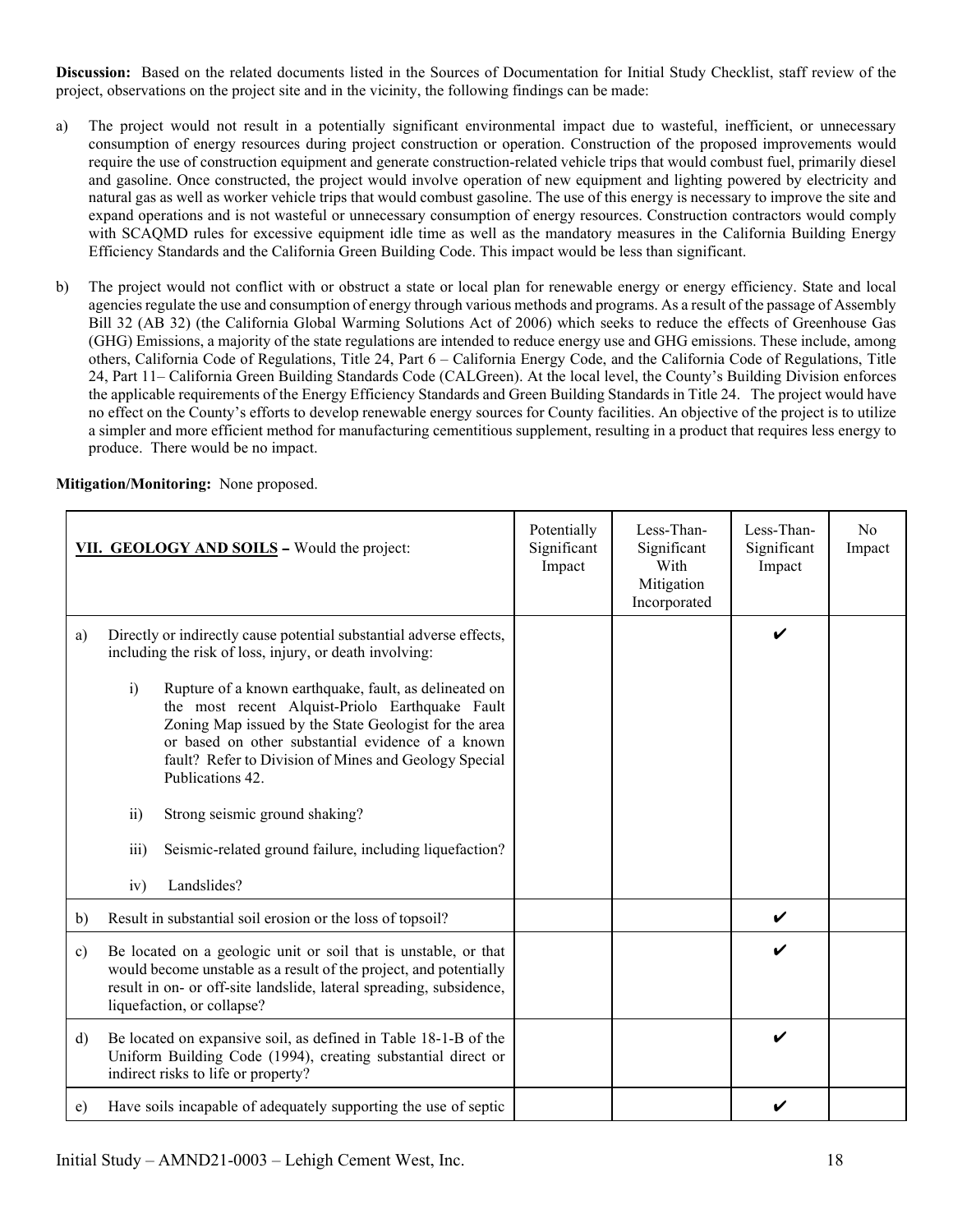| VII. GEOLOGY AND SOILS - Would the project:                                                                        | Potentially<br>Significant<br>Impact | Less-Than-<br>Significant<br>With<br>Mitigation<br>Incorporated | Less-Than-<br>Significant<br>Impact | No.<br>Impact |
|--------------------------------------------------------------------------------------------------------------------|--------------------------------------|-----------------------------------------------------------------|-------------------------------------|---------------|
| tanks or alternative wastewater disposal systems where sewers<br>are not available for the disposal of wastewater? |                                      |                                                                 |                                     |               |
| Directly or indirectly destroy a unique paleontological resource<br>or site or unique geologic feature?            |                                      |                                                                 |                                     |               |

**Discussion:** The Mountain Gate region is underlain by a complex group of sedimentary and metamorphic rocks of the Paleozoic age, intruded by Mesozoic granodiorite and diorite igneous rock. The valley which contains the project site and Mountain Gate community is underlain by granodiorite igneous rock with a relatively thin topsoil that was essentially all removed during earlier development periods.

The area is mapped by the Natural Resources Conservation Service Web Soil Survey as being underlain primarily by the Holland, deep-Marpa families complex, 20 to 40 percent slopes, and the Chawanakee-Chaix families complex, 40 to 60 percent slopes. Both soils are characterized as gravelly and cobbly loams underlain by weathered bedrock at depths ranging from 11 to 50 inches below the ground surface. The soils are well drained and do not meet hydric criteria. However, as noted above, the soils on the project site have been heavily disturbed by past and current activities.

Based on the related documents listed in the Sources of Documentation for Initial Study Checklist, staff review of the project, observations on the project site and in the vicinity, the following findings can be made:

- a) The project would not directly or indirectly cause potential substantial adverse effects, including the risk of loss, injury, or death involving:
	- i) Rupture of a known earthquake fault;

According to the Alquist-Priolo Earthquake Fault Zoning Maps for Shasta County, there is no known earthquake fault on the project site.

ii) Strong seismic ground shaking;

There are no known earthquake faults in the vicinity of the project site. According to the Shasta County General Plan Section 5.1, Shasta County has a low level of historic seismic activity. The entire County is in Seismic Design Category D. According to the Seismic Hazards Assessment for the City of Redding, California, prepared by Woodward Clyde, dated July 6, 1995, the most significant earthquake at the project site may be a background (random) North American crustal event up to 6.5 on the Richter scale at distances of 10 to 20 km. All structures shall be constructed according to the seismic requirements of the currently adopted California Building Standards Code (CBC). In addition, a soils report would be required for the project that would determine the expansive potential of site soils and provide recommendations for site preparation and construction methods. Compliance with these CBC standards and soils report recommendations would ensure that the structures and associated improvements are designed and constructed to withstand expected seismic activity and associated potential hazards. This impact would be less than significant.

iii) Seismic-related ground failure, including liquefaction;

According to the California Department of Conservation, the project site and surrounding area are not designated as earthquake hazard zones indicating that there is a low risk of ground failures during seismic activity including fault rupture, liquefaction, and landslide. The project site is located in the South Central Region (SCR), which is identified as an area of potential liquefaction in Section 5.1 of the Shasta County General Plan. The currently adopted Code requires preparation and review of a site specific soils report as part of the building design and approval process. The soils report must be prepared by a California registered professional engineer and would address potential seismic-related ground failure concerns, if any. There is no evidence of seismic-related ground failure, including liquefaction on or near the project site.

iv) Landslides.

See discussion of item  $VII(a)(iii)$  above. The project site has relatively flat topography, the surrounding slopes are densely vegetative which promotes slope stability, the region is at low risk of a seismic-induced landslide according to the California Department of Conservation, and the project site is not located at the top or toe of any significant slope. There is no evidence of landslides on the subject property or the surrounding area.

b) Project construction would involve grading, excavating, and other soil-disturbing activities that could result in erosion. The project would require a grading permit from Shasta County which would include requirements for erosion and sediment control, including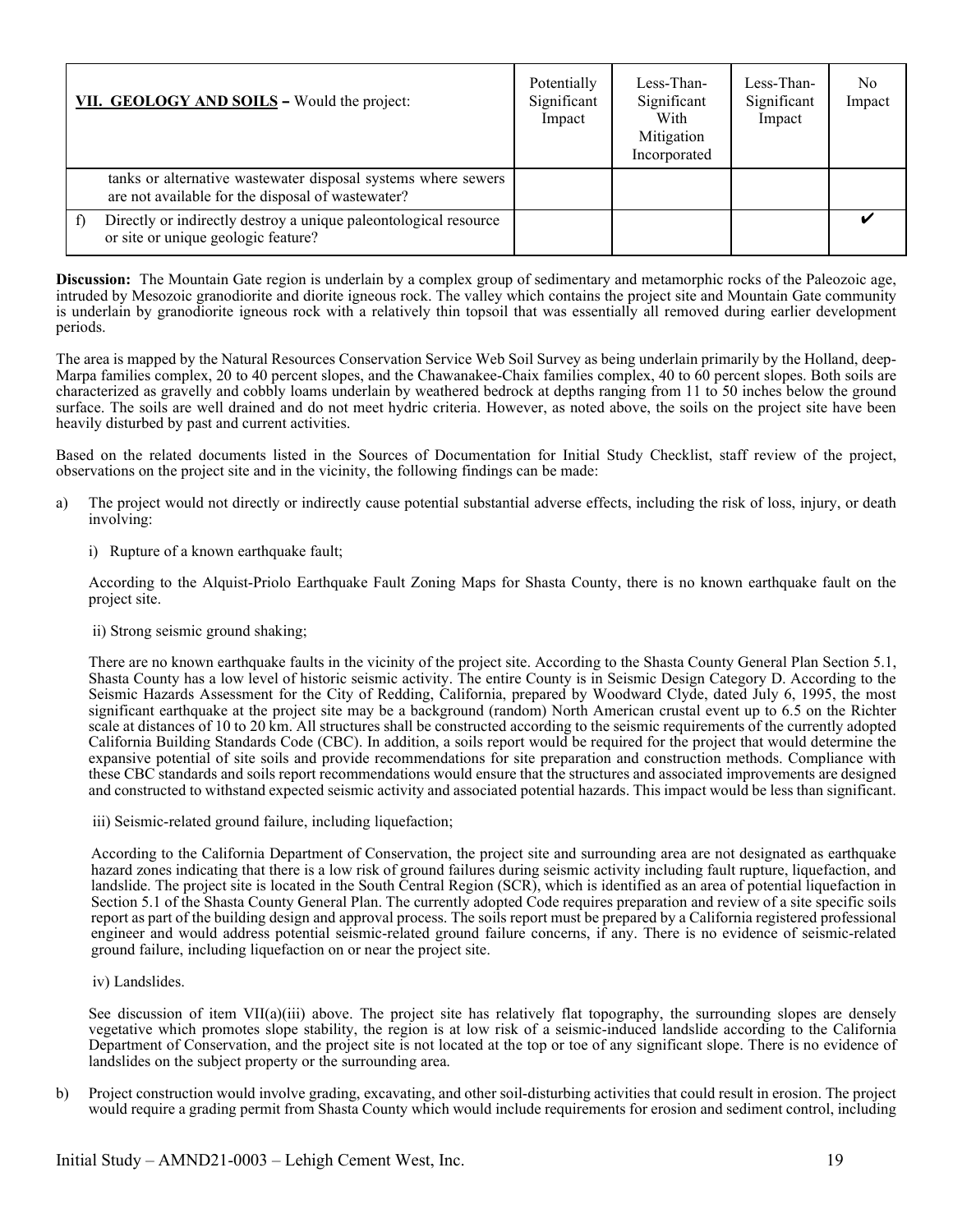retention of topsoil. The Lehigh Plant is subject to the Industrial General Permit. Lehigh has prepared and filed with the Central Valley Regional Water Quality Control Board a Notice of Intent (NOI) and Industrial SWPPP for the Lehigh plant, and periodically updates the SWPPP, most recently in 2019 (Lehigh 2019). The SWPPP would be updated by Lehigh to address the changes to the Fortera™ ReCarb™ Plant facilities and operations resulting from the development of the proposed Fortera™ ReCarb™ Plant. The SWPPP would consider the full range of erosion control BMPs, including any additional site-specific and seasonal conditions that could result in substantial erosion from the Fortera™ ReCarb™ Plant site. Therefore, compliance with the Industrial General Permit SWPPP would reduce the potential for substantial soil erosion from operation of the proposed project to a less than significant level.

- c) The project would not be located on a geologic unit or soil that is unstable, or that would become unstable as a result of the project, and potentially result in on- or off-site landslide, lateral spreading, subsidence, liquefaction, or collapse. The Fortera™ ReCarb™ Plant site is part of an industrial site that was developed several decades ago and there is no indication of instability of the underlying soil. Further, as discussed previously, the region has a low level of seismic activity, is not within an Earthquake Hazard Zone and has predominantly level topography. The threat of landslide, lateral spreading, subsidence, liquefaction, or collapse would be less than significant.
- d) See discussion of item VII(a)(ii) above. A soils report would be required for the project that would determine the expansive potential of site soils and provide recommendations for site preparation and construction methods. The California Building Standards Code (CBC) enforced by Shasta County requires a soils report be prepared and submitted with building permit applications. The report must be prepared by a California Licensed Engineer and would adequately address soil conditions at the site. Compliance with existing CBC standards and soil report recommendations would minimize risk to the public and property from the effects of expansive soils, if present at the Fortera™ ReCarb™ Plant site. This impact would be less than significant.
- e) During project construction, portable toilets would be provided for workers in compliance with Shasta County Municipal Code Section 8.41.160. During project operation, sewage from the proposed bathroom facilities trailer would be treated via an onsite wastewater treatment system unless a variance or determination of non-applicability is obtained from the Environmental Health Division. If required, the treatment system would be designed and operated in accordance with Shasta County Municipal Code Chapter 8.41, which requires soil testing to ensure site soils meet minimum requirements. This impact would be less than significant.
- f) Upon review of the Minerals Element of the General Plan, there is no evidence to suggest that the project would directly or indirectly destroy a unique geologic feature.

Although there is no evidence to suggest that the project would result in any significant effect to historical, archeological, paleontological, unique geologic resource, or human remains, there is always the possibility that such resources or remains could be encountered. Therefore, a condition of approval will require that if, in the course of development, any archaeological, historical, or paleontological resources are uncovered, discovered or otherwise detected or observed, ground disturbance activities in the affected area shall cease and a qualified archaeologist shall be contacted to review the site and advise the County of the site's significance. If the findings are deemed significant by the Environmental Review Officer, appropriate mitigation shall be required.

|    | VIII. GREENHOUSE GAS EMISSIONS: Would the project:                                                                               | Potentially<br>Significant<br>Impact | Less-Than-<br>Significant<br>With<br>Mitigation<br>Incorporated | Less-Than-<br>Significant<br>Impact | No.<br>Impact |
|----|----------------------------------------------------------------------------------------------------------------------------------|--------------------------------------|-----------------------------------------------------------------|-------------------------------------|---------------|
| a) | Generate greenhouse gas emissions, either directly or indirectly,<br>that may have a significant impact on the environment?      |                                      |                                                                 |                                     |               |
| b) | Conflict with an applicable plan, policy or regulation adopted for<br>the purpose of reducing the emissions of greenhouse gases? |                                      |                                                                 |                                     |               |

**Mitigation/Monitoring**: None proposed.

**Discussion:** Based on related documents listed in the Sources of Documentation for Initial Study Checklist, staff review of the project, observations on the project site and in the vicinity, and the Environmental Permitting Strategy prepared by Trinity Consultants (2022), the following findings can be made:

a-b) In 2005, the Governor of California signed Executive Order S-3-05, establishing that it is the State of California's goal to reduce statewide greenhouse gas (GHG) emission levels. Subsequently, in 2006, the California State Legislature adopted Assembly Bill (AB) 32, the California Global Warming Solutions Act. In part, AB 32 requires the California Air Resources Board to develop and adopt regulations to achieve a reduction in the State's GHG emissions to year 1990 levels by year 2020. In 2016, SB 32 and its companion bill AB 197 amended Health and Safety Code Division 25.5, establishing a new climate pollution reduction target of 40 percent below 1990 levels by 2030.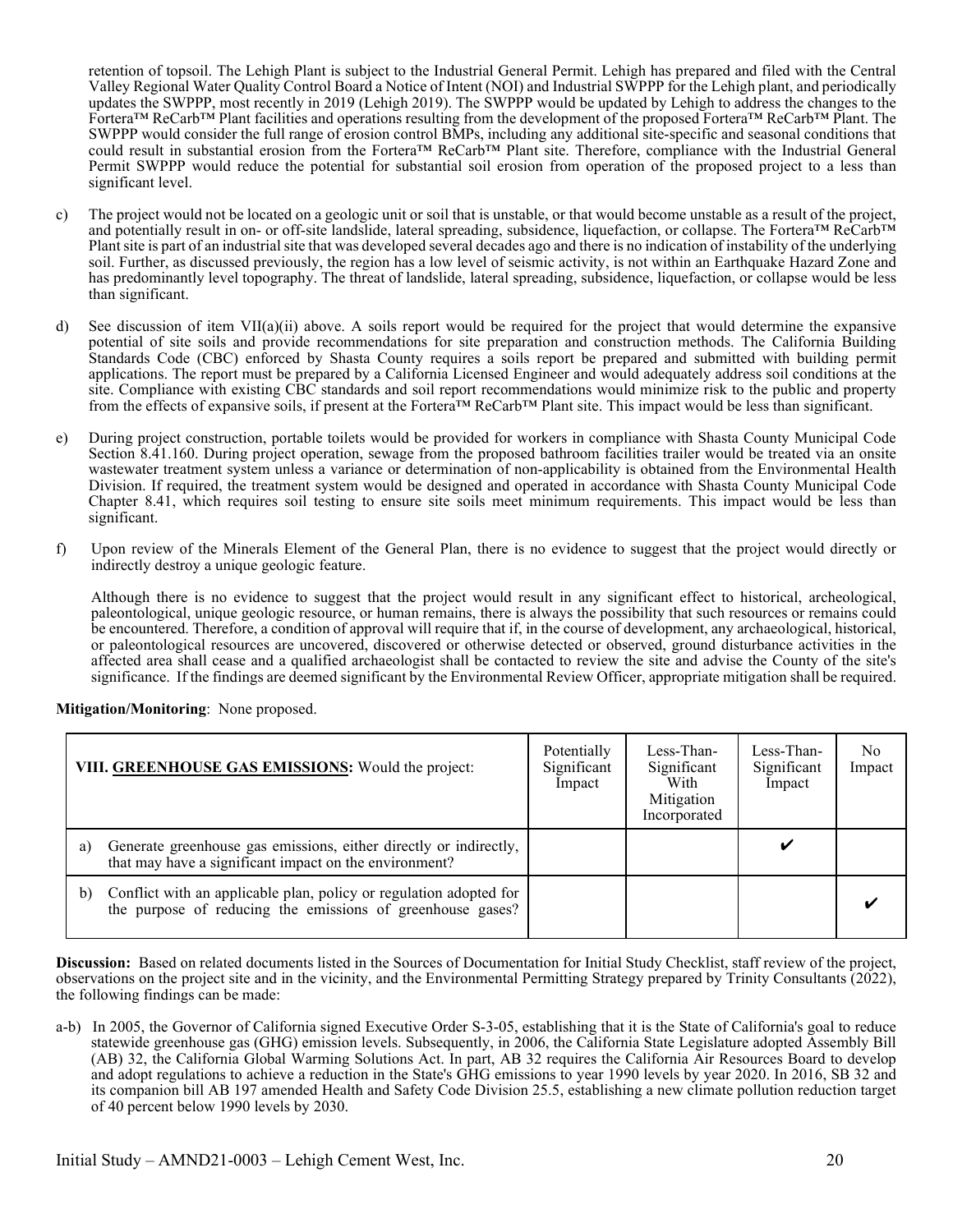California Senate Bill (SB) 97 established that an individual project's effect on GHG emission levels and global warming must be assessed under CEQA. SB 97 further directed that the State Office of Planning and Research (OPR) develop guidelines for the assessment of a project's GHG emissions. Those guidelines for GHG emissions were subsequently included as amendments to the CEQA Guidelines. The guidelines did not establish thresholds of significance and there are currently no state, regional, or county guidelines or thresholds with which to direct project-level CEQA review. As a result, Shasta County reserves the right to use a qualitative and/or quantitative threshold of significance until a specific quantitative threshold is adopted by the state or regional air district.

The United States Environmental Protection Agency (EPA) identifies four primary constituents that are most representative of the GHG emissions. They are:

- **Carbon Dioxide (C02):** Emitted primarily through the burning of fossil fuels. Other sources include the burning of solid waste and wood and/or wood products and cement manufacturing.
- **Methane (CH4):** Emissions occur during the production and transport of fuels, such as coal and natural gas. Additional emissions are generated by livestock and agricultural land uses, as well as the decomposition of solid waste.
- **Nitrous Oxide (N<sub>2</sub>0):** The principal emitters include agricultural and industrial land uses and fossil fuel and waste combustion.
- **Fluorinated Gases:** These can be emitted during some industrial activities. Also, many of these gases are substitutes for ozonedepleting substances, such as CFC's, which have been used historically as refrigerants. Collectively, these gases are often referred to as "high global-warming potential" gases.

The primary generators of GHG emissions in the United States are electricity generation and transportation. The EPA estimates that nearly 85 percent of the nation's GHG emissions are comprised of  $C0<sub>2</sub>$ . The majority of  $C0<sub>2</sub>$  is generated by petroleum consumption associated with transportation and coal consumption associated with electricity generation. The remaining emissions are predominately the result of natural-gas consumption associated with a variety of uses.

Trinity Consultants (2022) quantified GHG emissions for the project's stationary and construction sources. The estimated preliminary Project emissions are shown in Table 5, "Project Greenhouse Gas Emissions." Emissions of GHGs have been quantified for the stationary and construction sources at the facility. The County has historically utilized a quantitative non-zero project-specific threshold for GHG emissions based on a methodology recommended by the California Air Pollution Control Officers Association (CAPCOA) and accepted by the California Air Resources Board (CARB). According to CAPCOA's Threshold 2.3, CARB Reporting Threshold, 10,000 metric tons of carbon dioxide equivalents per year (MT CO<sub>2</sub>e/yr) is recommended as a quantitative non-zero threshold. The use of this quantitative non-zero project-specific threshold is consistent with practices of other agencies in the county and throughout the state of California.

| TABLE 5                                 |
|-----------------------------------------|
| <b>PROJECT GREENHOUSE GAS EMISSIONS</b> |

|                         | <b>Preliminary Project Emissions (Direct</b> ) |
|-------------------------|------------------------------------------------|
| <b>Pollutant</b>        | <i>Emissions</i> ) $(MT/vr)$                   |
| GHG (CO <sub>2</sub> e) | $-3.430$                                       |

<span id="page-23-0"></span>As Table 5 indicates, the project would result in a reduction of GHG emissions from the facility. Construction equipment and activities associated with making the proposed improvements would generate greenhouse gas emissions, including carbon dioxide. However, the emissions emitted during construction would be limited and temporary. Therefore, the project would not conflict with applicable GHG plans or policies and would be considered to have a less than significant and beneficial impact to the environment. In addition, the project would be consistent with SB 32 and its companion bill AB 197 which amended Health and Safety Code Division 25.5, establishing a new climate pollution reduction target of 40 percent below 1990 levels by 2030 by reducing GHG emissions compared with baseline emissions.

#### **Mitigation/Monitoring**: None proposed.

| IX. HAZARDS AND HAZARDOUS MATERIALS: Would the<br>project:                                                                                       | Potentially<br>Significant<br>Impact | Less-Than-<br>Significant<br>With<br>Mitigation<br>Incorporated | Less-Than-<br>Significant<br>Impact | No.<br>Impact |
|--------------------------------------------------------------------------------------------------------------------------------------------------|--------------------------------------|-----------------------------------------------------------------|-------------------------------------|---------------|
| Create a significant hazard to the public or the environment<br>a)<br>through the routine transport, use, or disposal of hazardous<br>materials? |                                      |                                                                 |                                     |               |
| Create a significant hazard to the public or the environment<br>b)                                                                               |                                      |                                                                 |                                     |               |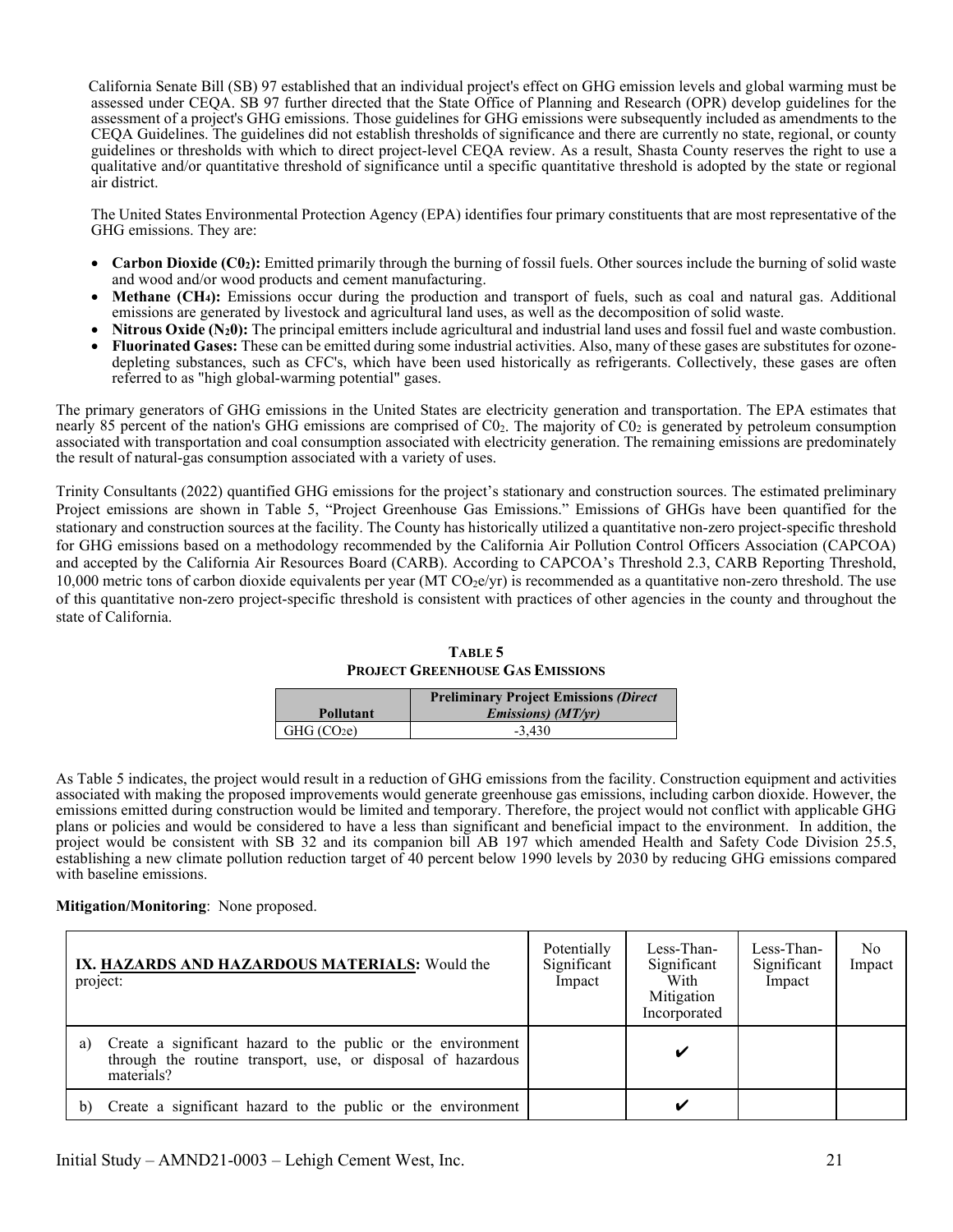| project:       | IX. HAZARDS AND HAZARDOUS MATERIALS: Would the                                                                                                                                                                                                                                            | Potentially<br>Significant<br>Impact | Less-Than-<br>Significant<br>With<br>Mitigation<br>Incorporated | Less-Than-<br>Significant<br>Impact | N <sub>0</sub><br>Impact |
|----------------|-------------------------------------------------------------------------------------------------------------------------------------------------------------------------------------------------------------------------------------------------------------------------------------------|--------------------------------------|-----------------------------------------------------------------|-------------------------------------|--------------------------|
|                | through reasonably foreseeable upset and accident conditions<br>involving the release of hazardous materials into the environment?                                                                                                                                                        |                                      |                                                                 |                                     |                          |
| $\mathbf{c}$ ) | Emit hazardous emissions or handle hazardous or acutely<br>hazardous materials, substances, or waste within one-quarter mile<br>of an existing or proposed school?                                                                                                                        |                                      |                                                                 |                                     |                          |
| d)             | Be located on a site which is included on a list of hazardous<br>materials sites compiled pursuant to Government Code Section<br>65962.5 and, as a result, would it create a significant hazard to the<br>public or the environment?                                                      |                                      |                                                                 |                                     |                          |
| e)             | For a project located within an airport land use plan or, where such<br>a plan has not been adopted, within two miles of a public airport<br>or public use airport, would the project result in a safety hazard or<br>excessive noise for people residing or working in the project area? |                                      |                                                                 |                                     |                          |
| f              | Impair implementation of or physically interfere with an adopted<br>emergency response plan or emergency evacuation plan?                                                                                                                                                                 |                                      |                                                                 |                                     |                          |
| g)             | Expose people or structures, either directly or indirectly, to a<br>significant risk of loss, injury, or death involving wildland fires?                                                                                                                                                  |                                      |                                                                 |                                     |                          |

a-b) The project would not create a significant hazard to the public or the environment through the routine transport, use or disposal of hazardous materials or through reasonably foreseeable upset and accident conditions involving the release of hazardous materials into the environment. The project design includes a secondary containment wall around the entire Fortera™ ReCarb™ Plant with sufficient capacity to contain 110 percent of the largest tank volume (25,000 gallons) including the volume of a 24-hour rainfall as determined by a 25-year storm. In addition, the proposed hydrochloric acid (HCI) and aqueous ammonia tanks would be surrounded by a diked wall to provide secondary containment of these hazardous substances and prevent accidental release into the environment in accordance with California Fire Code Section 5004.2.2.4 Hazardous Materials - Secondary Containment for Outdoor Storage of Corrosive liquids regulatory requirements.

As a facility that would handle hazardous materials, the Fortera™ ReCarb™ Plant would be subject to multiple layers of regulation intended to minimize potential risks to public health and the environment. The project would involve the transport, storage and use of hazardous materials including hydrochloric acid (35 percent) and aqueous ammonia (19 percent). However, with implementation of mitigation measure (IX.a.b.1), the proposed facility would be required to prepare a Hazardous Material Business Plan (HMBP) and submit it via the California Environmental Reporting System (CERS). The Shasta County Department of Resource Management, Environmental Health Division is the local Certified Unified Program Agency (CUPA) and would be responsible for approving and enforcing the HMBP. The HMBP would contain a detailed response plan for a release or threatened release of a hazardous material at the facility and would prevent or minimize risk to public health and the environment in the event of an accidental release.

In addition to HMBP requirements, the Lehigh Plant currently implements a Spill Prevention, Control, and Countermeasure Plan (SPCCP) (Lehigh 2020). Per mitigation measures (IX.a.b.1), the SPCCP would be updated to address the changes to the project site facilities and operations resulting from the development of the proposed Fortera™ ReCarb™ Plant. The project would also need to comply with the California Accidental Release Prevention Program (CalARP), as applicable. To ensure compliance with the CalARP program, mitigation measure (IX.a.b.2) requires the project applicant to coordinate with the Shasta County Environmental Health Division, the administering agency for the CalARP program, to prepare a Risk Management Plan (RMP) and Prevention Program in accordance with all applicable requirements. The RMP and Prevention Program would describe all proposed operations involving hazardous materials including location(s) of materials, types of materials, quantities and schedule, and planned safety measures. Implementation of these emergency response plans and oversight by the Shasta County Environmental Health Division would further ensure that the potential of releases of hazardous materials would be minimized, and that any spills are quickly and effectively addressed.

All solid and liquid RCRA and non-RCRA hazardous waste would be shipped to a certified/qualified treatment, storage, and disposal facility (TSDF) for treatment and disposal. No onsite treatment would take place. Hazardous materials such as industrial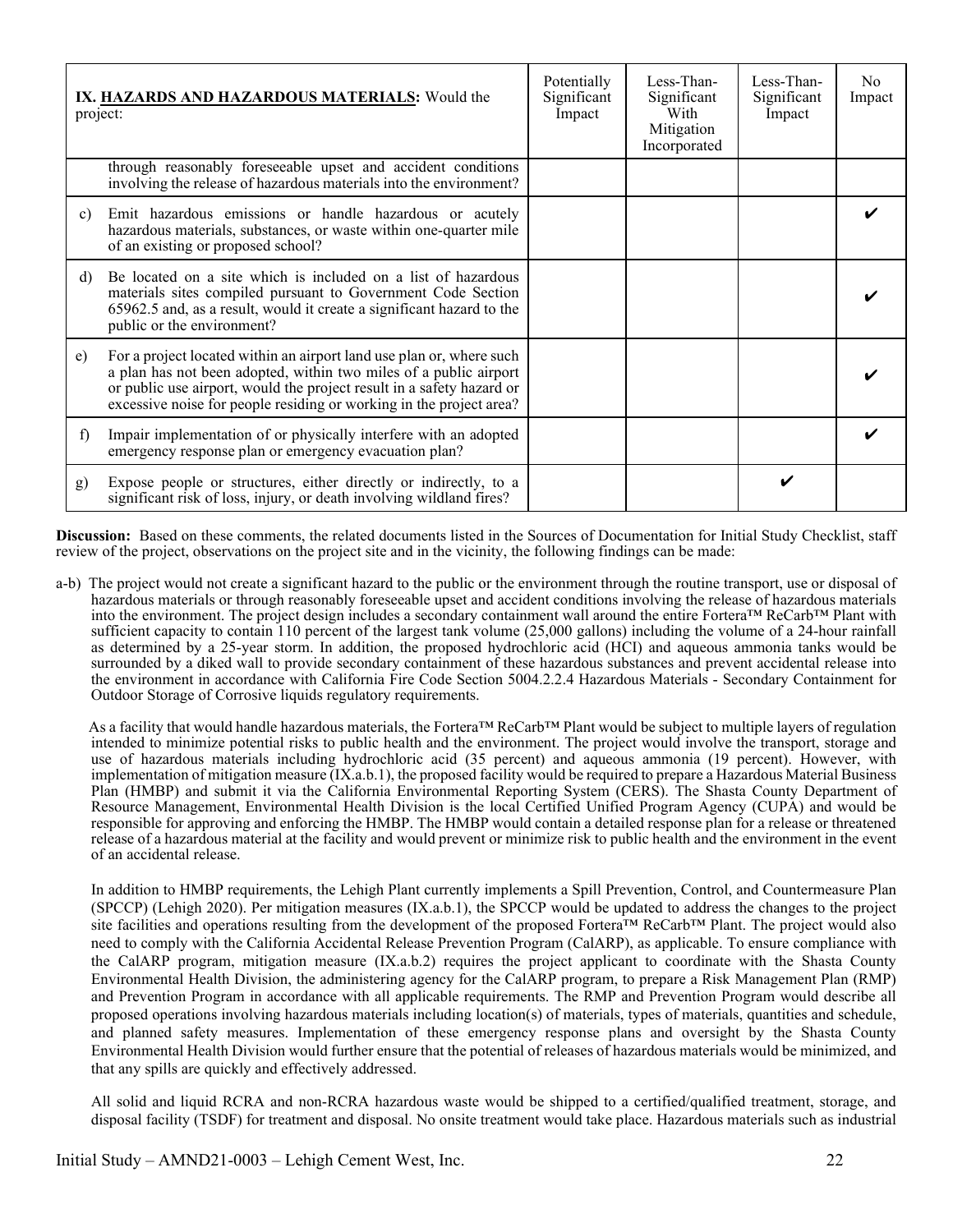fuels, oils, and solvents may be stored at the site during construction. If it is necessary to store such material in reportable quantities, they shall be included in the HMBP to be submitted. With the mitigation measures proposed, potential impacts would be less than significant.

- c) The project would not emit hazardous emissions or handle hazardous or acutely hazardous materials, substances, or waste within one-quarter mile of an existing or proposed school. The nearest school, Grand Oaks Elementary School, is over four miles south of the project site. There would be no impact.
- d) The project is not located on a site which is included on a list of hazardous materials sites compiled by the California Department of Toxic Substances Control pursuant to Government Code Section 65962.5.
- e) The project is not located within an airport land use plan or within two miles of a public airport or public use airport.
- f) The proposed improvements would be constructed within an existing industrial facility and would not involve any improvements to surrounding roads. Further, the project would not add a substantial number of new vehicle trips on local roadways or Interstate 5. A review of the project and the Shasta County and City of Anderson Multi-Jurisdictional Hazard Mitigation Plan, and the Shasta County Emergency Operations Plan, indicates that the proposed project would not impair implementation of or physically interfere with an adopted emergency response plan or emergency evacuation plan.
- g) The project is located in an area designated as "Very High" fire hazard severity zone and within a State Responsibility Area. The project would add a negligible number of new employees at the facility and would not significantly increase exposure of people to wildland fire hazards. While the project would add new buildings and equipment, there would be no changes to existing site access points and all roadways, driveways and buildings would be constructed in accordance with Shasta County Fire Safety Standards. These standards require, but are not limited to, the clearing of combustible vegetation around all structures for a distance of not less than 30 feet on each side or to the property line. The California Public Resources Code Section 4291 includes a "Defensible Space" requirement of clearing 100 feet around all buildings or to the property line, whichever is less. These existing regulations would minimize risk of wildland fire from the project site and this impact would be less than significant.

**Mitigation/Monitoring:** With the mitigation measures being proposed, the impacts would be less-than-significant.

- IX.a.b.1) Prior to operation of the Fortera™ ReCarb™ Plant, the plant operator shall prepare a Hazardous Materials Business Plan consistent with Shasta County Environmental Health Division requirements to address the use of hydrochloric acid and aqueous ammonia on the project site. In addition, Lehigh Cement West, Inc. shall update its existing Spill Prevention, Control, and Countermeasure Plan (SPCCP) to address the proposed changes to project site facilities and operations.
- IX.a.b.2) Prior to issuance of a building permit for the Fortera™ ReCarb™ Plant, the plant operator shall coordinate with the Shasta County Environmental Health and Planning divisions, as well as the Mountain Gate Fire Protection District to develop a Risk Management Plan (RMP) and Prevention Program for the proposed project in accordance with California Code of Regulations Titles 19 and 27. The RMP shall be submitted to the Environmental Health Division for review and approval prior to issuance of a building permit and the Prevention Plan shall be implemented prior to facility operation.

|    | X. HYDROLOGY AND WATER QUALITY: Would the project:                                                                                                                                                                            | Potentially<br>Significant<br>Impact | Less-Than-<br>Significant<br>With<br>Mitigation<br>Incorporated | Less-Than-<br>Significant<br>Impact | No.<br>Impact |
|----|-------------------------------------------------------------------------------------------------------------------------------------------------------------------------------------------------------------------------------|--------------------------------------|-----------------------------------------------------------------|-------------------------------------|---------------|
| a) | Violate any water quality standards or waste discharge<br>requirements or otherwise substantially degrade surface or ground<br>water quality?                                                                                 |                                      |                                                                 | V                                   |               |
| b) | Substantially decrease groundwater supplies or interfere<br>substantially with groundwater recharge such that the project may<br>impede sustainable groundwater management of the basin.                                      |                                      |                                                                 | V                                   |               |
| c) | Substantially alter the existing drainage pattern of the site or area,<br>including through the alteration of the course of a stream or river,<br>or through the addition of impervious surfaces, in a manner<br>which would: |                                      |                                                                 | V                                   |               |
|    | (i) result in substantial erosion or siltation on- or off-site:                                                                                                                                                               |                                      |                                                                 |                                     |               |
|    | (ii) substantially increase the rate or amount of surface runoff in a<br>manner which would result in flooding on- or offsite;                                                                                                |                                      |                                                                 |                                     |               |
|    | (iii) create or contribute runoff water which would exceed the<br>capacity of existing or planned stormwater drainage systems or                                                                                              |                                      |                                                                 |                                     |               |

Initial Study – AMND21-0003 – Lehigh Cement West, Inc. 23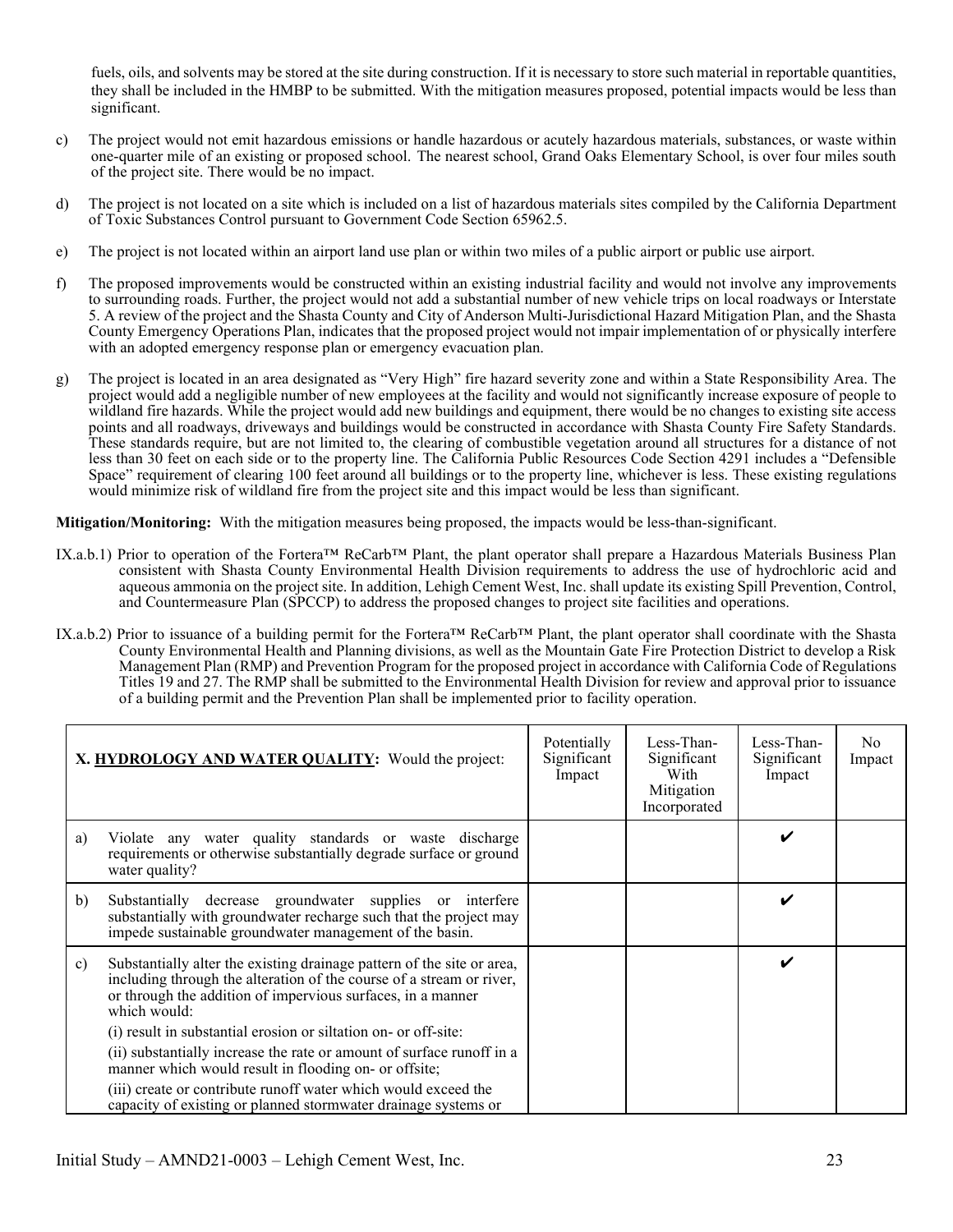|    | X. HYDROLOGY AND WATER QUALITY: Would the project:                                                          | Potentially<br>Significant<br>Impact | Less-Than-<br>Significant<br>With<br>Mitigation<br>Incorporated | Less-Than-<br>Significant<br>Impact | No<br>Impact |
|----|-------------------------------------------------------------------------------------------------------------|--------------------------------------|-----------------------------------------------------------------|-------------------------------------|--------------|
|    | provide substantial additional sources of polluted runoff; or<br>(iv) impede or redirect flows?             |                                      |                                                                 |                                     |              |
| d) | In flood hazard, tsunami, or seiche zones, risk release of<br>pollutants due to project inundation?         |                                      |                                                                 |                                     |              |
| e) | Conflict with or obstruct implementation of a water quality<br>control plan or sustainable management plan? |                                      |                                                                 |                                     |              |

a) The project would not violate any water quality standards or waste discharge requirements or otherwise substantially degrade surface or ground water quality. Grading and construction activities would be subject to the provisions of a grading permit and existing Industrial General Permit SWPPP, both of which would require measures to address erosion and siltation containment onand off-site.

The existing Lehigh plant is subject to the Industrial General Permit. Lehigh has prepared and filed with the Central Valley Regional Water Quality Control Board a NOI and Industrial SWPPP for the site, and periodically updates the SWPPP, most recently in 2019 (Lehigh 2019). The SWPPP is implemented in conjunction with a Spill Prevention, Control, and Countermeasure Plan (SPCCP) (Lehigh 2020). The SWPPP and SPCCP would be updated by Lehigh to address the changes to the project site facilities and operations resulting from development of the proposed Fortera™ ReCarb™ Plant. The SPCCP protects water quality by requiring measures to prevent, control, and effectively contain spills of hazardous materials. The Industrial SWPPP protects water quality by:

- 1. Demonstrating compliance with the Industrial General Permit;
- 2. Identifying pollutant sources potentially affecting the quality of storm water discharges;
- 3. Developing Best Management Practices (BMPs) to reduce or prevent storm water pollutants associated with industrial activities;
- 4. Measuring the effectiveness of BMPs in preventing or reducing pollutants in storm water discharges and authorized nonstorm water discharges;
- 5. Outlining the Monitoring Implementation Plan;
- 6. Providing measurable goals for the implementation of the SWPPP; and
- 7. Ensuring that practices at the facility to reduce or prevent pollutants in storm water discharges and authorized non-storm water discharges are evaluated and revised to meet changing facility conditions.

Therefore, through adherence to construction standards, including erosion and sediment control measures, during project construction, and updating and implementing the Industrial SWPPP and SPCCP during project operation, water quality impacts of the proposed project would be minimized, and water quality and waste discharge standards would not be violated. This impact would be less than significant.

- b) The project would not substantially deplete groundwater supplies or interfere substantially with groundwater recharge such that the project may impede sustainable groundwater management of the basin. Water service for the proposed development would be provided by the Mountain Gate Community Services District. The District is responsible for review of groundwater supplies prior to approving the water supply for the project. The District has indicated that they can provide water service to the proposed project. Therefore, the project is unlikely to result in a substantial depletion of groundwater supplies or interfere substantially with groundwater recharge.
- c) The project would not substantially alter the existing drainage pattern of the site or area, or add impervious surfaces, in a manner which would (i) result in substantial erosion or siltation on- or off-site; (ii) substantially increase the rate or amount of surface runoff in a manner which would result in flooding on- or offsite; (iii) create or contribute runoff water which would exceed the capacity of existing or planned stormwater drainage systems or provide substantial additional sources of polluted runoff; or (iv) impede or redirect flows.

Approximately 0.8 acres of disturbed hard packed soil currently in use by Lehigh Cement West for equipment storage would be graded and used for the project site. The project would add approximately one half-acre of new impervious surfaces to the Fortera™ ReCarb™ Plant site. Stormwater originating from the footprint of the plant would be captured and released via a pipeline to the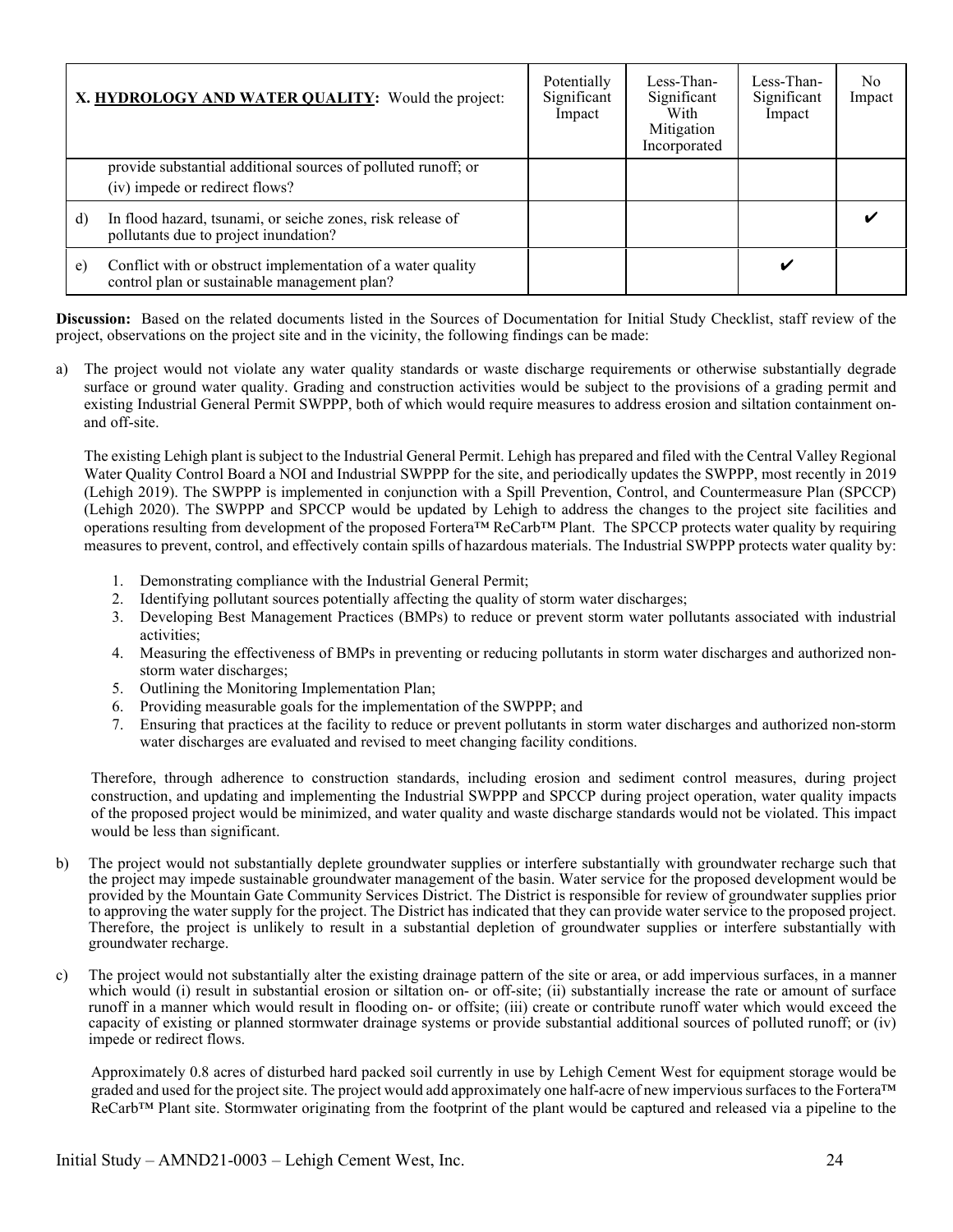original existing culvert drainage course and stormwater retention basin #5 and tested as required per the Industrial General Permit SWPPP prior to release. Implementation of the measures required by the grading permit would minimize erosion and sedimentation on and offsite.

- d) The project is not in a flood hazard, tsunami, or seiche zone. The project is located just south of Shasta Lake, but northeast of Shasta Dam and not within the dam failure inundation area of Shasta Dam or any other local dams (Division of Safety of Dams 2021). The project site is separated from Shasta Lake by a hill with an elevation of over 1,400 feet msl and seiches are not identified as a potential hazard in the Multi-Jurisdictional Hazard Mitigation Plan for Shasta County (Shasta County and City of Anderson 2017). The facility's HMBP (see Section IX, "Hazards and Hazardous Materials") would ensure that hazardous materials are properly stored and would thereby minimize the risks of hazardous materials releases in the very unlikely event of site inundation.
- e) The project would not conflict with or obstruct implementation of a water quality control plan or sustainable management plan. The project would not create a new source of polluted runoff and would implement measures to manage site drainage. This impact would be less than significant.

**Mitigation/Monitoring:** None proposed.

|              | XI. LAND USE AND PLANNING - Would the project:                                                                                                                                            | Potentially<br>Significant<br>Impact | Less-Than-<br>Significant<br>With<br>Mitigation<br>Incorporated | Less-Than-<br>Significant<br>Impact | N <sub>0</sub><br>Impact |
|--------------|-------------------------------------------------------------------------------------------------------------------------------------------------------------------------------------------|--------------------------------------|-----------------------------------------------------------------|-------------------------------------|--------------------------|
| a l          | Physically divide an established community?                                                                                                                                               |                                      |                                                                 |                                     |                          |
| $\mathbf{b}$ | Cause a significant environmental impact due to a conflict with<br>any land use plan, policy, or regulation adopted for the purpose<br>of avoiding or mitigating an environmental effect? |                                      |                                                                 |                                     |                          |

**Discussion:** Based on the related documents listed in the Sources of Documentation for Initial Study Checklist, staff review of the project, observations on the project site and in the vicinity, the following findings can be made:

- a) The project site is located in a rural area along an interstate that is not an established community. Further, the proposed improvements would be constructed within an existing industrial site and would not divide or impede access within the surrounding area. There would be no impact.
- b) The project would not conflict with any applicable land use plan, policy, or regulation of an agency with jurisdiction over the project adopted for the purpose of avoiding or mitigating an environmental effect. The project, as proposed, is consistent with the Mineral Resource (MR) General Plan land use designation and Mineral Resource (MR) zone district of the project site. Included in this designation and zoning are areas used for extraction, processing, stockpiling, and shipping, and adjacent undeveloped areas within the same ownership as the mining operation site. The cement plant operations are supported by two nearby quarries: the Falkenbury Shale Quarry and the Gray Rocks Limestone Quarry. Limestone and shale are mined at the quarries and transported to the cement plant. The proposed use is consistent with the existing cement manufacturing uses on the site.

**Mitigation/Monitoring:** None proposed.

|              | XII. MINERAL RESOURCES - Would the project:                                                                                                                              | Potentially<br>Significant<br>Impact | Less-Than-<br>Significant<br>With<br>Mitigation<br>Incorporated | Less-Than-<br>Significant<br>Impact | No<br>Impact |
|--------------|--------------------------------------------------------------------------------------------------------------------------------------------------------------------------|--------------------------------------|-----------------------------------------------------------------|-------------------------------------|--------------|
| a)           | Result in the loss of availability of a known mineral resource<br>that would be of value to the region and the residents of the<br>State?                                |                                      |                                                                 |                                     | v            |
| $\mathbf{b}$ | Result in the loss of availability of a locally-important mineral<br>resource recovery site delineated on a local General Plan,<br>specific plan or other land use plan? |                                      |                                                                 |                                     | v            |

**Discussion:** Based on the related documents listed in the Sources of Documentation for Initial Study Checklist, staff review of the project, observations on the project site and in the vicinity, the following findings can be made: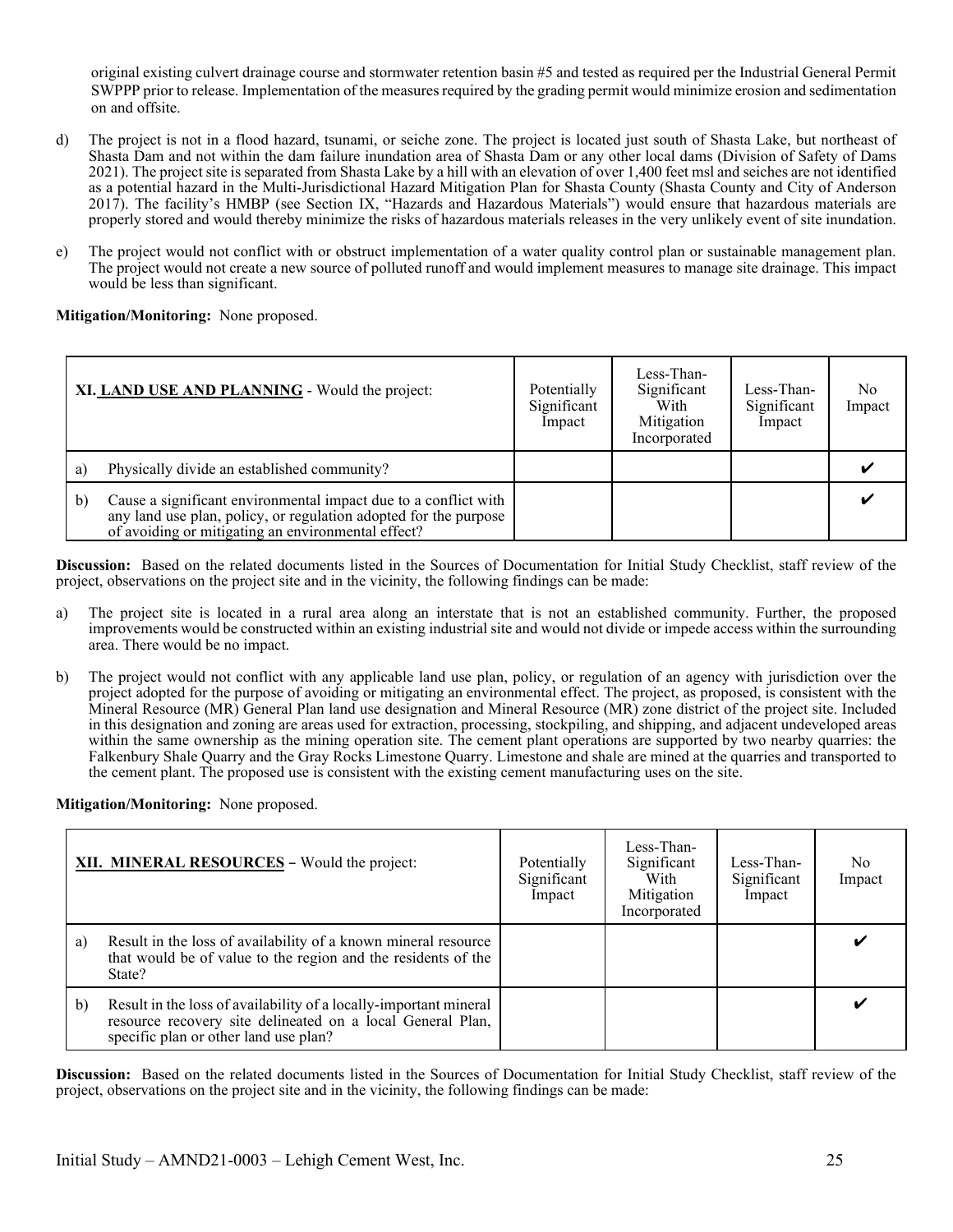a-b) The project would not result in the loss of availability of a known mineral resource or mineral resource recovery site. The California Surface Mining and Reclamation Act (SMARA) of 1975, was enacted in response to land use conflicts between urban growth and essential mineral production. SMARA requires the State Geologist to classify land into Mineral Resource Zones (MRZs) based on the known or inferred mineral resource potential of that land. The project site is not located within a mapped mineral resources zone identified by the Mineral Land Classification (MLC) study for Shasta County (DOC 1997). The Shasta County General Plan does not identify mineral resources of local importance beyond those identified in the MLC study.

The project would construct new facilities within an existing mineral resource processing facility. The Fortera™ ReCarb™ process would increase the quantity of cement product produced per ton of aggregate mined, thereby increasing the efficiency of use of mineral resources from existing mining operations in the County. There would be no impact.

#### **Mitigation/Monitoring:** None proposed.

|    | <b>XIII.</b> NOISE – Would the project result in:                                                                                                                                                                                                                                                                  | Potentially<br>Significant<br>Impact | Less-Than-<br>Significant<br>With<br>Mitigation<br>Incorporated | Less-Than-<br>Significant<br>Impact | No.<br>Impact |
|----|--------------------------------------------------------------------------------------------------------------------------------------------------------------------------------------------------------------------------------------------------------------------------------------------------------------------|--------------------------------------|-----------------------------------------------------------------|-------------------------------------|---------------|
| a) | Generation of a substantial temporary or permanent increase<br>in ambient noise levels in the vicinity of the project in excess<br>of standards established in the local general plan or noise<br>ordinance, or applicable standards of other agencies?                                                            |                                      |                                                                 | ✔                                   |               |
| b) | groundborne vibration<br>Generation of excessive<br><sub>or</sub><br>groundborne noise levels                                                                                                                                                                                                                      |                                      |                                                                 | ✔                                   |               |
| c) | For a project located within the vicinity of a private airstrip<br>or an airport land use plan or, where such a plan has not been<br>adopted, within two miles of a public airport or public use<br>airport, would the project expose people residing or working<br>in the project area to excessive noise levels? |                                      |                                                                 |                                     |               |

**Discussion:** Based on the related documents listed in the Sources of Documentation for Initial Study Checklist, staff review of the project, observations on the project site and in the vicinity, the following findings can be made:

a) The project would develop a new facility at the existing Lehigh cement manufacturing facility, which would generate both temporary and permanent noise.

Existing noise in the vicinity of the proposed Fortera™ ReCarb™ plant is primarily generated by the existing cement manufacturing plant. Traffic noise on I-5 is also a substantial source of noise in the vicinity. As described in the Noise Element of the Shasta County General Plan, the Lehigh cement manufacturing plant produces noise levels of 54.5 dB L<sub>eq</sub> at a distance of approximately 500 feet from the main plant. The noise is generally steady-state in nature. The distance to the hourly 50 dB  $L_{eq}$  noise level contour is predicted to be approximately 850 feet from the main plant. The Noise Element notes that the County has received complaints from blasting at the quarries, but no complaints are noted regarding noise from the cement manufacturing plant. The proposed Fortera™ ReCarb™ plant is located more than 1,500 feet from the centerline of I-5. Table N-II of the Noise Element indicates that the distance to the 60 dB  $L<sub>dn</sub>$  noise contour for traffic noise from the centerline of the I-5 is approximately 762 feet. Therefore, highway noise is less than 60 db L<sub>dn</sub> at the propose Fortera™ ReCarb™ plant and would not be a substantial source of noise relative the existing cement manufacturing plant.

The Noise Element defines sensitive receptors as residential areas, parks, schools, churches, hospitals, and long-term care facilities. The nearest sensitive receptors to the Fortera™ ReCarb™ Plant site are residences in the rural community to the south and east. Noise standards in Shasta County are contained in the Noise Element of the General Plan; the County does not have a noise ordinance. Policy N-b of the Noise Element states that noise created by a proposed non-transportation land use shall be mitigated so as not to exceed the specific noise level standards summarized in Table 6, "Noise Level Performance Standards for New Projects," as measured immediately within the property line of adjacent lands designated as noise sensitive. There are no standards that limit construction noise in the General Plan.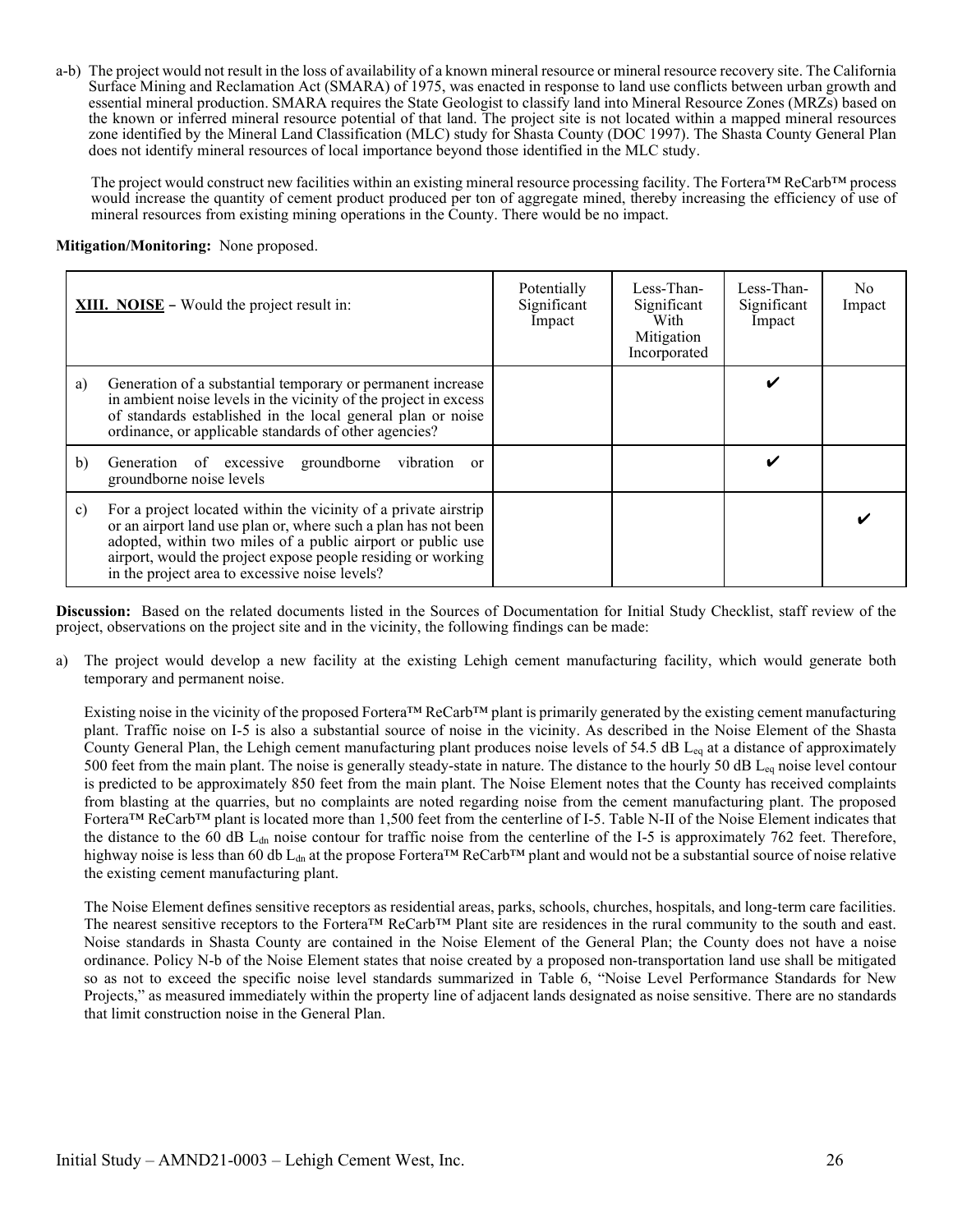| TABLE 6                                                   |
|-----------------------------------------------------------|
| <b>NOISE LEVEL PERFORMANCE STANDARDS FOR NEW PROJECTS</b> |

<span id="page-29-0"></span>

| <b>Noise Level Descriptor</b> | <b>Davtime</b><br>(7 a.m. to 10 p.m.) | <b>Nighttime</b><br>(10 p.m. to 7 a.m.) |
|-------------------------------|---------------------------------------|-----------------------------------------|
| Hourly $L_{eq}$ , dB          |                                       | 50                                      |

**Source**: Table N-IV in the Shasta County General Plant Noise Element

**Notes:** Noise created by a proposed non-transportation land use shall be mitigated so as not to exceed the noise levels specified above at the property line of adjacent lands designated as noise sensitive. The noise levels specified above shall be lowered by 5 dB for simple tone noises, noises consisting primarily of speech or music, or for recurring impulsive noises.

Noise generated from stationary sources generally attenuate at a rate of 6 to 7.5 dBA per doubling of distance for hard and soft sites, respectively (Caltrans 1998). Additionally, because sound pressure levels are based on a logarithmic scale, they cannot be simply added or subtracted. For instance, if one noise source emits a sound level of 90 dBA and a second source is placed beside the first and also emits a sound level of 90 dBA, the combined sound level is 93 dBA, not 180 dBA. When the difference between two noise levels is 10 dBA or more, the amount to be added to the higher noise level is zero.

Construction of the facility would take place over a period of approximately 26 weeks and would include the use of welders, aerial lifts, cranes, earth-moving equipment, generators, and light towers. Construction would occur Monday through Friday between the hours of 7 a.m. and 10 p.m. The use of construction equipment would be a new temporary source of noise in the vicinity of the project site. The typical construction noise levels for different phases of construction and the estimated construction noise at the nearest sensitive receptor are shown in Table 7, "Construction Noise, dBA Leq." As shown in Table 7, the construction noise levels at the nearest residence to the project site would be less than the 50 dBA  $L_{eq}$  standard for long-term operational nighttime noise. In addition, construction noise would be temporary and would be limited to weekday and daytime hours. For these reasons, the temporary increase in ambient noise levels in the vicinity of the project would be less than significant.

**TABLE 7 CONSTRUCTION NOISE, dBA Leq**

<span id="page-29-1"></span>

|                            |                            | <b>Estimated Noise Level at Nearest</b> |
|----------------------------|----------------------------|-----------------------------------------|
| <b>Construction Phases</b> | <b>Industrial Projects</b> | <b>Sensitive Receptor</b>               |
| Ground Clearing            | 84                         |                                         |
| Excavation                 | 89                         | 49                                      |
| Foundations                | 78                         | 38                                      |
| Erection                   |                            |                                         |
| Finishing                  | 89                         | 49                                      |

**Source**: Typical construction noise levels are based on Table 2-15 of U.S. Environmental Protection Agency (EPA) 1973, Legal Compilation on Noise, Volume 1. Noise levels at nearest sensitive receptors were estimated based on the equations and methodology in Table 4-27 and Table 4-30 in the *Transit Noise and Vibration Impact Assessment Manual* (Federal Transit Administration [FTA] 2018).

**Notes**: The noise levels presented are typical of projects with all pertinent equipment present at the site.

During operation, the proposed project would generate 12 employee vehicle trips per day and approximately 4 truck trips per day. The project is located in an active cement manufacturing facility that is situated near the I-5 highway. Based on the additive properties of noise, the addition of 12 passenger car trips and 4 truck trips to a location with an active cement manufacturing facility located near a highway would not be a perceptible new source of noise to the area.

The operation of the proposed Fortera™ ReCarb™ facility would generate noise from multiple pieces of equipment. The equipment would generally operate 24 hours per day, 7 days per week. Mechanical equipment is generally designed to generate noise levels beneath the Occupational Health and Safety Administration's 8-hour Permissible Noise Exposure Limit (PEL) of 90 dBA (Occupational Safety and Health Standards: Occupational Health and Environmental Control [Standard No. 1910.95]). Based on the methodology of the Transit Noise and Vibration Impact Assessment Manual (FTA 2018) to estimate the attenuation of sound with distance and shielding from trees and existing Lehigh Cement West buildings and equipment, the estimated noise levels at the nearest sensitive receptor that would be generated by equipment with noise levels of 90 dBA at 3 feet is less than 25 dBA. This noise level is well below the 50 dBA  $L_{eq}$  standard for long-term operational nighttime noise. Because the Fortera ReCarb plant would be located behind the Lehigh Cement West plant, the noise from the Fortera™ ReCarb™ Plant would be the same as the noise generated by the existing Lehigh plant, which is indicated in the Noise Element to be 54.5 dB  $L_{eq}$  at 500 feet.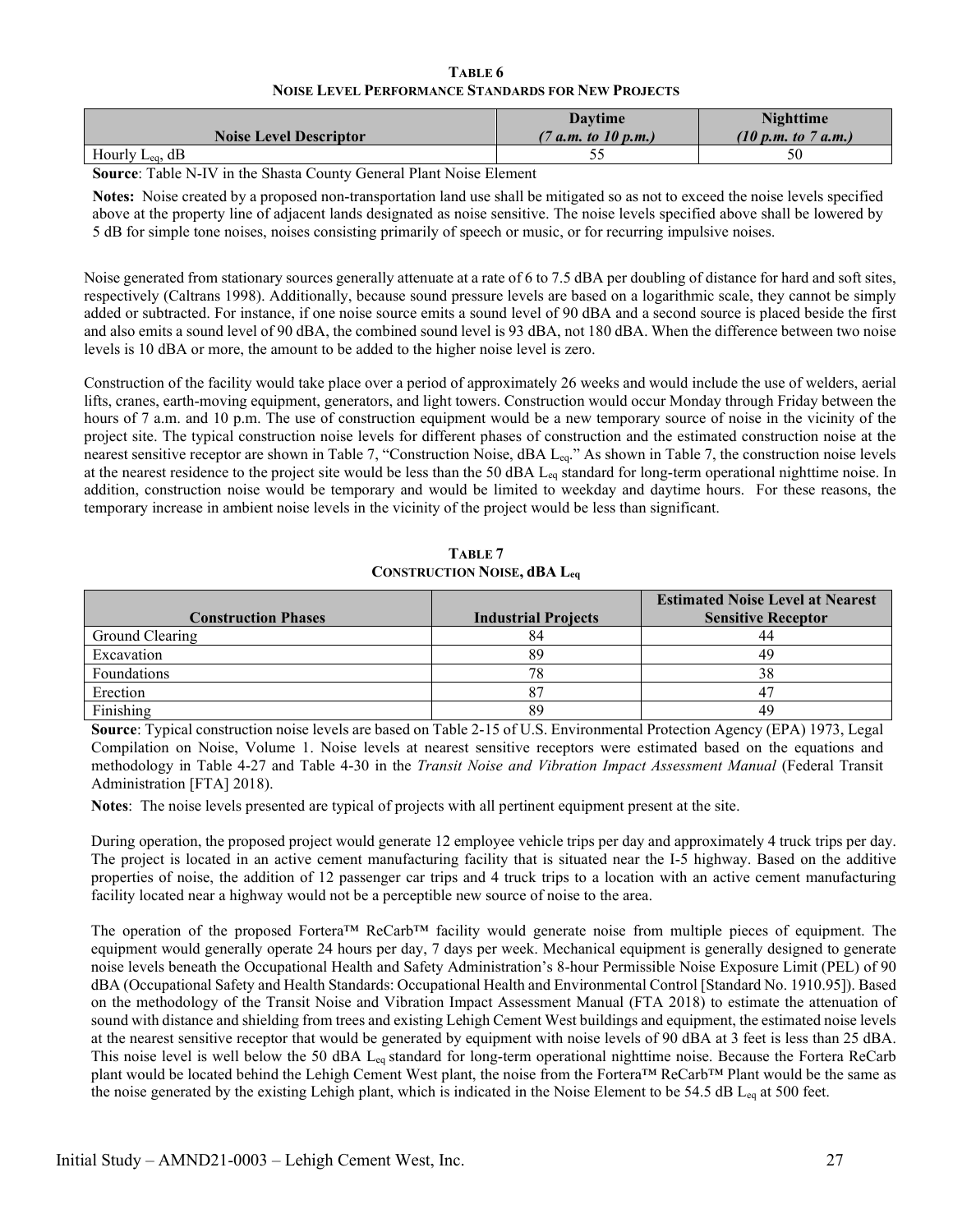Based on the additive properties of noise, the two facilities would together generate noise levels of approximately 57.5 feet dB  $L_{eq}$ at 500 feet. Accounting for the attention of sound with distance and building enclosures the estimated noise level at the nearest sensitive receptor would be 47 dB L<sub>eq</sub>, which is less than the 50 dB L<sub>eq</sub> standard for long-term operational nighttime noise. It should be noted that this calculation does not account for noise reduction through shielding by trees or local topography. Consequently, the potential of the operation of the proposed Fortera™ ReCarb™ Plant to result in permanent increase in ambient noise levels in excess of the standards of the Noise Element of the Shasta County General Plan would be less than significant.

- b) The project would not result in the generation of excessive groundborne vibration or groundborne noise levels. Vibration attenuates rapidly with distance. The construction and operation of the proposed Fortera™ ReCarb™ Plant would not involve equipment or activities that could generate perceptible vibration at the nearest sensitive receptors, located to the south and east of the existing facility. Typically, only impulsive sources of vibration, such as blasting or pile driving, are perceptible at these distances. The project construction and operation would not require blasting or pile driving. Therefore, the potential for the proposed project to generate excessive groundborne vibration or groundborne noise would be less than significant.
- c) The project is not located within the vicinity of a private airstrip or an airport land use plan, or within two miles of a public airport or public use airport.

**Mitigation/Monitoring:** None proposed.

|    | XIV. POPULATION AND HOUSING - Would the project:                                                                                                                                                                          | Potentially<br>Significant<br>Impact | Less-Than-<br>Significant With<br>Mitigation<br>Incorporated | Less-Than-<br>Significant<br>Impact | No<br>Impact |
|----|---------------------------------------------------------------------------------------------------------------------------------------------------------------------------------------------------------------------------|--------------------------------------|--------------------------------------------------------------|-------------------------------------|--------------|
| a) | Induce substantial unplanned population growth in an area,<br>either directly (for example, by proposing new homes and<br>businesses) or indirectly (for example, through extension<br>of roads or other infrastructure)? |                                      |                                                              |                                     |              |
| b) | Displace substantial numbers of existing people or<br>housing, necessitating the construction of replacement<br>housing elsewhere?                                                                                        |                                      |                                                              |                                     |              |

**Discussion:** Based on the related documents listed in the Sources of Documentation for Initial Study Checklist, staff review of the project, observations on the project site and in the vicinity, the following findings can be made:

- a) The project does not involve the construction of any new housing units and would add a negligible number of new permanent jobs. Some temporary employment may be created during the construction phase. No new roads or other infrastructure would be constructed or extended which could facilitate development offsite. The project would not induce substantial unplanned population growth in an area, either directly or indirectly. This impact would be less than significant.
- b) The project does not include demolition of any existing housing. The project would not displace any people or existing housing, necessitating the construction of replacement housing elsewhere. There would be no impact.

#### **Mitigation/Monitoring:** None proposed.

| XV. PUBLIC SERVICES: Would the project result in substantial<br>adverse physical impacts associated with the provision of new or<br>physically altered governmental facilities, need for new or physically<br>altered governmental facilities, the construction of which could cause<br>significant environmental impacts, in order to maintain acceptable<br>service ratios, response times or other performance objectives for any<br>of the public services: | Potentially<br>Significant<br>Impact | Less-Than-<br>Significant<br>With<br>Mitigation<br>Incorporated | Less-Than-<br>Significant<br>Impact | N <sub>0</sub><br>Impact |
|-----------------------------------------------------------------------------------------------------------------------------------------------------------------------------------------------------------------------------------------------------------------------------------------------------------------------------------------------------------------------------------------------------------------------------------------------------------------|--------------------------------------|-----------------------------------------------------------------|-------------------------------------|--------------------------|
| Fire Protection?                                                                                                                                                                                                                                                                                                                                                                                                                                                |                                      |                                                                 | ✔                                   |                          |
| Police Protection?                                                                                                                                                                                                                                                                                                                                                                                                                                              |                                      |                                                                 | ✔                                   |                          |
| Schools?                                                                                                                                                                                                                                                                                                                                                                                                                                                        |                                      |                                                                 |                                     |                          |
| Parks?                                                                                                                                                                                                                                                                                                                                                                                                                                                          |                                      |                                                                 |                                     |                          |
| Other public facilities?                                                                                                                                                                                                                                                                                                                                                                                                                                        |                                      |                                                                 | ັ                                   |                          |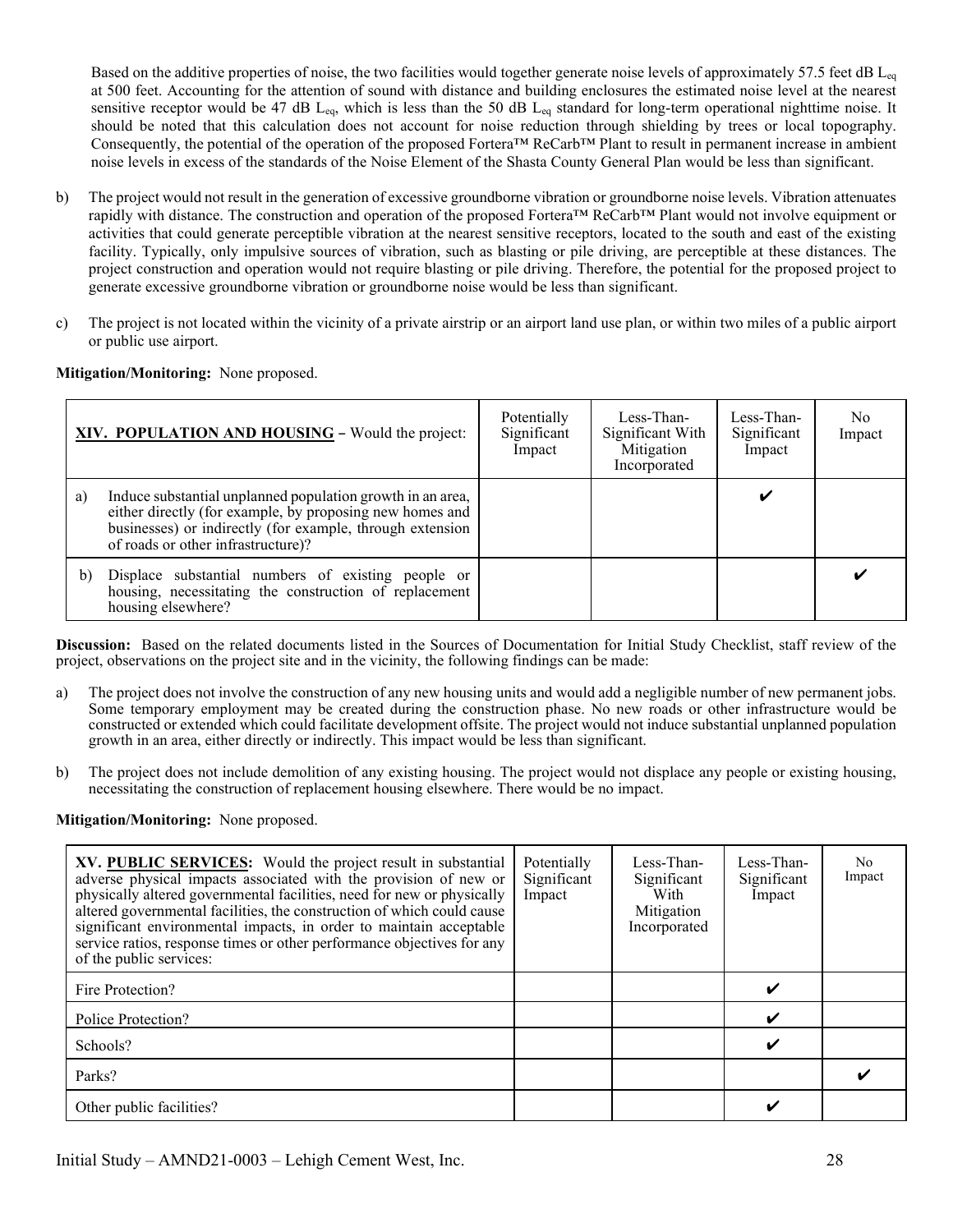The project would not result in substantial adverse physical impacts associated with the provision of new or physically altered governmental facilities, need for new or physically altered governmental facilities, the construction of which could cause significant environmental impacts, in order to maintain acceptable service ratios, response times or other performance objectives for:

#### *Fire Protection*

The project is located in an area which is designated as a "Very High" fire hazard severity zone and within a State Responsibility Area. The property receives fire protection services from the Mountain Gate Fire Protection District who has expressed no fire suppression concerns for this project. The project would not trigger any requirement for additional fire apparatus, personnel, or otherwise significantly impact fire protection services. Fire extinguishers would be installed throughout the plant to suppress incipient fires. Potential impacts to fire protection would be mitigated through the payment of applicable development impact fees prior to the issuance of a Certificate of Occupancy.

#### *Police Protection*

The County has a total of 165 sworn and 69 non-sworn County peace officers (Sheriff's deputies) for an approximate population of 66,858 (2020 U.S. Census) persons in the unincorporated area of the County. That is a ratio of one officer per 286 persons. The project is not expected to induce substantial growth in the area. Further, the project would include security features such as a security chain link fence with a barbed wire top at the Fortera™ ReCarb™ Plant site's perimeter. A gate would be located at the entry road to the proposed plant and access would be limited by security guards at the main gate. These measures would minimize security risks at the site and demand for law enforcement services. No significant additional level of police protection is necessary. Additionally, potential impacts to police protection would be mitigated through the payment of applicable development impact fees prior to the issuance of a Certificate of Occupancy.

#### *Schools*

The project would add a negligible number of new jobs at the project site and would not be expected to directly or indirectly generate any new school enrollments or otherwise affect schools. Potential impacts to schools would be mitigated through the payment of applicable development impact fees prior to the issuance of a Certificate of Occupancy.

#### *Parks*

The project is located in the unincorporated portion of Shasta County which does not have a formal park and recreation program normally found within incorporated cities.

#### *Other Public Facilities*

Potential impacts to general government services, public health, the library system, animal control, and the roadway system would be mitigated through the payment of applicable development impact fees prior to the issuance of a Certificate of Occupancy.

#### **Mitigation/Monitoring:** None proposed.

|    | <b>XVI. RECREATION:</b>                                                                                                                                                                                              | Potentially<br>Significant<br>Impact | Less-Than-<br>Significant<br>With<br>Mitigation<br>Incorporated | Less-Than-<br>Significant<br>Impact | No.<br>Impact |
|----|----------------------------------------------------------------------------------------------------------------------------------------------------------------------------------------------------------------------|--------------------------------------|-----------------------------------------------------------------|-------------------------------------|---------------|
| a) | Would the project increase the use of existing neighborhood and<br>regional parks or other recreational facilities such that<br>substantial physical deterioration of the facility would occur or<br>be accelerated? |                                      |                                                                 |                                     |               |
| b) | Does the project include recreational facilities or require the<br>construction or expansion of recreational facilities which might<br>have an adverse physical effect on the environment?                           |                                      |                                                                 |                                     |               |

**Discussion:** Based on the related documents listed in the Sources of Documentation for Initial Study Checklist, staff review of the project, observations on the project site and in the vicinity, the following findings can be made:

a) The project would not increase the use of existing neighborhood and regional parks or other recreational facilities such that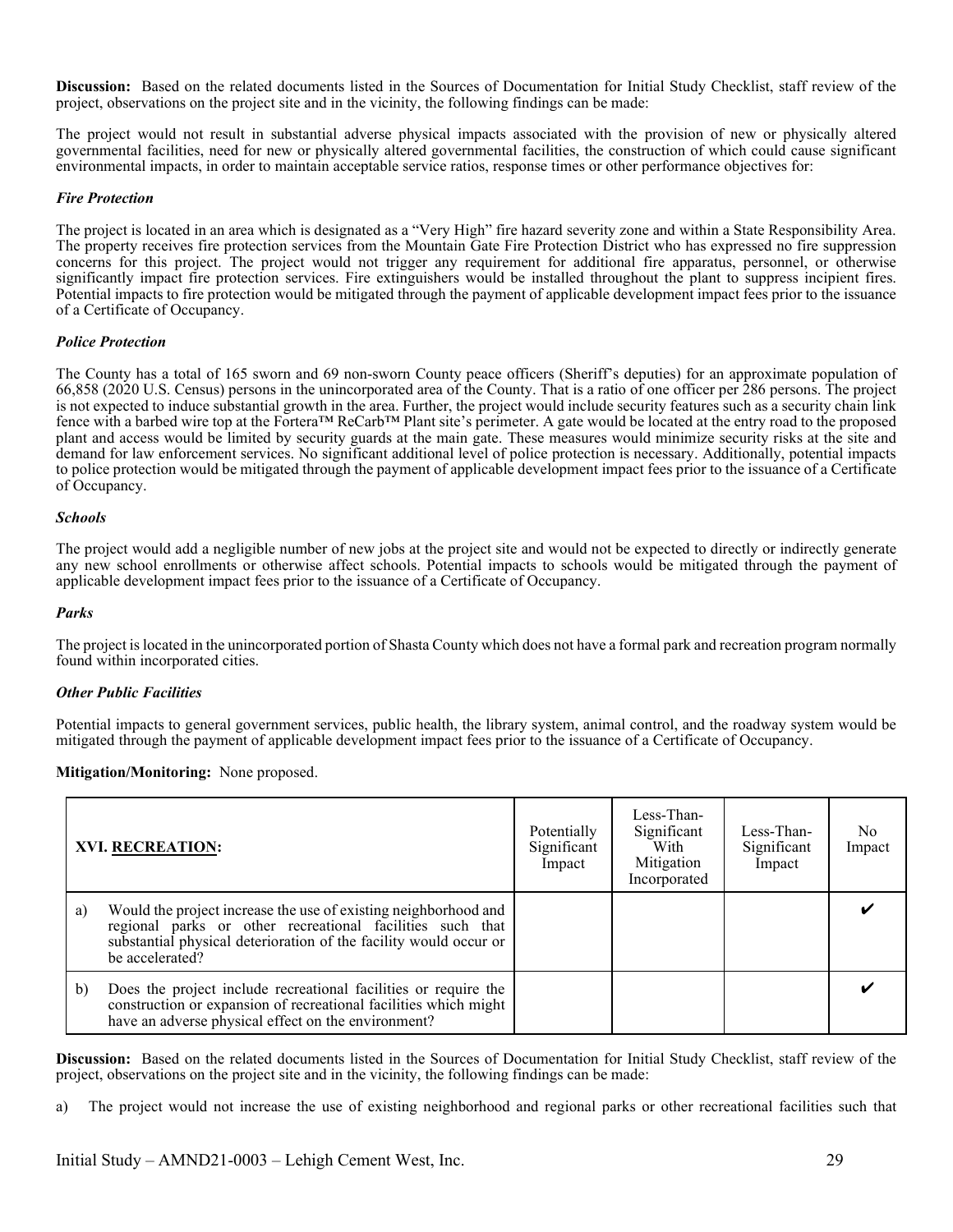substantial physical deterioration of the facility would occur or be accelerated. The County does not have a neighborhood or regional parks system or other recreational facilities.

b) The project would not include recreational facilities or require the construction or expansion of recreational facilities which might have an adverse physical effect on the environment. The project does not involve any uses that would increase demand for parks or other recreational facilities.

**Mitigation/Monitoring:** None proposed.

|              | XVII. TRANSPORTATION: Would the project:                                                                                                                            | Potentially<br>Significant<br>Impact | Less-Than-<br>Significant<br>With<br>Mitigation<br>Incorporated | Less-Than-<br>Significant<br>Impact | No.<br>Impact |
|--------------|---------------------------------------------------------------------------------------------------------------------------------------------------------------------|--------------------------------------|-----------------------------------------------------------------|-------------------------------------|---------------|
| a)           | Conflict with a program, plan, ordinance or policy<br>addressing the circulation system, including transit,<br>roadway, bicycle, and pedestrian facilities?         |                                      |                                                                 |                                     |               |
| b)           | Conflict or be inconsistent with CEQA Guidelines Section<br>$15064.3$ subdivision (b)?                                                                              |                                      |                                                                 |                                     |               |
| $\mathbf{c}$ | Substantially increase hazards due to a geometric design<br>feature (e.g., sharp curves or dangerous intersections) or<br>incompatible uses (e.g., farm equipment)? |                                      |                                                                 | ັ                                   |               |
| d)           | Result in inadequate emergency access?                                                                                                                              |                                      |                                                                 | ✔                                   |               |

**Discussion:** Based on the related documents listed in the Sources of Documentation for Initial Study Checklist, staff review of the project, observations on the project site and in the vicinity, the following findings can be made:

- a) The project would not conflict with a program, ordinance or policy establishing measures of effectiveness for the performance of addressing the circulation system, including transit, roadway, bicycle, and pedestrian facilities. The project site is in a rural area with no transit, bicycle or pedestrian facilities or associated programs or plans in the project vicinity. The project would not include any improvements to public roads or intersections and would generate a negligible number of new vehicle trips entering and leaving the site. As shown in Table 1 above, a total of 12 vehicle and 4 truck trips would be generated by the project each day. These trips would occur at different times throughout the day as employees would work in two shifts. This increase would have a negligible effect on traffic operations. The project would not conflict with the goals and policies of the Shasta County Circulation Element, the Regional Transportation Plan, or any other programs or policies addressing the circulation system. The project would not generate enough traffic to significantly reduce the volume-to-capacity ratio of adjacent roadways to a reduced level of service. This impact would be less than significant.
- b) The project would not conflict or be inconsistent with CEQA Guidelines Section 15064.3, subdivision (b). Senate Bill (SB) 743 of 2013 (CEQA Guidelines Section 15064.3 et seq.) established a change in the metric to be applied in determining transportation impacts associated with development projects. Rather than the delay-based criteria associated with a Level of Service (LOS) analysis, the change in vehicle miles traveled (VMT) as a result of a project is now the basis for determining CEQA impacts with respect to transportation and traffic. As of the date of this analysis, the County of Shasta has not yet adopted thresholds of significance related to VMT. As a result, the project related VMT impacts were assessed based on guidance provided by the California Governor's Office of Planning and Research (OPR) in the publication Transportation Impacts (SB 743) CEQA Guidelines Update and Technical Advisory, 2018.

Pursuant to the Governor's Office of Planning and Research's December 2018 Technical Advisory on Evaluating Transportation Impacts in CEQA, this project would be considered a small project, generating significantly fewer than 110 trips per day, and is assumed to have a less than significant transportation impact.

- c) The project would not substantially increase hazards due to a geometric design feature or incompatible uses. The project proposes access to the plant from the existing access road that serves the rest of the facility. The proposed use would be compatible with the adjacent Lehigh plant, and truck traffic would be coordinated between operations. This impact would be less than significant.
- d) The project would not result in inadequate emergency access. Access to the plant utilizing existing roads would originate from the main access road that serves the rest of the facility. Access driveways would be designed to comply with County Code and inspected by the Mountain Gate Fire Protection District to ensure adequate emergency access. The project has been reviewed by the Mountain Gate Fire Protection District which has determined that there is adequate emergency access.

**Mitigation/Monitoring:** None proposed.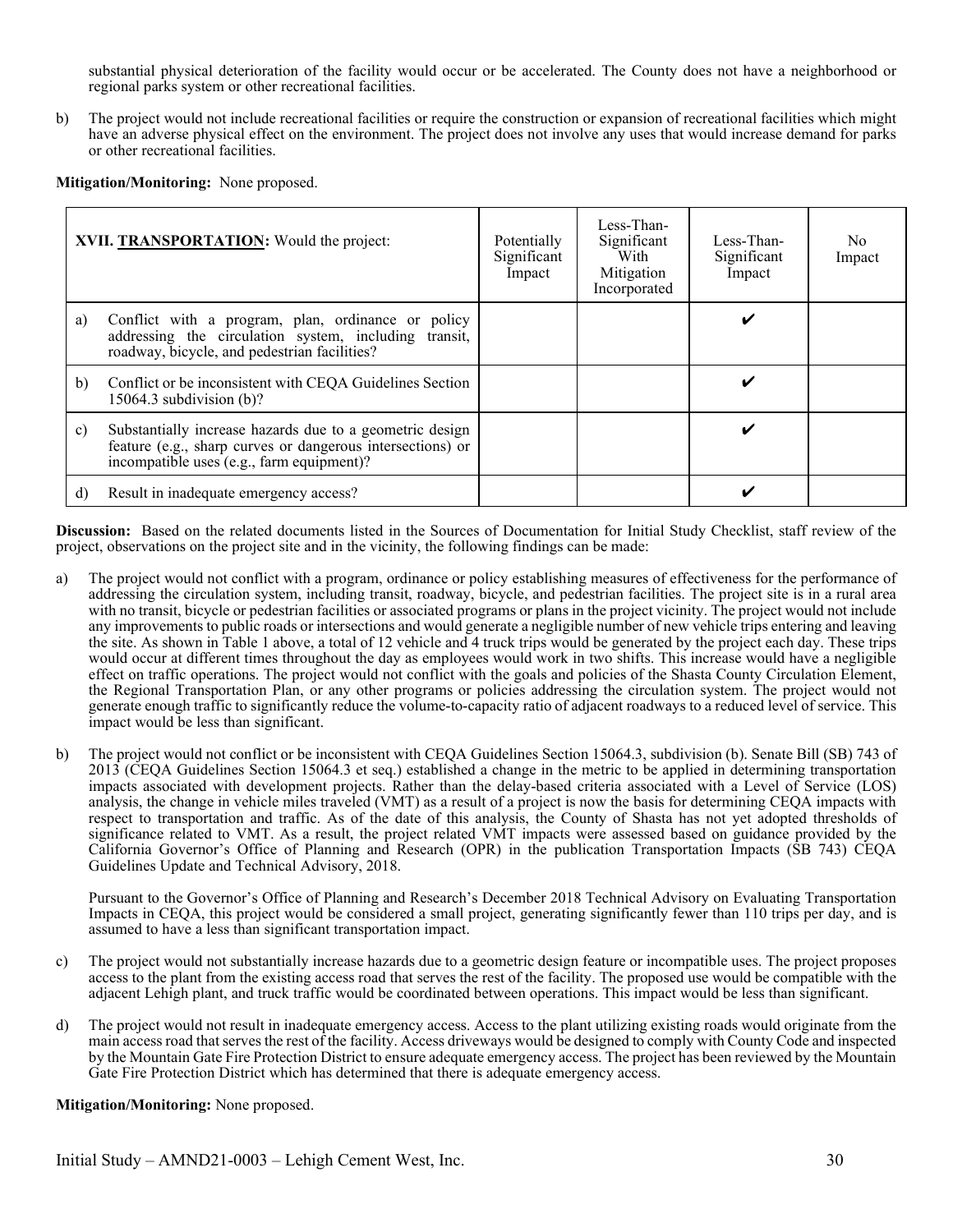| XVIII. TRIBAL CULTURAL RESOURCES: Would the<br>project: |                                                                                                                                                                                                                                                                                                                                                                                                                                                                                                                                                                                                                                                                                                                                                                                                                                                                                                                                                                                                                                                                              | Potentially<br>Significant<br>Impact | Less-Than-<br>Significant<br>With<br>Mitigation<br>Incorporated | Less-Than-<br>Significant<br>Impact | No.<br>Impact |
|---------------------------------------------------------|------------------------------------------------------------------------------------------------------------------------------------------------------------------------------------------------------------------------------------------------------------------------------------------------------------------------------------------------------------------------------------------------------------------------------------------------------------------------------------------------------------------------------------------------------------------------------------------------------------------------------------------------------------------------------------------------------------------------------------------------------------------------------------------------------------------------------------------------------------------------------------------------------------------------------------------------------------------------------------------------------------------------------------------------------------------------------|--------------------------------------|-----------------------------------------------------------------|-------------------------------------|---------------|
| a)                                                      | Would the project cause a substantial adverse change in<br>the significance of a tribal cultural resource, defined in<br>Public Resources Code section 21074 as either a site,<br>feature, place, cultural landscape that is geographically<br>defined in terms of the size and scope of the landscape,<br>sacred place, or object with cultural value to a California<br>Native American tribe, and that is:<br>i) Listed or eligible for listing in the California Register of<br>Historical Resources, or in a local register of historical<br>resources as defined in Public Resources Code section<br>$5020.1(k)$ , or<br>ii) A resource determined by the lead agency, in its<br>discretion and supported by substantial evidence, to be<br>significant pursuant to criteria set forth in subdivision (c)<br>of Public Resources Code Section 5024.1. In applying the<br>criteria set forth in subdivision (c) of Public Resource<br>Code Section 5024.1, the lead agency shall consider the<br>significance of the resource to a California Native<br>American tribe. |                                      |                                                                 |                                     |               |

a) The project would not cause a substantial adverse change in the significance of a tribal cultural resource as there is no evidence of historical resources at the site that are listed or eligible for listing in the California Register of Historical Resources, or in a local register of historical resources; or a resource determined by the lead agency, in its discretion and supported by substantial evidence, to be significant pursuant to criteria set forth in subdivision (c) of Public Resources Code Section 5024.1.

In accordance with Public Resources Code (PRC) Section 21080.3.1, the Wintu Tribe of Northern California & Toyon-Wintu Center (Tribe) filed and Shasta County received a request for formal notification of proposed projects within an area of Shasta County that is traditionally and culturally affiliated with the Tribe. Pursuant to PRC §21080.3.1 the Department of Resource Management sent a certified letter to notify the Tribe that the project was under review and to provide the Tribe 30 days from the receipt of the letter to request formal consultation on the project in writing. To date, no response has been received.

**Mitigation/Monitoring:** None proposed.

|    | XIX. UTILITIES AND SERVICE SYSTEMS: Would the<br>project:                                                                                                                                                                                                                                                 | Potentially<br>Significant<br>Impact | Less-Than-<br>Significant With<br>Mitigation<br>Incorporated | Less-Than-<br>Significant<br>Impact | N <sub>0</sub><br>Impact |
|----|-----------------------------------------------------------------------------------------------------------------------------------------------------------------------------------------------------------------------------------------------------------------------------------------------------------|--------------------------------------|--------------------------------------------------------------|-------------------------------------|--------------------------|
| a) | Require or result in the relocation or construction of new<br>or expanded water, wastewater treatment or storm water<br>drainage, electric power, natural<br>gas<br>0r<br>telecommunications facilities, the construction or<br>relocations of which could cause<br>significant<br>environmental effects? |                                      |                                                              | ✔                                   |                          |
| b) | Have sufficient water supplies available to serve the<br>project and reasonably foreseeable future development<br>during normal, dry and multiple dry years?                                                                                                                                              |                                      |                                                              |                                     |                          |
| c) | Result in a determination by the wastewater treatment<br>provider which serves or may serve the project that it has<br>adequate capacity to serve the project's projected demand                                                                                                                          |                                      |                                                              |                                     |                          |

Initial Study – AMND21-0003 – Lehigh Cement West, Inc. 31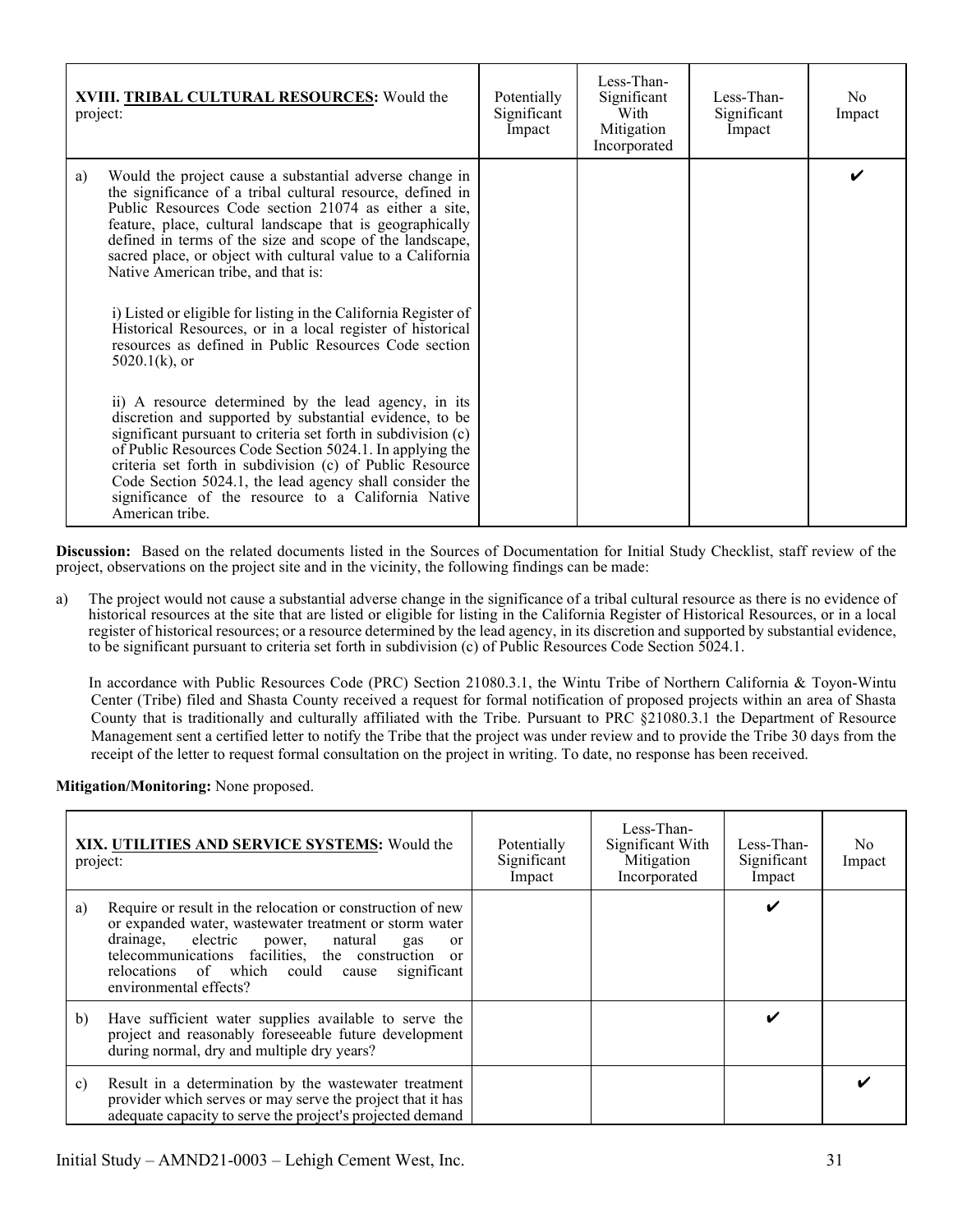| project: | XIX. UTILITIES AND SERVICE SYSTEMS: Would the                                                                                                                                                 | Potentially<br>Significant<br>Impact | Less-Than-<br>Significant With<br>Mitigation<br>Incorporated | Less-Than-<br>Significant<br>Impact | No<br>Impact |
|----------|-----------------------------------------------------------------------------------------------------------------------------------------------------------------------------------------------|--------------------------------------|--------------------------------------------------------------|-------------------------------------|--------------|
|          | in addition to the provider's existing commitments?                                                                                                                                           |                                      |                                                              |                                     |              |
| d)       | Generate solid waste in excess of State or local standards,<br>or in excess of the capacity of local infrastructure, or<br>otherwise impair the attainment of solid waste reduction<br>goals? |                                      |                                                              | V                                   |              |
| e)       | Comply with Federal, State, and local management and<br>reduction statutes and regulations related to solid waste?                                                                            |                                      |                                                              |                                     |              |

- a) The project would require the construction of new and expanded utilities to serve the proposed Fortera™ ReCarb™ Plant. Water would be provided via a new connection to the existing Lehigh plant potable water system. All office and restroom (non-industrial) generated wastewater shall be directed to a permitted onsite wastewater treatment system unless a variance or determination of non-applicability is obtained from the Environmental Health Division. Electric power, natural gas, and telecommunications facilities would be extended onto the Fortera™ ReCarb™ Plant site via connections to the existing site power and natural gas distribution infrastructure. Construction, extension, and/or relocation of these utilities could have an adverse physical effect on the environment. These potential environmental effects may include construction air emissions, soil erosion, use of hazardous materials, changes in drainage patterns, and short-term generation of noise. Compliance with existing regulations and implementation of the mitigation measures provided in this initial study would reduce each of these potential effects to a less-thansignificant level.
- b) The proposed project would have an annual water demand of approximately 10.6 acre-feet. This represents approximately six percent of Lehigh Cement West, Inc.'s water use for existing operations. Approximately 10.4 acre-feet of the project's water demand, used in plant operations, would be supplied from Lehigh's existing reservoir. The remainder would be potable water, used for eyewash/shower stations and toilets, and would be supplied via a new connection to the existing Lehigh plant potable water system. The Mountain Gate Community Services District has indicated that they can provide water service to the proposed project. Sufficient water supplies would be available to serve the project and reasonably foreseeable future development during normal, dry and multiple dry years. This impact would be less than significant.
- c) The project would not be served by a wastewater treatment provider. All office and restroom (non-industrial) generated wastewater shall be directed to a permitted onsite wastewater treatment system, unless a variance or determination of non-applicability is obtained from the Environmental Health Division. During project construction, portable toilets would be provided for workers in compliance with Shasta County Code Section 8.41.160.
- d) The project would not generate solid waste in excess of State or local standards, or in excess of the capacity of local infrastructure, or otherwise impair the attainment of solid waste reduction goals. The project would generate approximately 600 pounds per year of lab waste, approximately one ton per year of trash, and approximately 1,179,360 gallons or 147,420 pounds of Non-RCRA aqueous waste per year. Solid waste would be sent to the appropriate certified disposal facilities and would be transported via thirdparty solid waste transport providers to a certified treatment, storage, and disposal facility. The estimated additional annual pounds of solid waste to the waste stream would be insignificant and would not exceed the capacity of any receiving solid waste facilities. The project would be served by Waste Management disposal services and by the West Central Landfill which has sufficient capacity to accommodate the project's solid waste disposal needs.
- e) The project would comply with Federal, State, and local management and reduction statutes and regulations related to solid waste. The proposed project would be required to comply with applicable elements of AB 1327, Chapter 18 (California Solid Waste Reuse and Recycling Access Act of 1991) and other local, state, and federal waste disposal standards.

#### **Mitigation/Monitoring:** None proposed.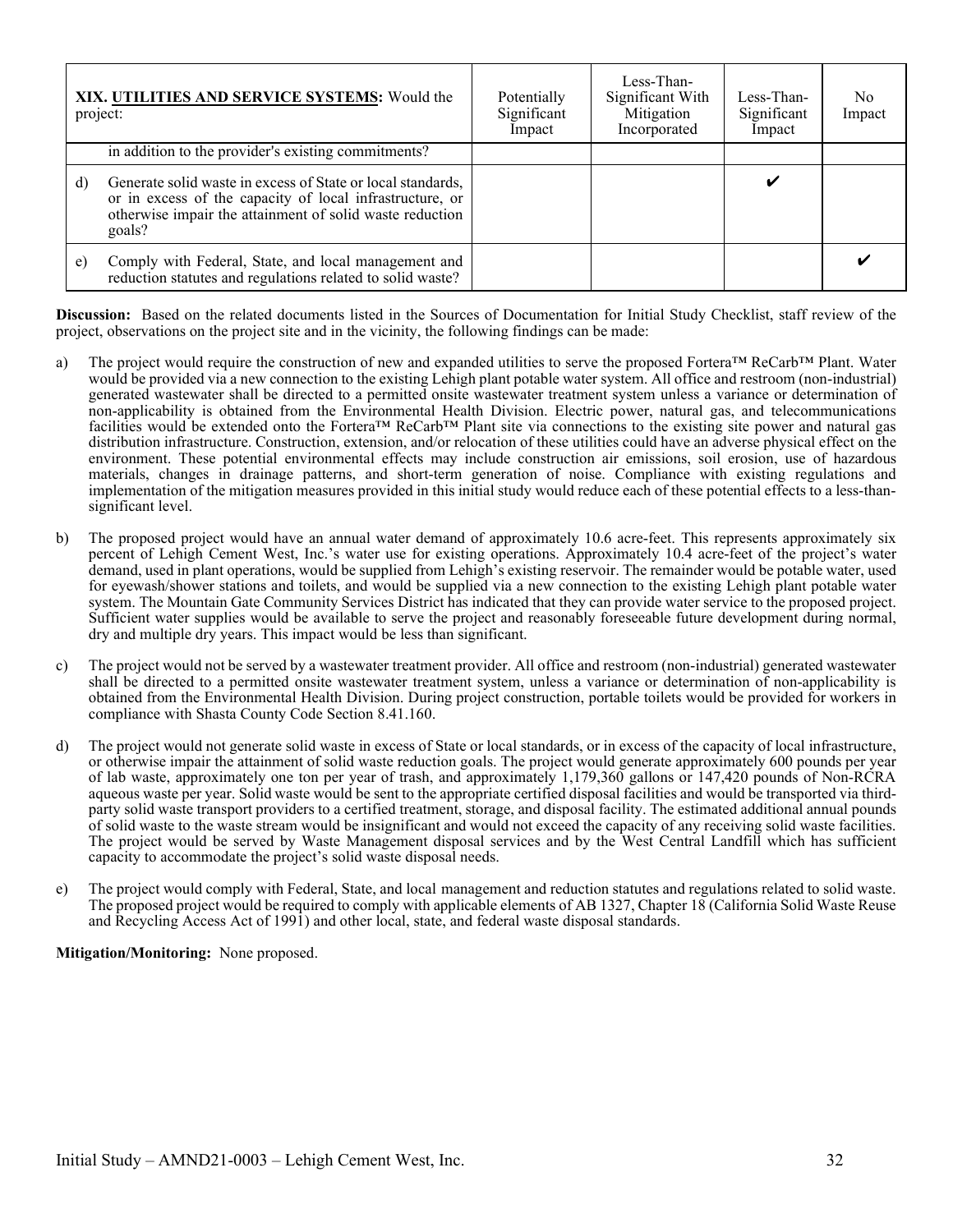| project: | <b>XX. WILDFIRE:</b> If located in or near state responsibility areas or<br>lands classified as very high fire hazard severity zones, would the                                                                                                                             | Potentially<br>Significant<br>Impact | Less-Than-<br>Significant<br>With<br>Mitigation<br>Incorporated | Less-Than-<br>Significant<br>Impact | No.<br>Impact |
|----------|-----------------------------------------------------------------------------------------------------------------------------------------------------------------------------------------------------------------------------------------------------------------------------|--------------------------------------|-----------------------------------------------------------------|-------------------------------------|---------------|
| a)       | Substantially impair an adopted emergency response plan or<br>emergency evacuation plan?                                                                                                                                                                                    |                                      |                                                                 |                                     |               |
| b)       | Due to slope, prevailing winds, and other factors, exacerbate<br>wildfire risks, and thereby expose project occupants to, pollutant<br>concentrations from a wildfire or the uncontrolled spread of a<br>wildfire?                                                          |                                      |                                                                 |                                     |               |
| c)       | Require the installation or maintenance of associated<br>infrastructure (such as roads, fuel breaks, emergency water<br>sources, power lines or other utilities) that may exacerbate fire<br>risk or that may result in temporary or ongoing impacts to the<br>environment? |                                      |                                                                 | ✔                                   |               |
| d)       | Expose people or structures to significant risks, including<br>downslope or downstream flooding or landslides, as a result of<br>runoff, post-fire slope instability, or drainage changes?                                                                                  |                                      |                                                                 | V                                   |               |

- a) The project would not substantially impair an adopted emergency response plan or emergency evacuation plan. The proposed improvements would be constructed within an existing industrial facility and would not result in any changes to local roads that would affect how evacuation plans may be implemented or that would impede access for emergency response vehicles in the area. The project would add a negligible number of new workers to the project site and would not necessitate new or expanded evacuation routes. Further, no lane closures or other road obstructions would occur during the project construction phase. The project would not affect implementation of the Shasta County and City of Anderson Multi-Jurisdictional Hazard Mitigation Plan or the Shasta County Emergency Operations Plan.
- b-d) The project would not exacerbate wildfire risks or related risks to the public and the environment. The project does not include any infrastructure or other improvements which could increase fire risk, such as overhead electrical wires. Further, the plant's HMBP and the Lehigh Plant's SPCC (which would be updated to include the proposed Fortera™ ReCarb™ plant) (see Section IX, "Hazards and Hazardous Materials") would include a detailed plan for emergency conditions, such as wildfire, to prevent, minimize and respond to an accidental release of hazardous materials.

**Mitigation/Monitoring:** None proposed.

|    | XXI. MANDATORY FINDINGS OF SIGNIFICANCE:                                                                                                                                                                                                                                                                                                                                                                                                                                                                   | Potentially<br>Significant<br>Impact | Less-Than-<br>Significant<br>With<br>Mitigation<br>Incorporated | Less-Than-<br>Significant<br>Impact | No.<br>Impact |
|----|------------------------------------------------------------------------------------------------------------------------------------------------------------------------------------------------------------------------------------------------------------------------------------------------------------------------------------------------------------------------------------------------------------------------------------------------------------------------------------------------------------|--------------------------------------|-----------------------------------------------------------------|-------------------------------------|---------------|
| a) | Does the project have the potential to substantially degrade the<br>quality of the environment, substantially reduce the habitat of a<br>fish or wildlife species, cause a fish or wildlife population to<br>drop below the self-sustaining levels, threaten to eliminate a<br>plant or animal community, substantially reduce the number or<br>restrict the range of a rare or endangered plant or animal or<br>eliminate important examples of the major periods of California<br>history or prehistory? |                                      | v                                                               |                                     |               |
| b) | Does the project have impacts that are individually limited, but<br>cumulatively considerable? ("Cumulatively considerable"<br>means that the incremental effects of a project are considerable<br>when viewed in connection the effects of past projects, the<br>effects of other current projects, and the effects of probable<br>future projects)?                                                                                                                                                      |                                      |                                                                 | ✔                                   |               |
| C) | Does the project have environmental effects which will cause                                                                                                                                                                                                                                                                                                                                                                                                                                               |                                      |                                                                 |                                     |               |

Initial Study – AMND21-0003 – Lehigh Cement West, Inc. 33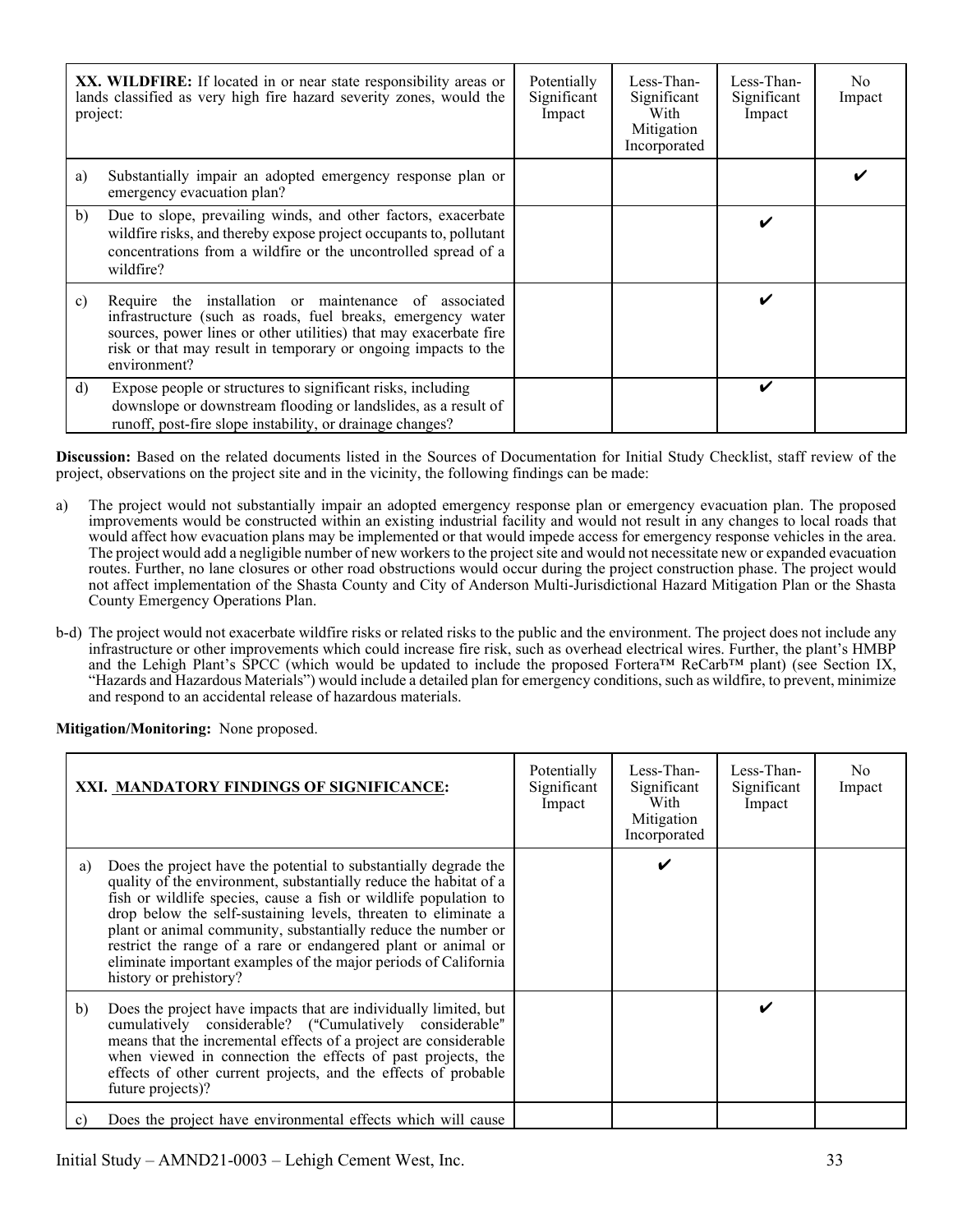| XXI. MANDATORY FINDINGS OF SIGNIFICANCE:                                       | Potentially<br>Significant<br>Impact | Less-Than-<br>Significant<br>With<br>Mitigation<br>Incorporated | Less-Than-<br>Significant<br>Impact | N <sub>0</sub><br>Impact |
|--------------------------------------------------------------------------------|--------------------------------------|-----------------------------------------------------------------|-------------------------------------|--------------------------|
| substantial adverse effects on human beings, either directly or<br>indirectly? |                                      |                                                                 |                                     |                          |

#### **Discussion:**

a) Based on the discussion and findings in Section II. Air Quality, Section IV. Biological Resources, and Section IX. Hazards and Hazardous Materials, there is evidence to support a finding that the project could have the potential to substantially degrade the quality of the environment, substantially reduce the habitat of a fish or wildlife species, cause a fish or wildlife population to drop below the self-sustaining levels, threaten to eliminate a plant or animal community, or substantially reduce the number or restrict the range of a rare or endangered plant or animal. With the incorporation of the proposed mitigation measures into the project, the impacts would be less-than-significant.

Based on the discussion and findings in Section V. Cultural Resources, there is no evidence to support a finding that the project would have the potential to eliminate important examples of the major periods of California history or prehistory.

- b) Based on the discussion and findings in all Sections above, there is no evidence to suggest that the project would have significant impacts that are cumulatively considerable.
- c) Based on the discussion and findings in Section II. Air Quality and Section IX. Hazards and Hazardous Materials, there is evidence to support a finding that the project could have environmental effects which would cause substantial adverse effects on human beings, either directly or indirectly. With the incorporation of the proposed mitigation measures into the project, the impacts would be less-than-significant.

**Mitigation/Monitoring:** With the mitigation measures being proposed, the impacts from the project would be less than significant. See the attached Mitigation Monitoring Program (MMP) for a complete listing of the proposed mitigation measures, timing/implementation of the measures, and enforcement/monitoring agent(s).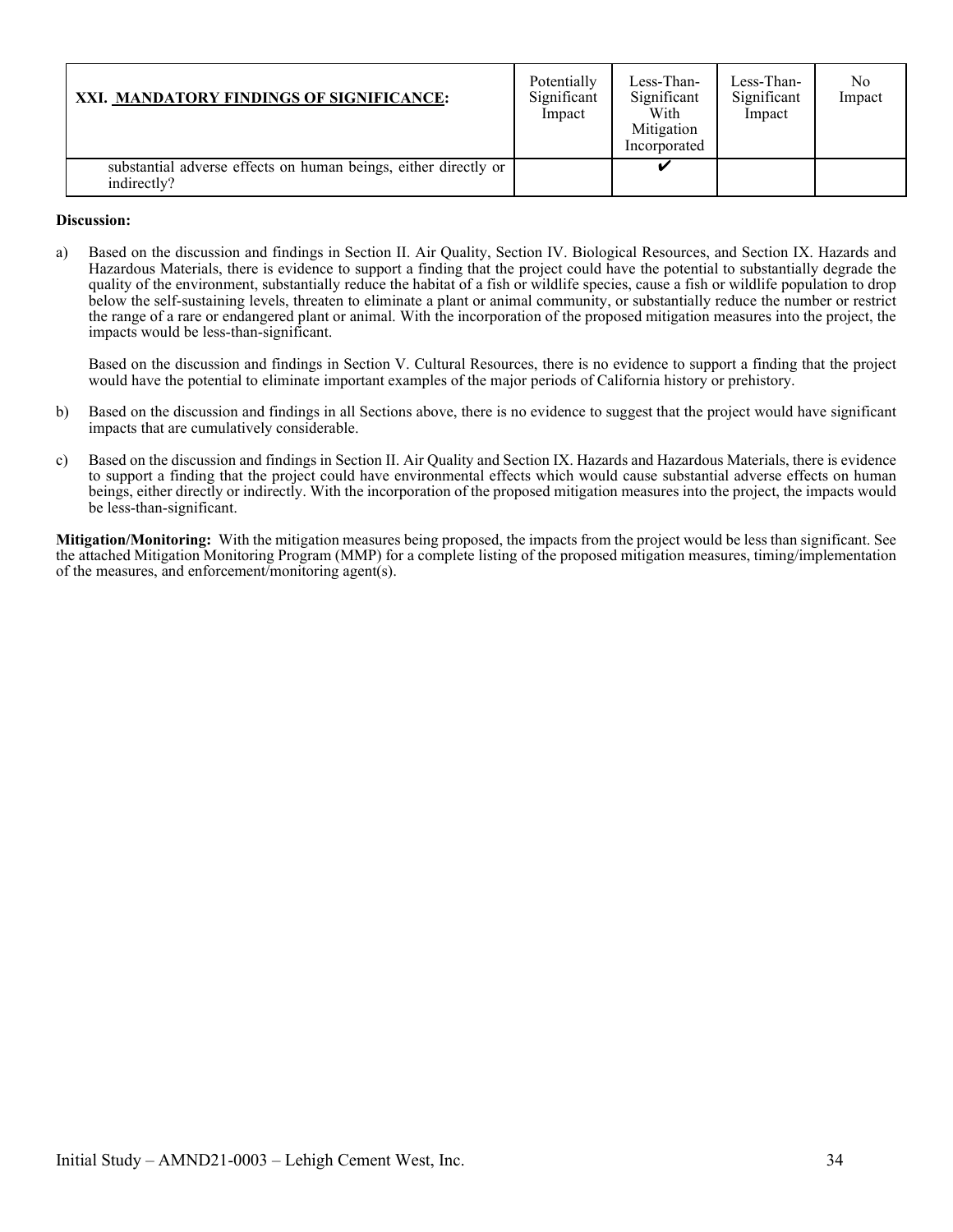#### **INITIAL STUDY COMMENTS**

#### **PROJECT NUMBER ADMC21-0003 – Lehigh Cement West, Inc.**

#### **GENERAL COMMENTS:**

**Special Studies:** The following project-specific studies have been completed for the proposal and will be considered as part of the record of decision for the Mitigated Negative Declaration. These studies are available for review through the Shasta County Planning Division.

1. Environmental Permitting Strategy, Trinity Consultants, February 18, 2022

Agency Referrals: Prior to an environmental recommendation, referrals for this project were sent to agencies thought to have responsible agency or reviewing agency authority. The responses to those referrals (attached), where appropriate, have been incorporated into this document and will be considered as part of the record of decision for the Mitigated Negative Declaration. Copies of all referral comments may be reviewed through the Shasta County Planning Division. To date, referral comments have been received from the following State agencies or any other agencies which have identified CEQA concerns:

1. California Department of Fish and Wildlife

**Conclusion/Summary:** Based on a field review by the Planning Division and other agency staff, early consultation review comments from other agencies, information provided by the applicant, and existing information available to the Planning Division, the project, as revised and mitigated, is not anticipated to result in any significant environmental impacts.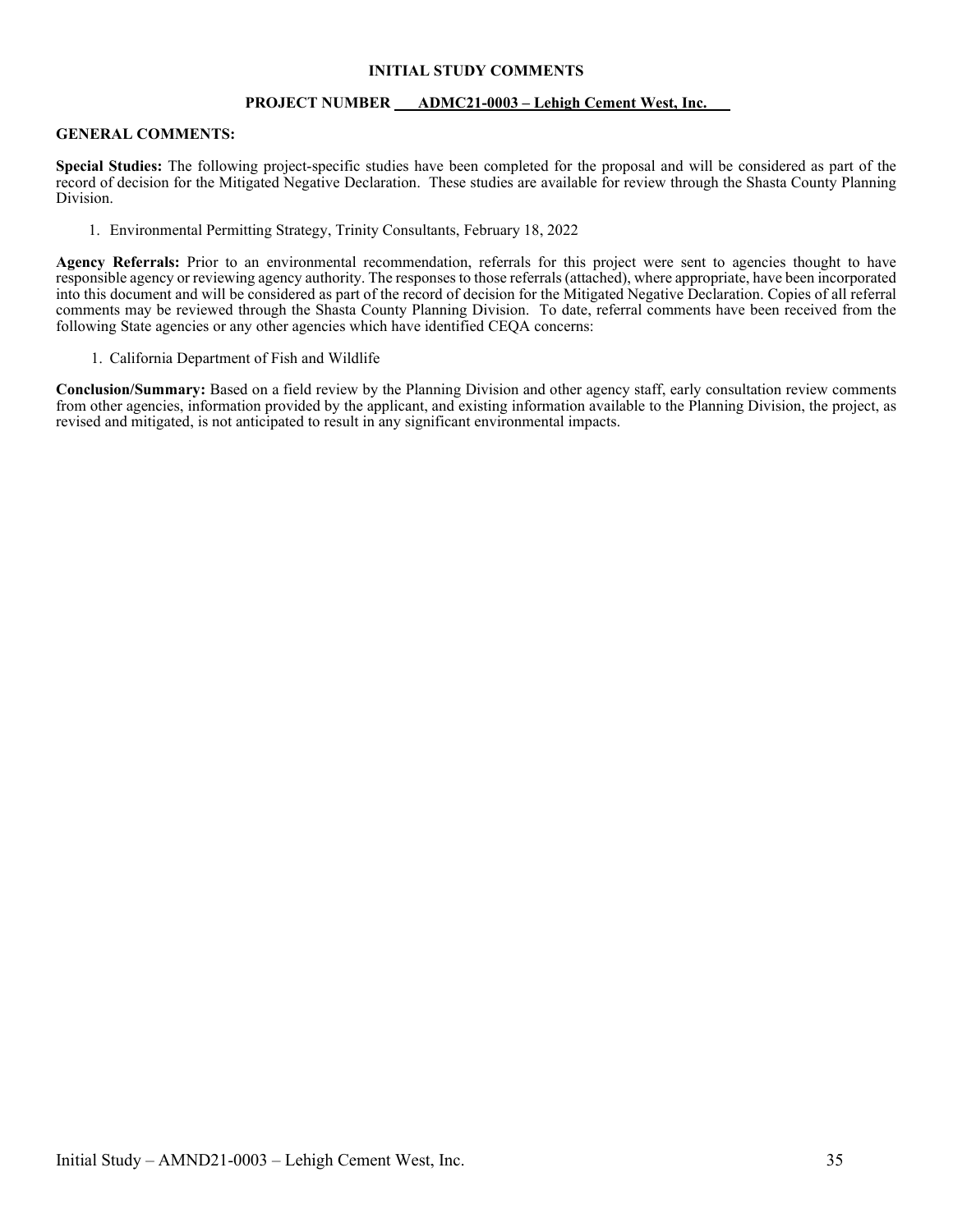#### **SOURCES OF DOCUMENTATION FOR INITIAL STUDY CHECKLIST**

All headings of this source document correspond to the headings of the initial study checklist. In addition to the resources listed below, initial study analysis may also be based on field observations by the staff person responsible for completing the initial study. Most resource materials are on file in the office of the Shasta County Department of Resource Management, Planning Division, 1855 Placer Street, Suite 103, Redding, CA 96001, Phone: (530) 225-5532.

#### **GENERAL PLAN AND ZONING**

- 1. Shasta County General Plan and land use designation maps.
- 2. Applicable community plans, airport plans and specific plans.
- 3. Shasta County Zoning Ordinance (Shasta County Code Title 17) and zone district maps.

#### **ENVIRONMENTAL IMPACTS**

#### **I. AESTHETICS**

- 1. Shasta County General Plan, Section 6.8 Scenic Highways, and Section 7.6 Design Review.
- 2. Zoning Standards per Shasta County Code, Title 17.
- 3. California Department of Transportation (Caltrans). Scenic Highways. https://dot.ca.gov/programs/design/lap-landscapearchitecture-and-community-livability/lap-liv-i-scenic-highways (accessed September 17, 2021).

#### **II. AGRICULTURAL AND FORESTRY RESOURCES**

- 1. Shasta County General Plan, Section 6.1 Agricultural Lands.
- 2. Shasta County Important Farmland 2016 Map, California Department of Conservation.
- 3. Shasta County General Plan, Section 6.2 Timber Lands.
- 4. Soil Survey of Shasta County Area, California, published by U.S. Department of Agriculture, Soil Conservation Service and Forest Service, August 1974.
- 5. California Department of Conservation. California Important Farmland Finder. https://maps.conservation.ca.gov/DLRP/CIFF/ (accessed September 21, 2021)
- 6. California Department of Conservation. *Important Farmland Categories*. https://www.conservation.ca.gov/dlrp/fmmp/Pages/Important-Farmland-Categories.aspx

#### **III. AIR QUALITY**

- 1. Shasta County General Plan Section, 6.5 Air Quality.
- 2. Sacramento Valley Air Quality Engineering and Enforcement Professionals (SVAQEEP). 2018. *Northern Sacramento Valley Planning Area 2018 Triennial Air Quality Attainment Plan*.
- 3. Shasta County Air Quality Management District (SCAQMD). 2003. *Protocol for Review Land Use Permitting Activities. Procedures for Implementing the California Environmental Quality Act.*
- 4. Trinity Consultants. 2022 (February 18). Environmental Permitting Strategy for the Fortera Small Commercial Plant at Lehigh's Redding Facility. Letter Memorandum to Erika Guerra, Lehigh Hanson, Keith Krugh, Lehigh Hanson, and Bret Armanini, Fortera.

#### **IV. BIOLOGICAL RESOURCES**

- 1. Shasta County General Plan, Section 6.2 Timberlands, and Section 6.7 Fish and Wildlife Habitat.
- 2. Natural Diversity Data Base Records of the California Department of Fish and Wildlife.
- 3. County of Shasta. Board of Supervisors Resolution No. 95-157. Oak Woodland Management Guidelines.

#### **V. CULTURAL RESOURCES**

- 1. Shasta County General Plan, Section 6.10 Heritage Resources.
- 2. Records of, or consultation with, the following:
	- a. The Northeast Information Center of the California Historical Resources Information System, Department of Anthropology, California State University, Chico.
	- b. Local Native American representatives.

#### **VI. ENERGY**

- 1. California Global Warming Solutions Act of 2006 (AB 32)
- 2. California Code of Regulations Title 24, Part 6 California Energy Code
- 3. California Code of Regulations Title 24, Part 11 California Green Building Standards Code (CALGreen)

#### **VII. GEOLOGY AND SOILS**

- 1. Shasta County General Plan, Section 5.1 Seismic and Geologic Hazards, Section 6.1 Agricultural Lands, and Section 6.3 Minerals.
- 2. County of Shasta, Erosion and Sediment Control Standards, Design Manual
- 3. Soil Survey of Shasta County Area, California, published by U.S. Department of Agriculture, Soil Conservation Service and Forest Service, August 1974.
- 4. Alquist Priolo, Earthquake Fault Zoning Maps.
- 5. California Department of Conservation. California Geological Survey. California Earthquake Hazards Zone Application.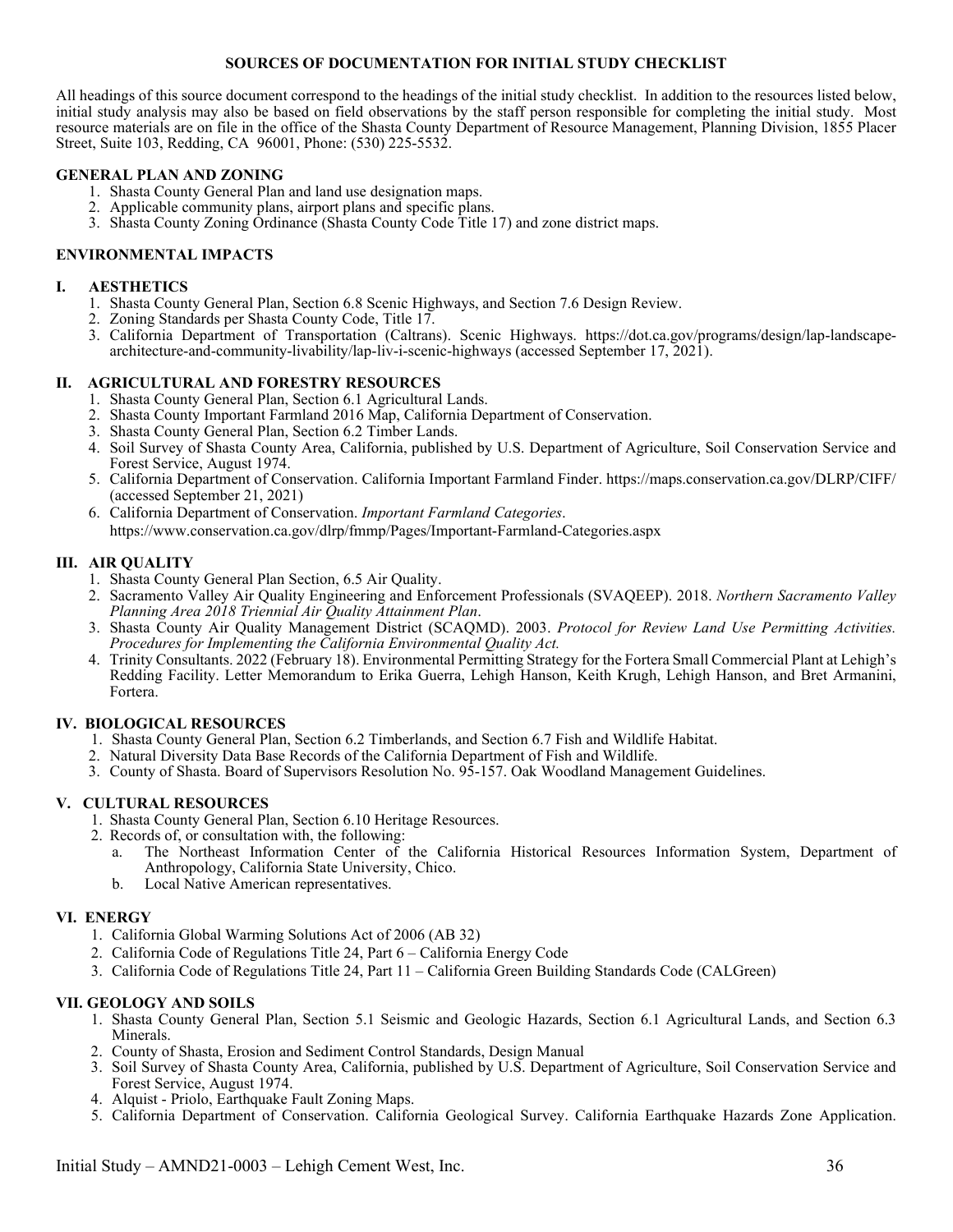https://maps.conservation.ca.gov/cgs/EQZApp/App/ (accessed September 21, 2021).

#### **VIII. GREENHOUSE GAS EMISSIONS**

- 1. Shasta Regional Climate Action Plan
- 2. California Air Pollution Control Officers Association (White Paper) CEQA & Climate Change, Evaluating and Addressing Greenhouse Gas Emissions from Projects Subject to the California Environmental Quality Act
- 3. Trinity Consultants. 2022 (February 18). Environmental Permitting Strategy for the Fortera Small Commercial Plant at Lehigh's Redding Facility. Letter Memorandum to Erika Guerra, Lehigh Hanson, Keith Krugh, Lehigh Hanson, and Bret Armanini, Fortera.

#### **IX. HAZARDS AND HAZARDOUS MATERIALS**

- 1. Shasta County General Plan, Section 5.4 Fire Safety and Sheriff Protection, and Section 5.6 Hazardous Materials.
- 2. Shasta County and City of Anderson. 2017. Multi-Jurisdictional Hazard Mitigation Plan.
- 3. Records of, or consultation with, the following:
	- a. Shasta County Department of Resource Management, Environmental Health Division.
	- b. Shasta County Department of Public Works.
	- c. California Environmental Protection Agency, California Regional Water Quality Control Board, Central Valley Region.
- 4. State Water Resources Control Board. GeoTracker. https://geotracker.waterboards.ca.gov/ (accessed September 19, 2021).
- 5. California Department of Forestry and Fire Protection (CAL FIRE). Fire Hazard Severity Zone Viewer. https://egis.fire.ca.gov/FHSZ/ (accessed September 19, 2021).

#### **X. HYDROLOGY AND WATER QUALITY**

- 1. Shasta County General Plan, Section 5.2 Flood Protection, Section 5.3 Dam Failure Inundation, and Section 6.6 Water Resources and Water Quality.
- 2. Flood Boundary and Floodway Maps and Flood Insurance Rate Maps for Shasta County prepared by the Federal Emergency Management Agency, as revised to date.
- 3. Records of, or consultation with, the Shasta County Department of Public Works acting as the Flood Control Agency and
- Community Water Systems manager.<br>4. Division of Safety of 4. Division of Safety of Dams. 2021. Dam Breach Inundation Map Web Publisher. https://fmds.water.ca.gov/webgis/?appid=dam\_prototype\_v2 (accessed October 14, 2021).
- 5. Shasta County and City of Anderson. 2017. Multi-Jurisdictional Hazard Mitigation Plan.

#### **XI. LAND USE AND PLANNING**

- 1. Shasta County General Plan land use designation maps and zone district maps.
- 2. Shasta County Assessor's Office land use data.

#### **XII. MINERAL RESOURCES**

- 1. Shasta County General Plan Section 6.3 Minerals.
- 2. Department of Conservation, Division of Mines and Geology. 1997. *Mineral Land Classification of Alluvial Sand and Gravel, Crushed Stone, Volcanic Cinders, Limestone, and Diatomite within Shasta County, California*. DMG Open-File Report 97-03.

#### **XIII. NOISE**

- 1. Shasta County General Plan, Section 5.5 Noise and Technical Appendix B.
- 2. Charles M. Salter Associates. 1998. Acoustics—Architecture, Engineering, the Environment.
- 3. Federal Transit Administration (FTA). 2018 (September). Transit Noise and Vibration Impact Assessment Manual. FTA Report No. 0123.
- 4. U.S. Environmental Protection Agency (EPA) 1973, Legal Compilation on Noise, Volume 1.
- 5. Continental Blower, LLC. n.d. Technical Data Sheet, "151" Series.
- 6. Hosokawa Micron Powder Systems, 2021. Hosokawa Micron Powder Systems Proposal for MIKO-100 ACM System.

#### **XIV. POPULATION AND HOUSING**

- 1. Shasta County General Plan, Section 7.1 Community Organization and Development Patterns.
- 2. Census data from the California Department of Finance.
- 3. Shasta County General Plan, Section 7.3 Housing Element.

#### **XV. PUBLIC SERVICES**

- 1. Shasta County General Plan, Section 7.5 Public Facilities.
- 2. Records of, or consultation with, the following:
	- a. Shasta County Fire Prevention Officer.
	- b. Shasta County Sheriff's Department.
	- c. Shasta County Office of Education.
	- d. Shasta County Department of Public Works.

#### **XVI. RECREATION**

1. Shasta County General Plan, Section 6.9 Open Space and Recreation.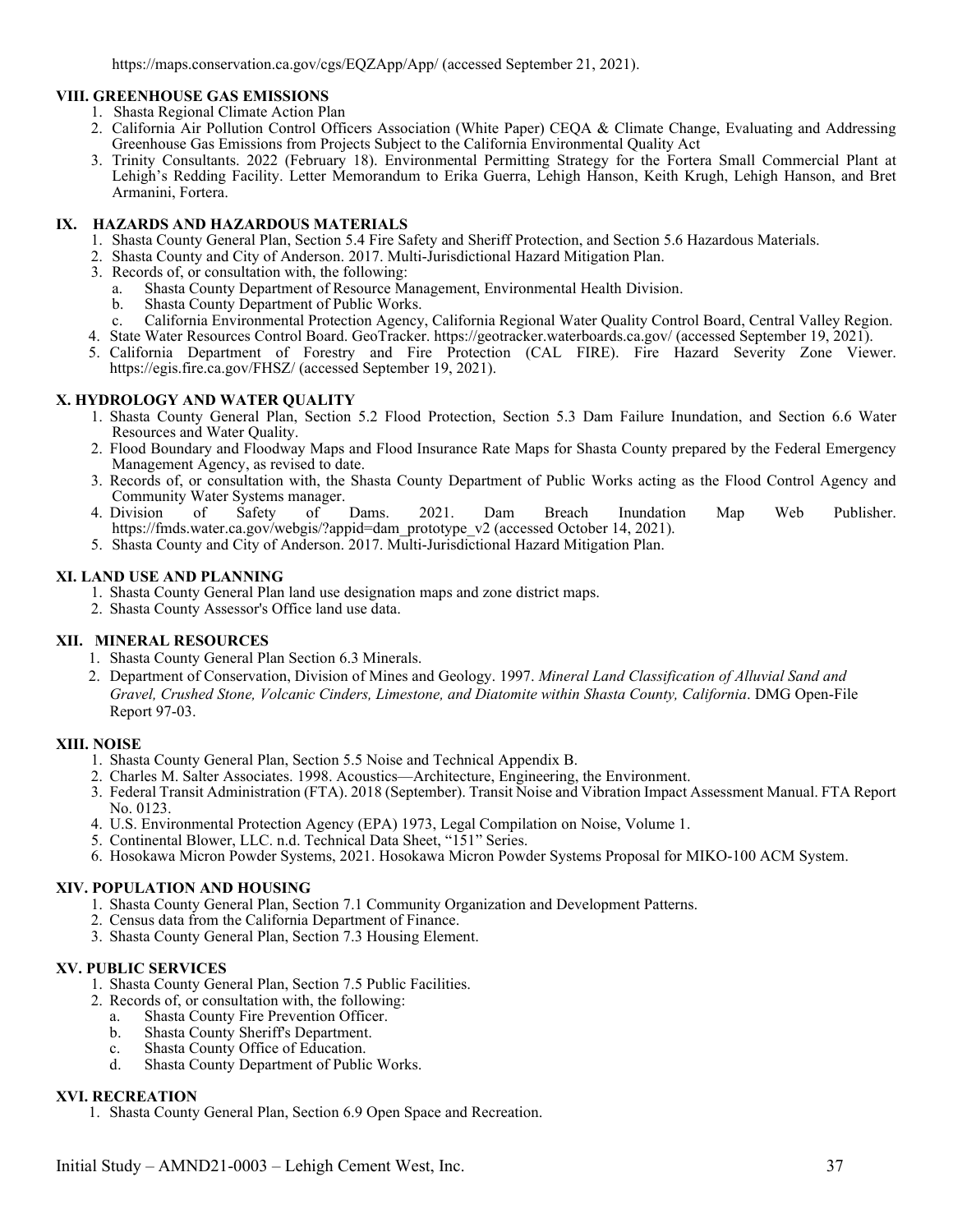#### **XVII. TRANSPORTATION/TRAFFIC**

- 1. Shasta County General Plan, Section 7.4 Circulation.
- 2. Records of, or consultation with, the following:
	- a. Shasta County Department of Public Works.
- 3. State of California. Governor's Office of Planning and Research. 2018. Technical Advisory on Evaluating Transportation Impacts in CEQA.

## **XVIII. TRIBAL CULTURAL RESOURCES**

1. Tribal Consultation in accordance with Public Resources Code section 21080.3.1

#### **XIX. UTILITIES AND SERVICE SYSTEMS**

- 1. Records of, or consultation with, the following:
	- a. Pacific Gas and Electric Company.
	- b. Shasta County Department of Resource Management, Environmental Health Division.
	- c. Shasta County Department of Public Works.

#### **XX. WILDFIRE**

1. Office of the State Fire Marshall-CALFIRE Fire Hazard Severity Zone Maps.

#### **XXI. MANDATORY FINDINGS OF SIGNIFICANCE**

None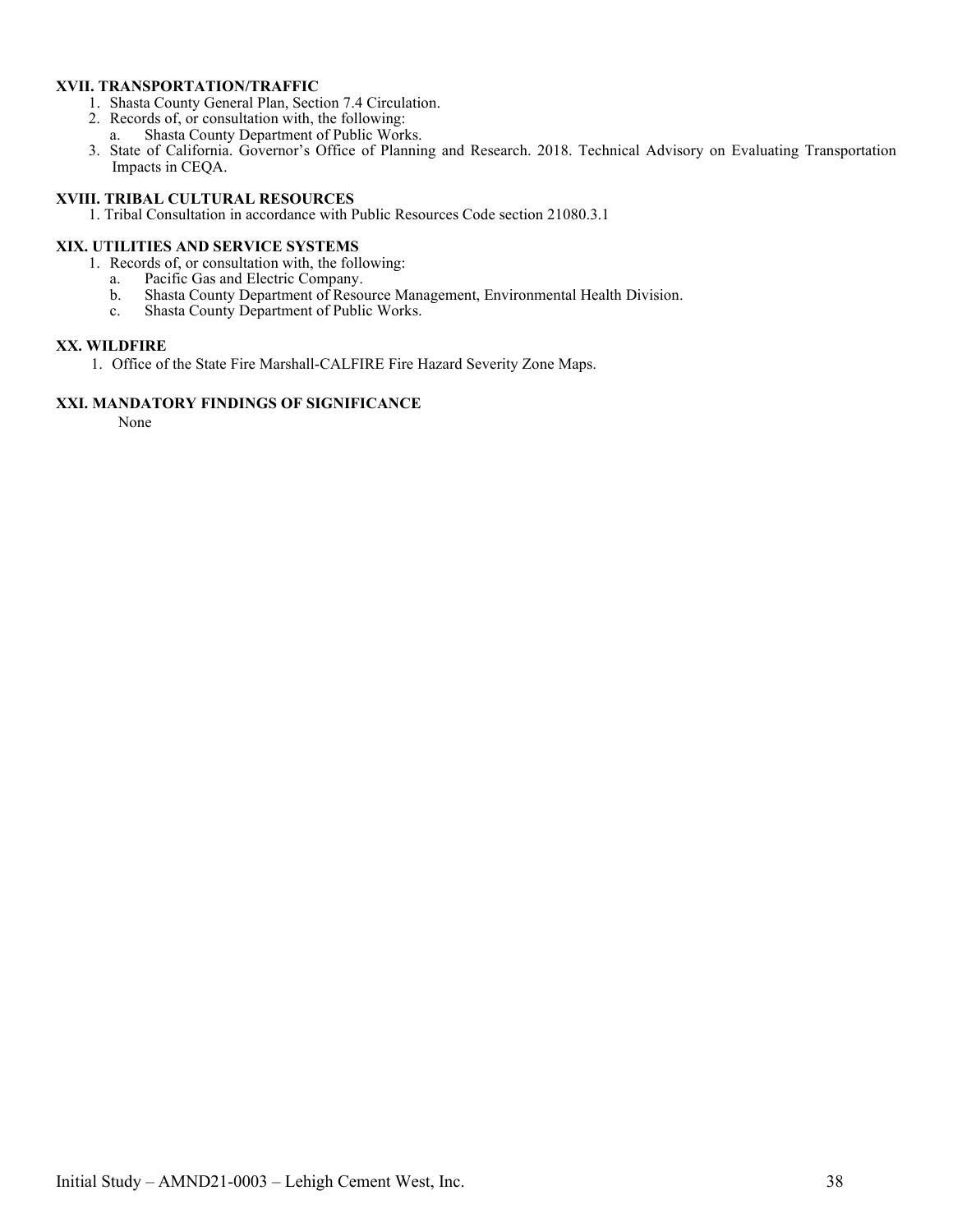#### **MITIGATION MONITORING PROGRAM (MMP) FOR AMND21-0003 – LEHIGH CEMENT WEST, INC.**

|            | Mitigation Measure/Condition                                                                                                                                                                                                                                                                                                                                                                                                                                                                                                                                                                                                                                                                                                                                                                                                                                                                                                                                                                                                                                                                                                                                                                                                                                                                                                                                                                                                                                                                                                                                                                                                                                                                                                                                                                                                                                                                                                                                                                                                                                                                                                                                                                                                                                                                                                                                                                                                                                                                                                                                                        | Timing/Implementation                                                                                                             | Enforcement/Monitoring                                  | Verification<br>(Date $&$ |
|------------|-------------------------------------------------------------------------------------------------------------------------------------------------------------------------------------------------------------------------------------------------------------------------------------------------------------------------------------------------------------------------------------------------------------------------------------------------------------------------------------------------------------------------------------------------------------------------------------------------------------------------------------------------------------------------------------------------------------------------------------------------------------------------------------------------------------------------------------------------------------------------------------------------------------------------------------------------------------------------------------------------------------------------------------------------------------------------------------------------------------------------------------------------------------------------------------------------------------------------------------------------------------------------------------------------------------------------------------------------------------------------------------------------------------------------------------------------------------------------------------------------------------------------------------------------------------------------------------------------------------------------------------------------------------------------------------------------------------------------------------------------------------------------------------------------------------------------------------------------------------------------------------------------------------------------------------------------------------------------------------------------------------------------------------------------------------------------------------------------------------------------------------------------------------------------------------------------------------------------------------------------------------------------------------------------------------------------------------------------------------------------------------------------------------------------------------------------------------------------------------------------------------------------------------------------------------------------------------|-----------------------------------------------------------------------------------------------------------------------------------|---------------------------------------------------------|---------------------------|
|            |                                                                                                                                                                                                                                                                                                                                                                                                                                                                                                                                                                                                                                                                                                                                                                                                                                                                                                                                                                                                                                                                                                                                                                                                                                                                                                                                                                                                                                                                                                                                                                                                                                                                                                                                                                                                                                                                                                                                                                                                                                                                                                                                                                                                                                                                                                                                                                                                                                                                                                                                                                                     |                                                                                                                                   |                                                         |                           |
|            |                                                                                                                                                                                                                                                                                                                                                                                                                                                                                                                                                                                                                                                                                                                                                                                                                                                                                                                                                                                                                                                                                                                                                                                                                                                                                                                                                                                                                                                                                                                                                                                                                                                                                                                                                                                                                                                                                                                                                                                                                                                                                                                                                                                                                                                                                                                                                                                                                                                                                                                                                                                     |                                                                                                                                   |                                                         |                           |
| III.a.c.1) | <b>Section III. Air Quality</b><br>The following measures shall be implemented throughout the construction<br>phase of the project:<br>Any person building, erecting, altering, or replacing any article,<br>machine, equipment, or other contrivance which may cause the<br>issuance of air contaminants, shall obtain written authority for such<br>construction from the air pollution control officer of the Shasta County<br>Air Quality Management District.<br>No person shall discharge from any source whatsoever such quantities<br>ii.<br>of air contaminants or other material which cause injury, detriment,<br>nuisance, or annoyance to any considerable number of persons or to the<br>public, or which endanger the comfort, repose, health, or safety of any<br>such person or the public, or which cause, or have the natural tendency<br>to cause, injury, or damage to business or property.<br>All activities associated with a building site for residential, commercial,<br>iii.<br>or industrial use shall be conducted in a manner to control fugitive dust<br>emissions through the use of dust palliative agents or the use of water<br>to mitigate off-site impacts.<br>Applicant shall apply for a permit from the Air Quality Management<br>iv.<br>District and obtain any permits required by the District.<br>Alternatives to open burning of vegetative material on the project site<br>V.<br>shall be used by the project applicant unless otherwise deemed<br>infeasible by the AQMD. Among suitable alternatives are chipping,<br>mulching, or conversion to biomass fuel.<br>The applicant shall be responsible for ensuring that all adequate dust<br>vi.<br>control measures are implemented in a timely and effective manner<br>during all phases of project development and construction.<br>All material excavated, stockpiled, or graded should be sufficiently<br>V11.<br>watered to prevent fugitive dust from leaving property boundaries and<br>causing a public nuisance or a violation of an ambient air standard.<br>Watering should occur at least twice daily with complete site coverage,<br>preferably in the mid-morning and after work is completed each day.<br>viii. All areas (including unpaved roads) with vehicle traffic should be<br>watered periodically or have dust palliatives applied for stabilization of<br>dust emissions.<br>All on-site vehicles should be limited to a speed of 15 miles per hour<br>ix.<br>on unpaved roads.<br>All land clearing, grading, earth moving or excavation activities on a | Prior to Issuance of Grading /<br><b>Building Permit</b><br>During Project Construction<br>Prior Final Occupancy<br>In Perpetuity | Resource Management,<br>Planning / Building<br>Division | Initials)                 |
|            | х.<br>project shall be suspended when winds are expected to exceed 20 miles                                                                                                                                                                                                                                                                                                                                                                                                                                                                                                                                                                                                                                                                                                                                                                                                                                                                                                                                                                                                                                                                                                                                                                                                                                                                                                                                                                                                                                                                                                                                                                                                                                                                                                                                                                                                                                                                                                                                                                                                                                                                                                                                                                                                                                                                                                                                                                                                                                                                                                         |                                                                                                                                   |                                                         |                           |
|            | per hour.                                                                                                                                                                                                                                                                                                                                                                                                                                                                                                                                                                                                                                                                                                                                                                                                                                                                                                                                                                                                                                                                                                                                                                                                                                                                                                                                                                                                                                                                                                                                                                                                                                                                                                                                                                                                                                                                                                                                                                                                                                                                                                                                                                                                                                                                                                                                                                                                                                                                                                                                                                           |                                                                                                                                   |                                                         |                           |
|            | All inactive portions of the development site should be seeded and<br>xi.<br>watered until a suitable grass cover is established.                                                                                                                                                                                                                                                                                                                                                                                                                                                                                                                                                                                                                                                                                                                                                                                                                                                                                                                                                                                                                                                                                                                                                                                                                                                                                                                                                                                                                                                                                                                                                                                                                                                                                                                                                                                                                                                                                                                                                                                                                                                                                                                                                                                                                                                                                                                                                                                                                                                   |                                                                                                                                   |                                                         |                           |
|            | xii. The applicant shall be responsible for applying non-toxic soil                                                                                                                                                                                                                                                                                                                                                                                                                                                                                                                                                                                                                                                                                                                                                                                                                                                                                                                                                                                                                                                                                                                                                                                                                                                                                                                                                                                                                                                                                                                                                                                                                                                                                                                                                                                                                                                                                                                                                                                                                                                                                                                                                                                                                                                                                                                                                                                                                                                                                                                 |                                                                                                                                   |                                                         |                           |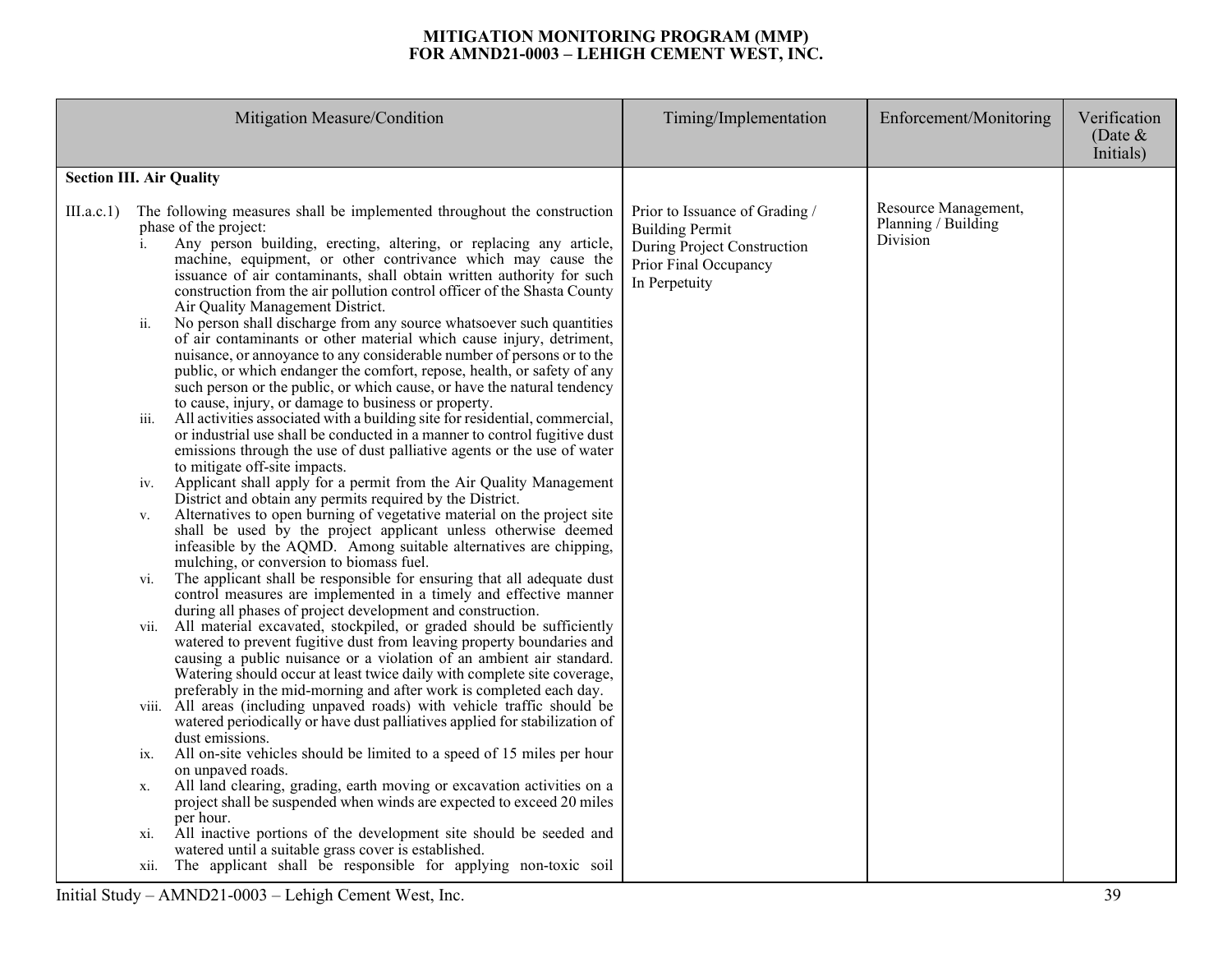|         | Mitigation Measure/Condition                                                                                                                                                                                                                                                                                                                                                                                                                                                                                                                                                                                                                                                                                                                                                                                                                                                                                                                                                                                                                                                                                                                                                                                                                                                                                                                                                                                                                                                                                                                                                                                                                     | Timing/Implementation               | Enforcement/Monitoring                                                                       | Verification<br>(Date $&$<br>Initials) |
|---------|--------------------------------------------------------------------------------------------------------------------------------------------------------------------------------------------------------------------------------------------------------------------------------------------------------------------------------------------------------------------------------------------------------------------------------------------------------------------------------------------------------------------------------------------------------------------------------------------------------------------------------------------------------------------------------------------------------------------------------------------------------------------------------------------------------------------------------------------------------------------------------------------------------------------------------------------------------------------------------------------------------------------------------------------------------------------------------------------------------------------------------------------------------------------------------------------------------------------------------------------------------------------------------------------------------------------------------------------------------------------------------------------------------------------------------------------------------------------------------------------------------------------------------------------------------------------------------------------------------------------------------------------------|-------------------------------------|----------------------------------------------------------------------------------------------|----------------------------------------|
| XVI.    | stabilizers (according to manufacturer's specifications) to all inactive<br>construction areas (previously graded areas which remain inactive for<br>96 hours) in accordance with the Shasta County Grading Ordinance.<br>xiii. All material transported off-site shall be either sufficiently watered or<br>securely covered to prevent a public nuisance.<br>xiv. Adjacent paved streets shall be swept (recommend water sweeper with<br>reclaimed water) at the end of each day if substantial volumes of soil<br>materials have been carried onto adjacent public paved roads from the<br>project site.<br>xv. Prior to final occupancy, the applicant shall reestablish ground cover<br>on the construction-site through seeding and watering in accordance<br>with the Shasta County Grading Ordinance.<br>Minimize idling times either by shutting off equipment when not in use<br>or reducing the maximum idling time to 5 minutes (as required by the<br>California airborne toxics control measure Title 13, Section 2485 of the<br>California Code of Regulations [CCR]). Clear signage shall be<br>provided for construction workers at access points.<br>xvii. Maintain all construction equipment in accordance with the<br>manufacturer's specifications.<br>xviii. Use construction equipment that meets the current off-road engine<br>emission standard (as certified by ARB) or that is re-powered with an<br>engine that meets this standard. Tier I, Tier II, and Tier III engines<br>produce significantly less NO <sub>x</sub> and PM emissions than uncontrolled<br>engines.<br><b>Section IV. Biological Resources</b> |                                     |                                                                                              |                                        |
| IV.d.1) | In order to avoid impacts to nesting migratory birds and/or raptors protected<br>under federal Migratory Bird Treaty Act and California Fish and Game<br>Code Section 3503 and Section 3503.5, including their nests and eggs, one<br>of the following shall be implemented:<br>a. Vegetation and tree removal activities associated with construction<br>shall occur between September 1 and January 31 when birds are not<br>nesting; or<br>If vegetation or tree removal activities occur during the nesting season<br>b.<br>(February 1 through August 31), a pre-construction nesting survey<br>shall be conducted by a qualified biologist within 14 days of vegetation<br>removal or construction activities. If an active nest is located during<br>the preconstruction surveys, a non-disturbance buffer shall be<br>established around the nest by a qualified biologist in consultation with<br>the Department of Fish and Wildlife (CDFW). No vegetation removal,<br>tree removal or construction activities shall occur within this non-<br>disturbance buffer until the young have fledged, as determined through<br>additional monitoring by the qualified biologist. The results of the pre-<br>construction surveys shall be sent electronically to CDFW at<br>R1CEQARedding@wildlife.ca.gov.                                                                                                                                                                                                                                                                                                                                   | Prior to Issuance of Grading Permit | Resource Management,<br>Planning Division /<br>California Department of<br>Fish and Wildlife |                                        |

Initial Study – AMND21-0003 – Lehigh Cement West, Inc. 40